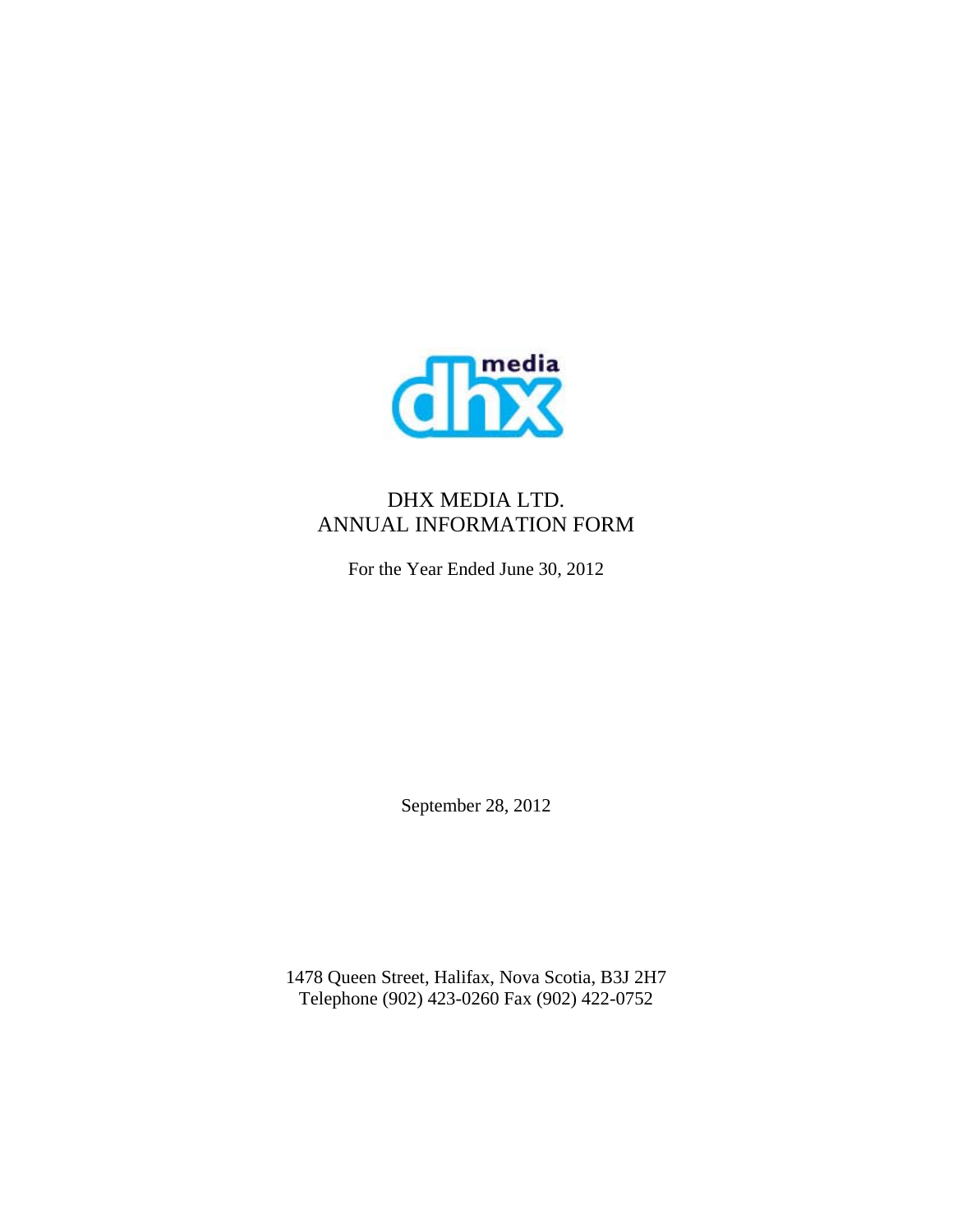# **DHX MEDIA LTD.**

# **2012 ANNUAL INFORMATION FORM**

# **TABLE OF CONTENTS**

| <b>ITEM 1. CORPORATE STRUCTURE</b>                 | 1  |
|----------------------------------------------------|----|
| <b>ITEM 2. GENERAL DEVELOPMENT OF THE BUSINESS</b> | 1  |
| <b>ITEM 3. BUSINESS OF THE COMPANY</b>             | 6  |
| <b>ITEM 4. DIVIDENDS</b>                           | 18 |
| <b>ITEM 5. DESCRIPTION OF SHARE CAPITAL</b>        | 19 |
| <b>ITEM 6. MARKET FOR SECURITIES</b>               | 23 |
| <b>ITEM 7. DIRECTORS AND OFFICERS</b>              | 23 |
| <b>ITEM 8. LEGAL PROCEEDINGS</b>                   | 32 |
| <b>ITEM 9. RISK FACTORS</b>                        | 32 |
| ITEM 10. AUDITORS, TRANSFER AGENT AND REGISTRAR    | 40 |
| <b>ITEM 11. MATERIAL CONTRACTS</b>                 | 40 |
| <b>ITEM 12. ADDITIONAL INFORMATION</b>             | 41 |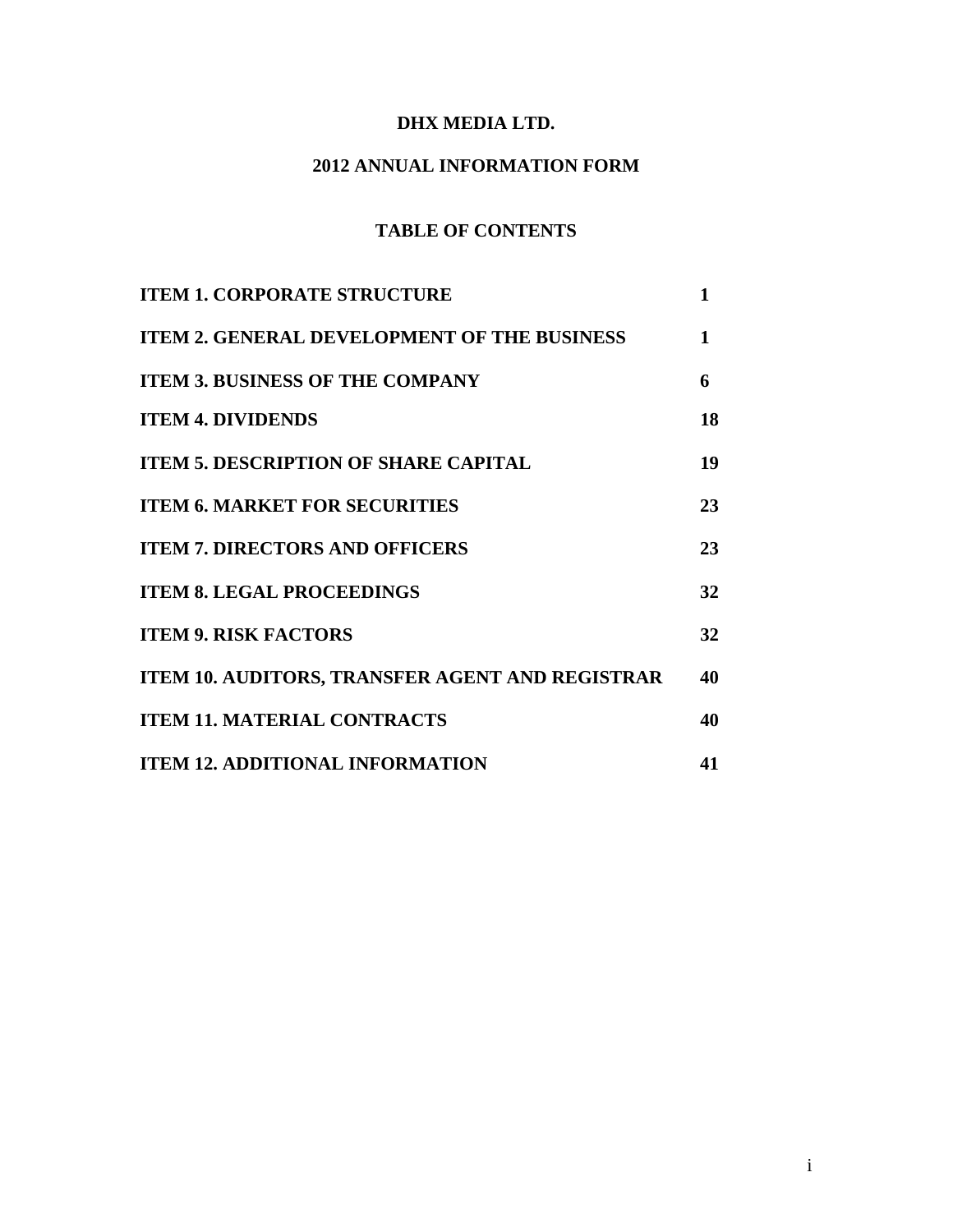#### **ITEM 1. CORPORATE STRUCTURE**

DHX Media Ltd. (the "Company" or "DHX") was incorporated as a company in Nova Scotia, Canada, under the *Companies Act* (Nova Scotia) (the "Companies Act") on February 12, 2004 under the name Slate Entertainment Limited. The Company's name was changed to The Halifax Film Company Limited on April 20, 2004, and again on March 17, 2006 to DHX Media Ltd. On April 25, 2006, the Company was continued federally as a corporation and is now subject to the *Canada Business Corporations Act*  (the "CBCA"). The Company is federally registered in Canada and its corporate number is 655881-0. Neither the Company's Articles of Continuance, as amended from time to time (the "Articles of Continuance"), nor the Company's By-Laws (the "By-Laws") contain any restriction on the objects of the Company. The Company is domiciled in Canada and its registered office and principal place of business is located at 1478 Queen Street, Halifax, Nova Scotia, Canada, B3J 2H7.

The following is a list of the principal subsidiaries of the Company, the jurisdiction of incorporation each subsidiary and the percentage of voting securities beneficially owned or over which control or direction is exercised by the Company.

| <b>Subsidiary</b>                    | <b>Jurisdiction</b>     | <b>Percentage of Voting</b><br><b>Securities Owned by the</b><br>Company |
|--------------------------------------|-------------------------|--------------------------------------------------------------------------|
| DHX Media (Halifax) Ltd. (formerly   | Nova Scotia             | 100%                                                                     |
| Halifax Film Ltd.)                   |                         |                                                                          |
| DHX Media (Toronto) Ltd. (formerly   | Ontario                 | 100%                                                                     |
| Decode Entertainment Inc.)           |                         |                                                                          |
| DHX Media (Vancouver) Ltd.           | <b>British Columbia</b> | 100%                                                                     |
| (formerly Studio B Productions Inc.) |                         |                                                                          |
| Wild Brain Entertainment Inc.        | Delaware                | 100%                                                                     |

#### **ITEM 2. GENERAL DEVELOPMENT OF THE BUSINESS**

#### **THREE YEAR HISTORY**

DHX is a leading supplier and distributor of television and film productions. On May 19, 2006, the Company's Common Shares were listed on the TSX and were admitted to trading on the AIM stock exchange in the United Kingdom under the trading symbol "DHX". On the same date, the Company acquired all of the issued and outstanding shares in the capital of Decode Entertainment Inc. The Company has since delisted from the AIM stock exchange.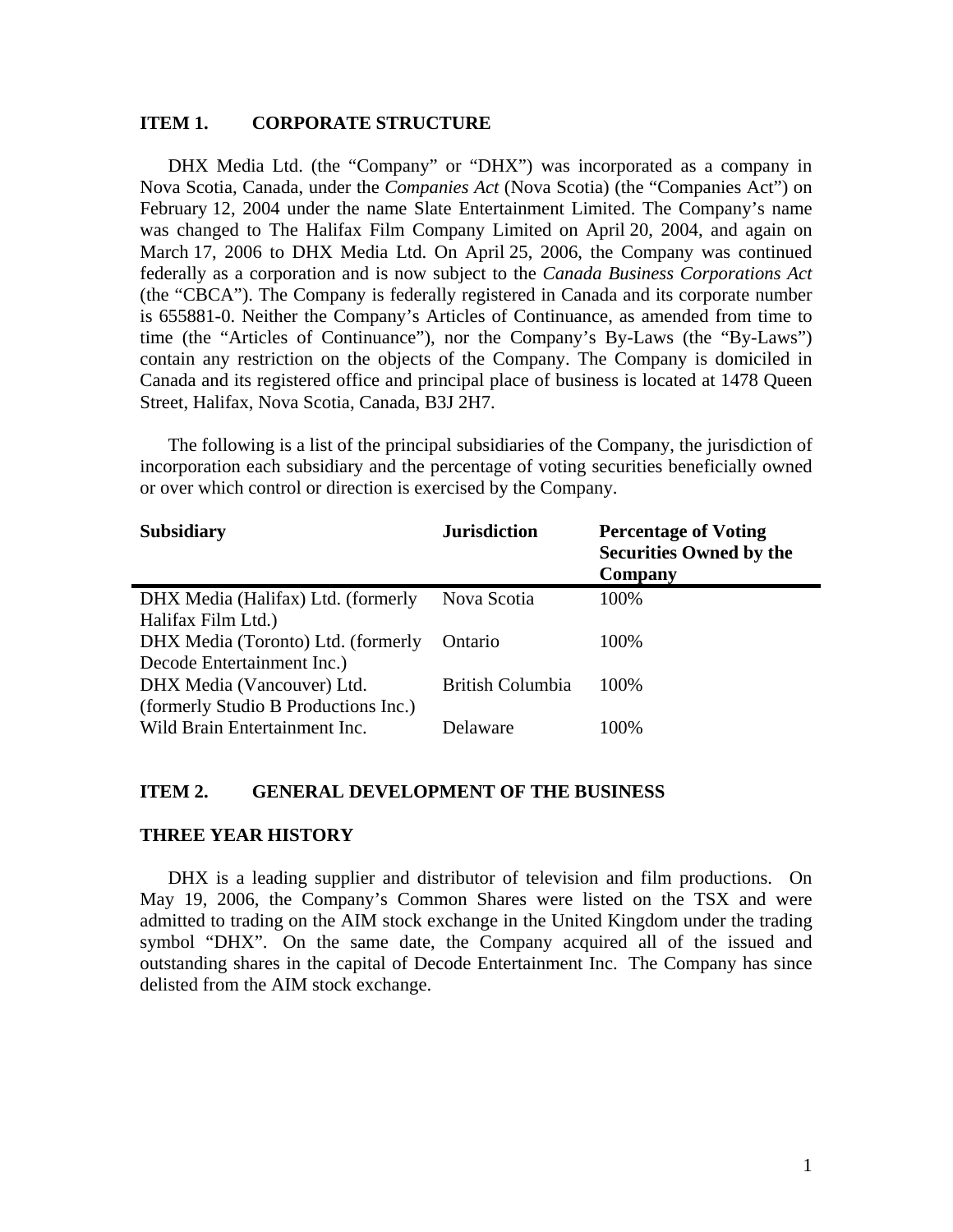#### *Delisting from AIM*

On September 2, 2009, the Company announced the delisting of its Common Shares from the AIM market of the London Stock Exchange plc ("AIM"), effective October 1, 2009. The Company's Common Shares continue to trade on the Toronto Stock Exchange. The Company determined that the on-going costs and regulatory requirements of maintaining a quotation on AIM were not justified in view of the fact that the vast majority of trading in its shares occurs on the Toronto Stock Exchange.

#### *Annual General Meetings*

All of the matters to be acted upon at the November 20, 2009, December 16, 2010 and December 9, 2011 meetings of holders of Common Shares, as set out in the Management Proxy Circular, were approved at the meetings.

#### *Media Fund Put Option*

On January 15, 2010, the holders of the Media Fund Put Options exercised their rights and exchanged the Put Options for common shares of the Company. As such, the Company has acquired effectively all of the outstanding shares in Media Fund. The consideration for the exchange was 425,420 common shares of the Company valued at \$0.39 million.

#### *Private Placement with Sprott Asset Management LP*

On January 29, 2010, the Company completed a non-brokered private placement of 1,875,000 units (the "Units") at a price of \$0.80 per Unit with Sprott Asset Management LP on behalf of certain funds and managed accounts. Gross proceeds from the offering were \$1.50 million. Each Unit consisted of one common share and one-half common share purchase warrant. Each whole warrant was exercisable into one common share at an exercise price of \$1.15 and all warrants expired unexercised on January 26, 2012.

#### *Equity Offering*

On April 15, 2010, the Company issued 14,605,000 common shares at a price of \$1.30 per share for aggregate gross proceeds of approximately \$19 million through a syndicate of underwriters co-led by Cormark Securities Inc. and Union Securities Ltd. and including TD Securities Inc., Beacon Securities Limited and Mackie Research Capital Corporation.

#### *Conversion of Investment in Tribal Nova*

On April 30, 2010, the Company's investment in Tribal Nova Inc. was restructured and replaced with 4,360,000 preferred shares of Tribal Nova Kids, representing a 33% share, and 670,000 preferred shares of Woozworld Inc. representing a 4% share.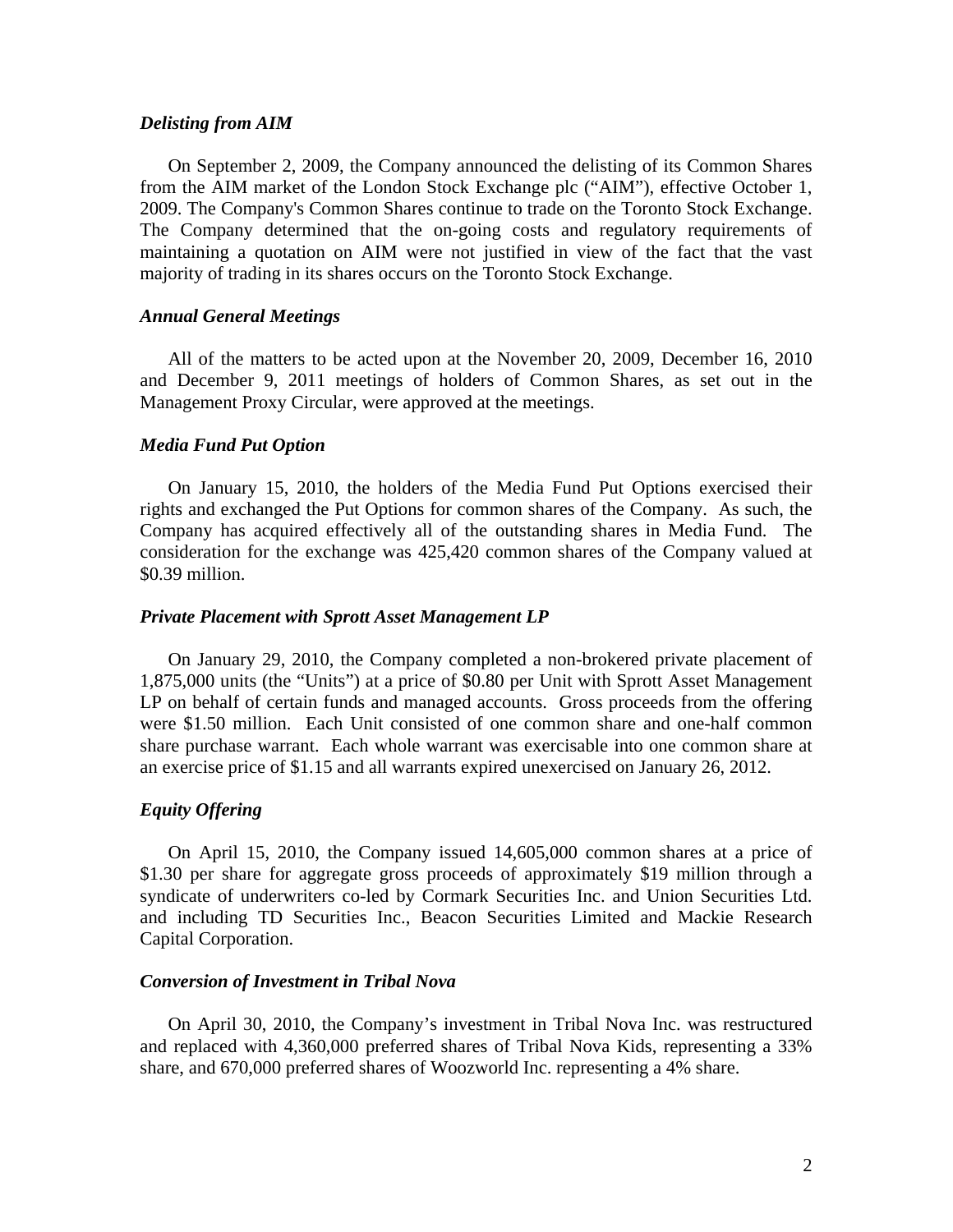#### *Extension of RBC Credit Facility*

On December 1, 2010, the Company extended the term of its revolving operating credit facility (the "RBC Revolving Operating Credit Facility") with the Royal Bank of Canada ("Royal Bank"). The RBC Revolving Operating Credit Facility has a maximum authorized amount of \$3.51 million, bears interest at Royal Bank Prime + 1.25% and is for general working capital purposes. The RBC Revolving Operating Credit Facility has been extended to November 30, 2012.

The RBC Master Agreement includes a term facility with a maximum amount of \$10.0 million ("RBC Acquisition Facility") to fund acceptable acquisitions as defined in the RBC master agreement. The RBC Acquisition Facility bears interest at RBC prime plus 2.5%. Each advance under the RBC Acquisition Facility will be amortized over 3 years with quarterly payments of principal and monthly payments of interest. The availability of the RBC Revolving Operating Credit Facility and RBC Acquisition Facility are subject to the Company maintaining funded debt and fixed charge ratios and certain other covenants.

The Company also extended the term of its revolving production credit facility ("The RBC Revolving Production Credit Facility") with the Royal Bank. The RBC Revolving Production Credit Facility currently has a maximum authorized amount of \$40.28 million. The RBC Revolving Production Credit Facility is the aggregate of interim production financing of individual programs financed through the Royal Bank which are subject to individual approved tranches (collectively the "RBC Individual Approved Tranches"). The RBC Revolving Credit Production Facility matures at various dates twenty-four months following the first drawdown of funds in respect of each RBC Individual Approved Tranche. The maturity dates for the RBC Individual Approved Tranches vary, but the outside maturity date is August 2014.

#### *DHX Rebrands*

In September 2010, the Company and all its subsidiaries rebranded under the common brand of "DHX Media" to strengthen its domestic and international identity.

#### *Acquisition of Wild Brain Entertainment Inc.*

On September 14, 2010, the Company acquired all the outstanding shares in Wild Brain Entertainment Inc. ("DHX Wild Brain"), a privately owned company, based in Los Angeles California, for \$8.00 million USD. DHX Wild Brain operates an animation studio in Los Angeles and is the co-owner of acclaimed children's television series and live touring show *Yo Gabba Gabba!*. Further consideration is payable in USD as an earn out payment calculated as 50% of cash receipts from the *Yo Gabba Gabba!* property over \$11.50 million (inclusive of an allocation for \$0.50 million per year in operating expenses beginning from the year in which \$10.00 million in cash receipts are achieved, as defined in the DHX Wild Brain share purchase agreement) for a period of 36 months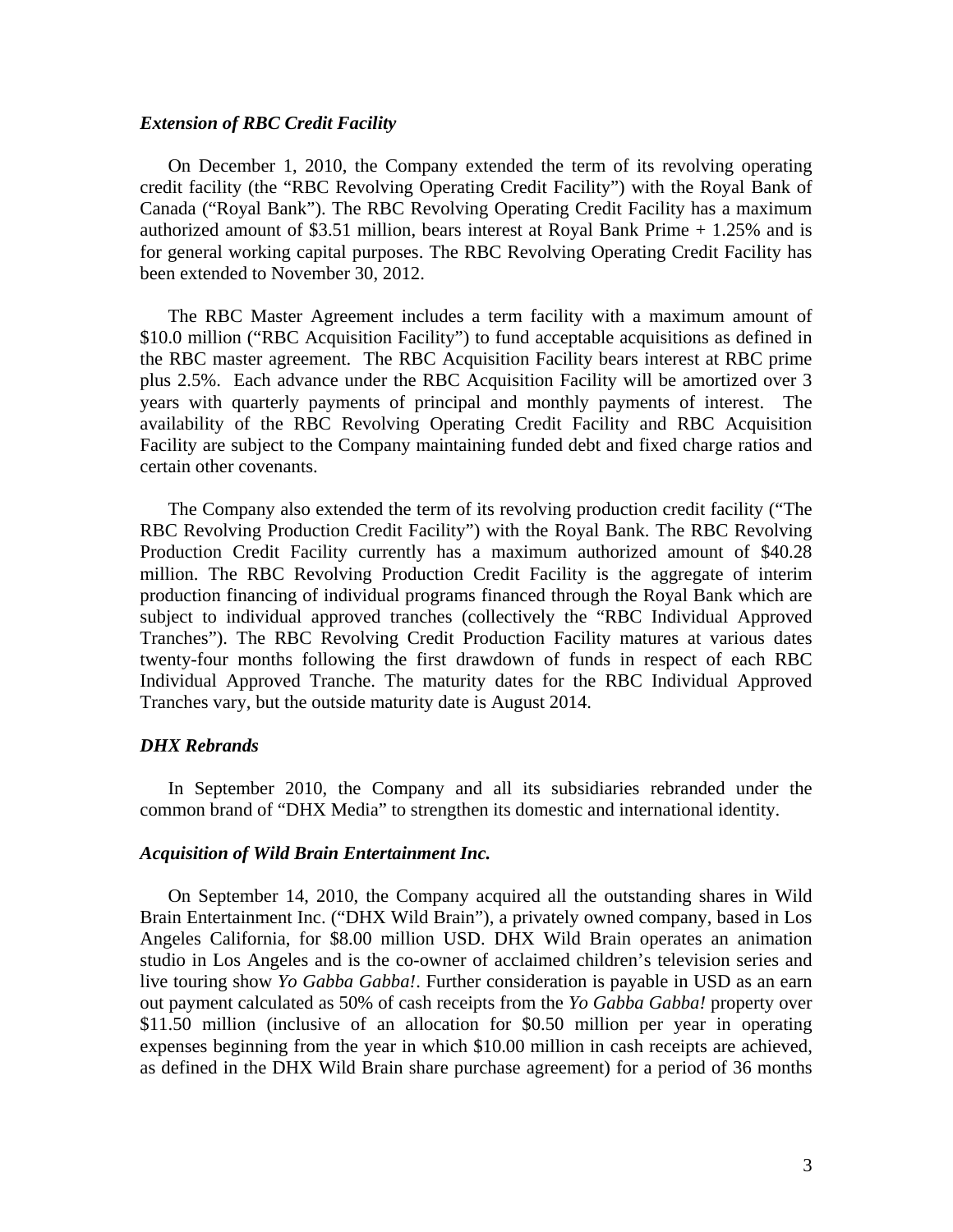from closing. For more information see Note 6 of the Company's Audited Financial Statements for the years ended June 30, 2012 and 2011.

#### *Normal Course Issuer Bid 2011*

On February 28, 2011, the Company entered into a Normal Course Issuer Bid (the "2011 Bid") though the facilities of the Toronto Stock Exchange. The 2011 Bid commenced on March 4, 2011, and terminated on March 3, 2012. Over the course of the 2011 Bid, the Company was authorized to purchase, at market price, up to 3,629,576 of the Company's Common Shares, at a maximum of 26,467 Common Shares per day. To facilitate purchases under the 2011 Bid, on June 30, 2011, the Company entered into an automatic share purchase plan with Union Securities Ltd.. In the period up to March 3, 2012, the Company purchased and cancelled an aggregate of 1,454,500 Common Shares under the 2011 Bid for a gross amount of \$1.15 million.

#### *Substantial Issuer Bid*

On December 30, 2011 closed its substantial issuer bid (the "SIB") of up to \$5 million in value of its common shares made by way of modified "Dutch Auction", pursuant to which shareholders could specify the price per share at which they were willing to sell within the range of \$0.60 to \$0.70. The bid expired at 5:00 p.m. EST on December 29, 2011. In accordance with the terms of the SIB, the Company acquired 7,142,857 shares at \$0.70 for an aggregate acquisition cost of \$5 million, representing approximately 81% of common shares tendered. Common shares not taken up were returned to the tendering shareholders.

#### *Normal Course Issuer Bid 2012*

On May 25, 2012, the Company announced the resumption of its Normal Course Issuer Bid (the "2012 Bid") though the facilities of the Toronto Stock Exchange. The 2012 Bid commenced on May 29, 2012, and will terminate on May 28, 2013. Over the course of the 2012 Bid, the Company may purchase, at market price, up to 3,706,145 of the Company's Common Shares, at a maximum of 26,298 Common Shares per day. To facilitate purchases under the 2012 Bid, on May 24, 2012, the Company entered into an automatic share purchase plan with Union Securities Ltd.. To date the Company has not purchased any shares under the 2012 Bid.

#### **RECENT DEVELOPMENTS**

#### *Acquisition of Cookie Jar Entertainment*

DHX entered into a share purchase agreement with 4116372 Canada Inc. ("**4116372**") and Cookie Jar Entertainment Inc. ("**Cookie Jar**", and together with 4116372, the "**Vendor**"), dated as of August 20, 2012 for the acquisition of the business of Cookie Jar, an independent entertainment and consumer products company (the "**Acquisition**").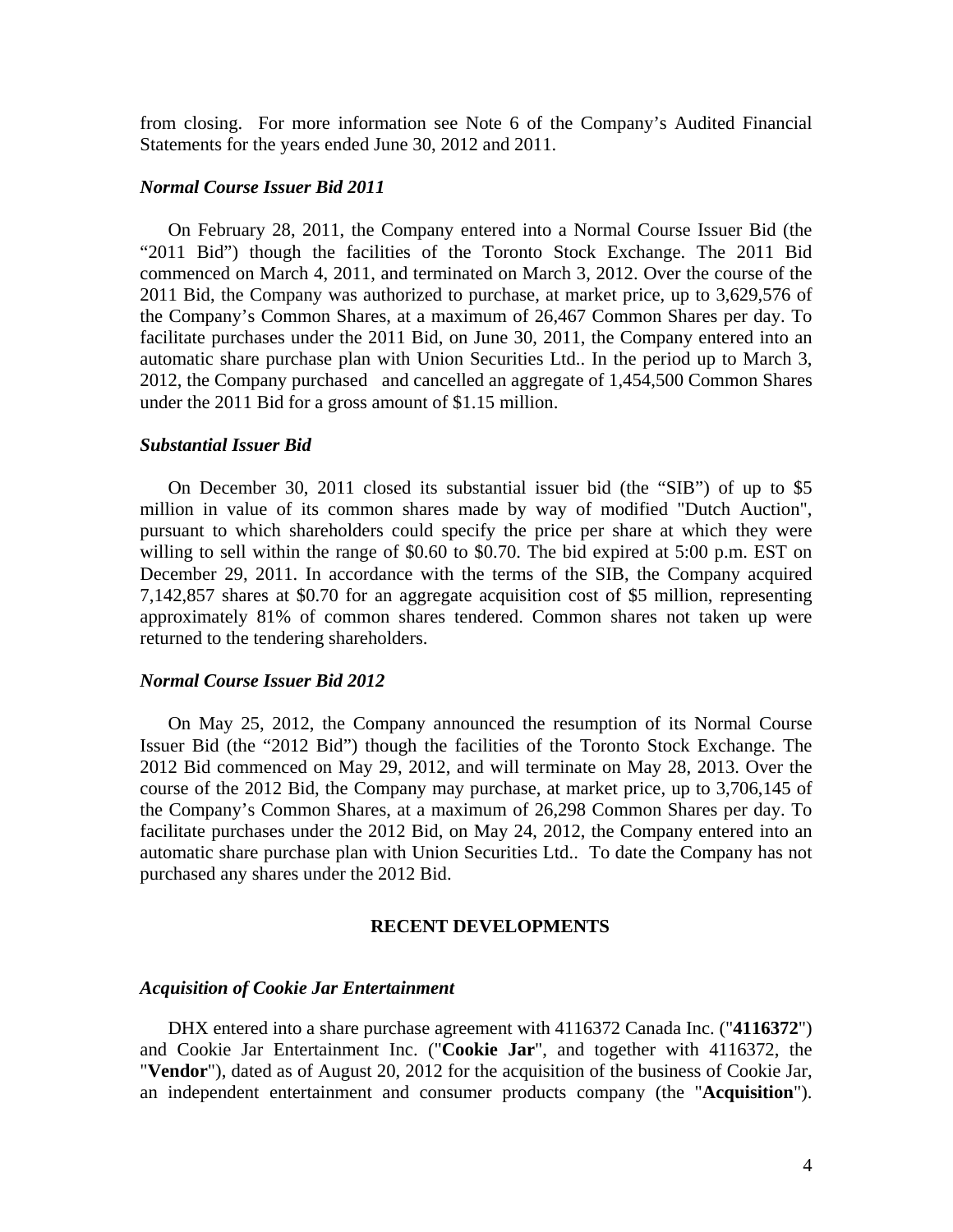4116372 is the registered owner of all of the issued and outstanding securities in the capital of Cookie Jar. The agreement provides that DHX will acquire the outstanding shares of a newly formed company ("**Cookie Jar Holdco**") holding substantially all of the assets and liabilities comprising the business of Cookie Jar for consideration consisting of 36,044,492 Common Shares, subject to adjustment in the event either party is entitled to indemnification, and cash of \$5 million, and the assumption of up to \$66 million of existing debt of Cookie Jar. In particular, under the terms of the Acquisition Agreement, (i) the Vendor could receive up to 5,406,674 additional Common Shares subsequent to closing pursuant to certain indemnification obligations of DHX set forth in the Acquisition Agreement, or (ii) the Vendor may be required to re-convey to DHX up to 10,073,109 Common Shares issued to it on closing pursuant to certain indemnification obligations of the Vendor set forth in the Acquisition Agreement.

In addition, on closing of the Acquisition, DHX will purchase from 4116372 its right to receive repayment of all or a portion of a shareholder loan made by 4116372 to Cookie Jar and assumed by Cookie Jar Holdco pursuant to a reorganization occurring prior to the closing of the Acquisition (the "**Shareholder Loan**") to the principal amount of the Shareholder Loan that is purchased together with accrued and unpaid interest thereon at the closing of the Acquisition. The total principal amount of the Shareholder Loan and accrued and unpaid interest thereon that is currently expected to be purchased by DHX on closing is \$8,663,000.

Concurrently with the Acquisition, and as a condition of closing, DHX will be entering into new credit facilities with a Canadian chartered bank that will replace the existing indebtedness of DHX and Cookie Jar, other than production-specific financing obtained by DHX's and Cookie Jar's subsidiaries.

The Acquisition is subject to certain other conditions precedent, including shareholder and final approval of the TSX.

#### *Public Offering of Subscription Receipts*

On September 12, 2012, the Company announced that it has entered into an agreement with a syndicate of underwriters led by Canaccord Genuity Corp. (the "**Underwriters**") to purchase, on a bought deal basis, 11,820,000 Subscription Receipts of at a price of \$1.50 per Subscription Receipt (the "**Offering**"). In addition, DHX has granted to the Underwriters an over allotment option exercisable at any time up to 30 days after closing of the Offering to acquire up to an additional 1,182,000 Subscription Receipts of the Company. In the event that the over allotment option is exercised in full, the aggregate gross proceeds of the Offering will be \$19,503,000.

The net proceeds from the Offering (after deducting the Underwriters' fees and Offering expenses) will be used to reduce indebtedness resulting from the Acquisition and for general corporate and working capital purposes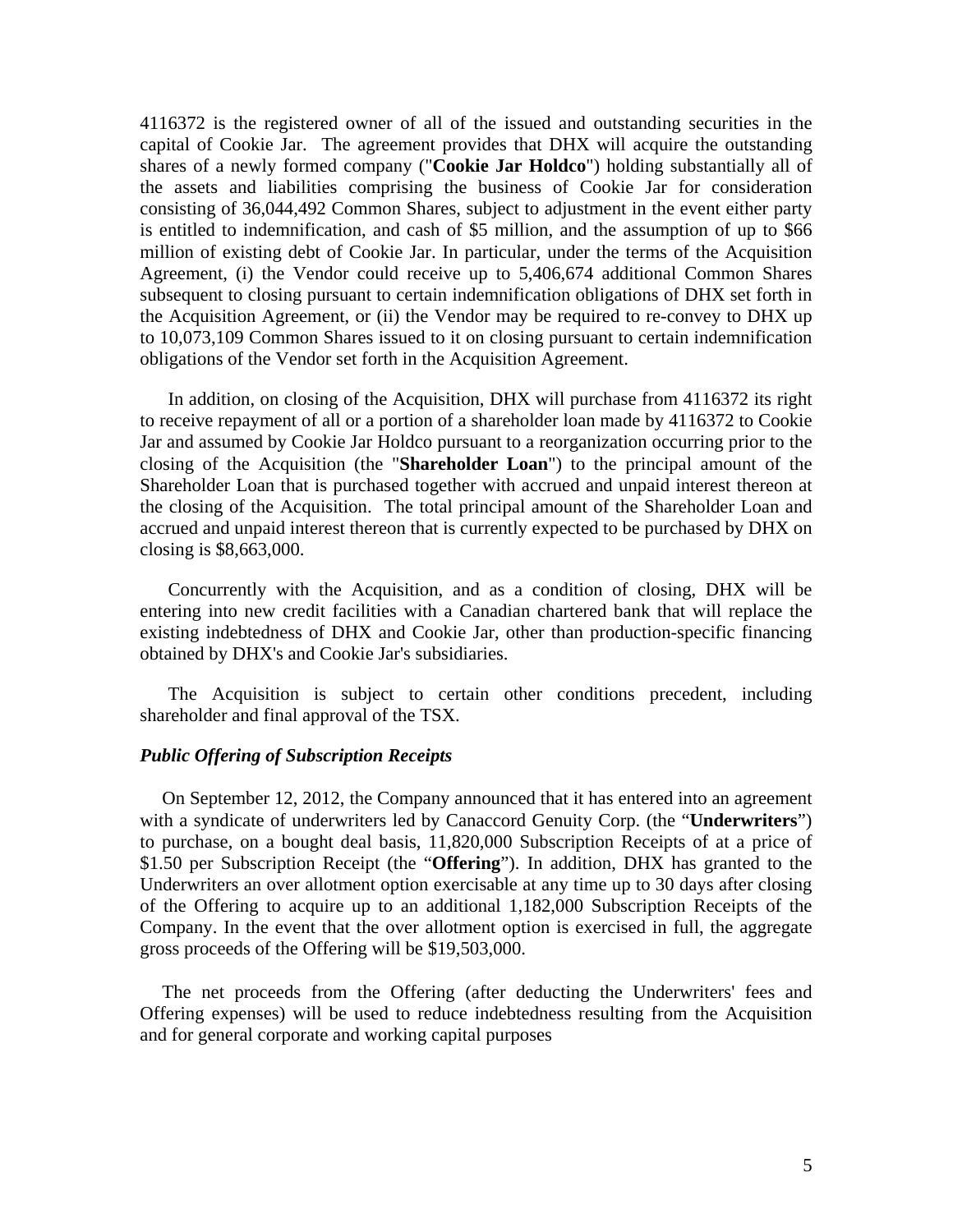Each Subscription Receipt represents the right to receive one common share in the capital of the Company for no additional consideration on the closing of the Acquisition. The proceeds from the Offering of Subscription Receipts will be deposited in escrow pending satisfaction of the escrow release conditions, which include satisfying the closing conditions for the Acquisition. If the Acquisition closes on or before December 31, 2012, the net proceeds from the Offering of Subscription Receipts will be released to the Company. If the Acquisition fails to close by December 31, 2012, or the Acquisition is terminated at an earlier time, the escrow agent will return the gross proceeds and pro rata entitlement to interest thereon to holders of the Subscription Receipts.

#### **ITEM 3. BUSINESS OF THE COMPANY**

#### **Introduction**

DHX is a leading independent supplier and distributor of television and film productions. The Company produces, distributes, and exploits the rights for television and film programming and is the result of the combination of The Halifax Film Company Limited ("Halifax Film") and Decode Entertainment Inc. ("Decode") during fiscal 2006. On December 4, 2007, DHX acquired Studio B Productions Inc.. On July 21, 2008, DHX acquired imX Communications Incorporated. On September 14, 2010, the Company acquired Wild Brain Entertainment Inc..

DHX's content library includes over 2,550 half-hours of programming and over 60 individual titles. DHX operates from its offices and production facilities in Halifax, Toronto, and Vancouver, Canada, and Los Angeles, United States of America, producing content for distribution in domestic and international markets which is marketed via its Toronto based sales group and licensed via its Los Angeles based licensing group.

DHX's primary focus is on children, youth and family productions because of the international sales potential and longer-term revenue streams that this genre of programming provides, while maintaining some production activity in other genres where the Company has expertise. With respect to children's programming, the Company's presence in the marketplace is evidenced by its 15 series currently in first window broadcast on multiple major cable and broadcast networks in North America and internationally, including, *Yo Gabba Gabba!, Waybulloo, Super Why!, The Mighty Jungle, Bo on the Go!*, *dirtgirlworld, How to be Indie*, *Animal Mechanicals Kid vs Kat, Monster Math Squad and Martha Speaks*. In addition, *The Mighty Jungle* was awarded a 2011 Gemini Award for *Best Pre-School Program or Series*. Recently, *Rastamouse* was honoured at the Broadcast Awards 2012 in the United Kingdom and was named *Best Pre-School Programme*.

The Company has secured distribution deals for several of its leading children's properties (*Franny's Feet, Bo On the GO!* and *The Save-Ums*, for example) in key territories which include the US, UK, France and Germany, which lays the groundwork for exploitation of merchandising and licensing rights.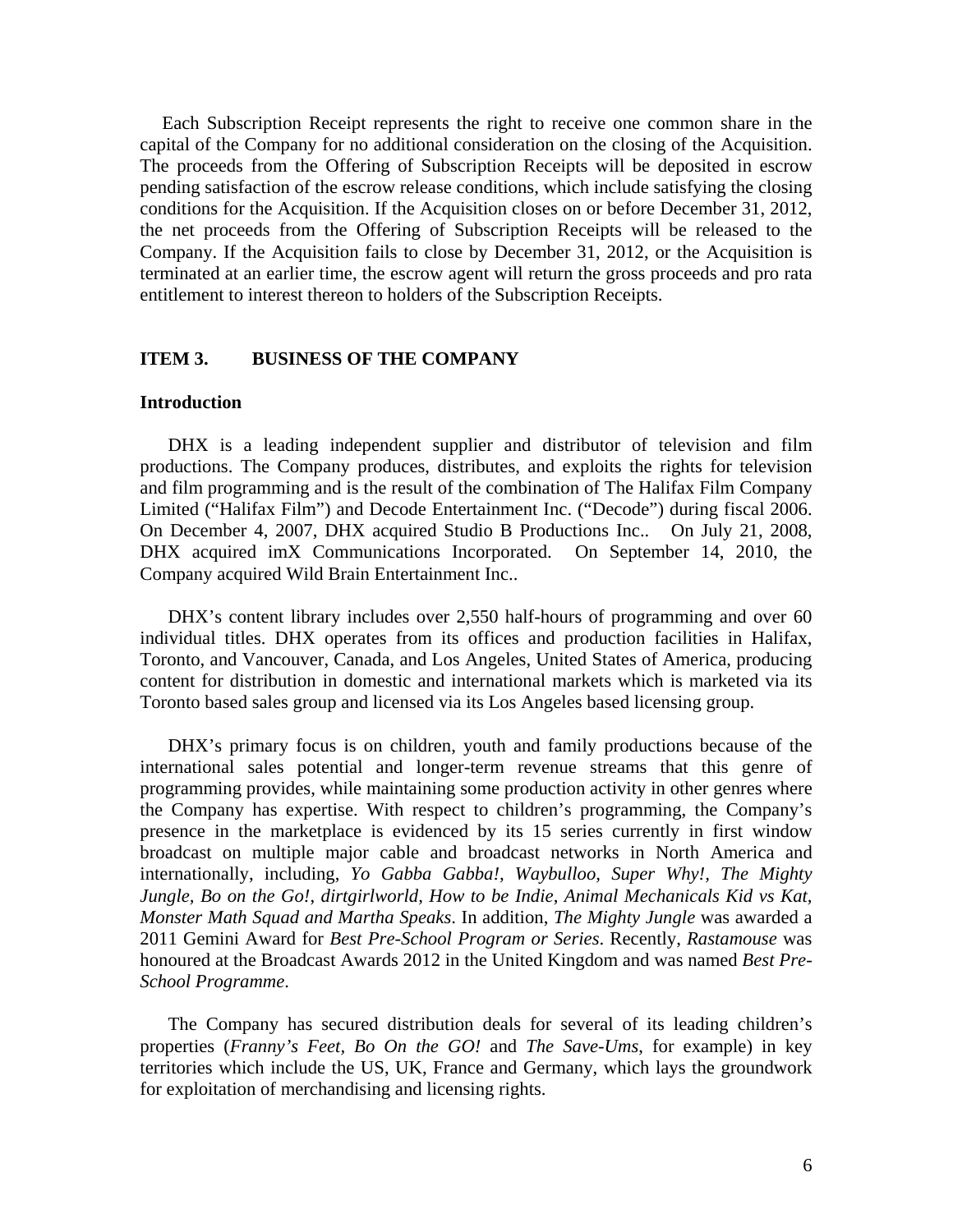With respect to rights exploitation, the Company is also actively pursuing opportunities in new media, including the repurposing of existing content for Internet and mobile applications and the development of original content for emerging platforms. In addition, its stake in Tribal Nova will enable it to place its properties into games through Tribal Nova's subscription-based video-on-demand services.

The Company's prime-time production slate includes notable achievements in the comedy genre, including the award-winning prime-time comedy series *This Hour Has 22 Minutes*, which is produced for the CBC. *This Hour Has 22 Minutes* is now in its 20th season and provides the Company with steady and predictable cash flow while strengthening the Company's reputation as a producer of highly rated, audiencesustaining programming.

DHX benefits from an advantageous regime of Canadian federal and provincial government tax credits and incentives that have been in place in one form or another for over 35 years and which enables the Company to produce television and film productions for the domestic and international marketplace with limited investment by the Company. This financing environment enables the Company to retain exploitation rights to its productions and build greater value in its library of original productions for exploitation in worldwide and ancillary markets. Canadian producers have ready access to US television markets thanks to geographic and cultural factors such as proximity, common vernacular and shared cultural experience, providing an advantage over non-Canadian producers. These are some of the factors that have propelled the overall export value of film and television production in Canada to a seven-year high of \$2.26 billion *(CMPA Profile 2011* published by the CMPA available online).

DHX's business model is based on producing audience-winning programming while minimizing financial risk and retaining the maximum exploitation rights associated with a production for the generation of multiple revenue streams. In the case of international co-productions, the Company may share some of a production's rights, such as individual territories for distribution or ancillary rights, in order to meet financing and co-production treaty requirements and to take advantage of a co-production partner's competitiveness in certain areas of ancillary rights. The Company's official co-productions qualify as local content in the co-production partners' territories while giving the co-production partners access to Canadian production financing as well as to the Company's worldwide rights exploitation capability.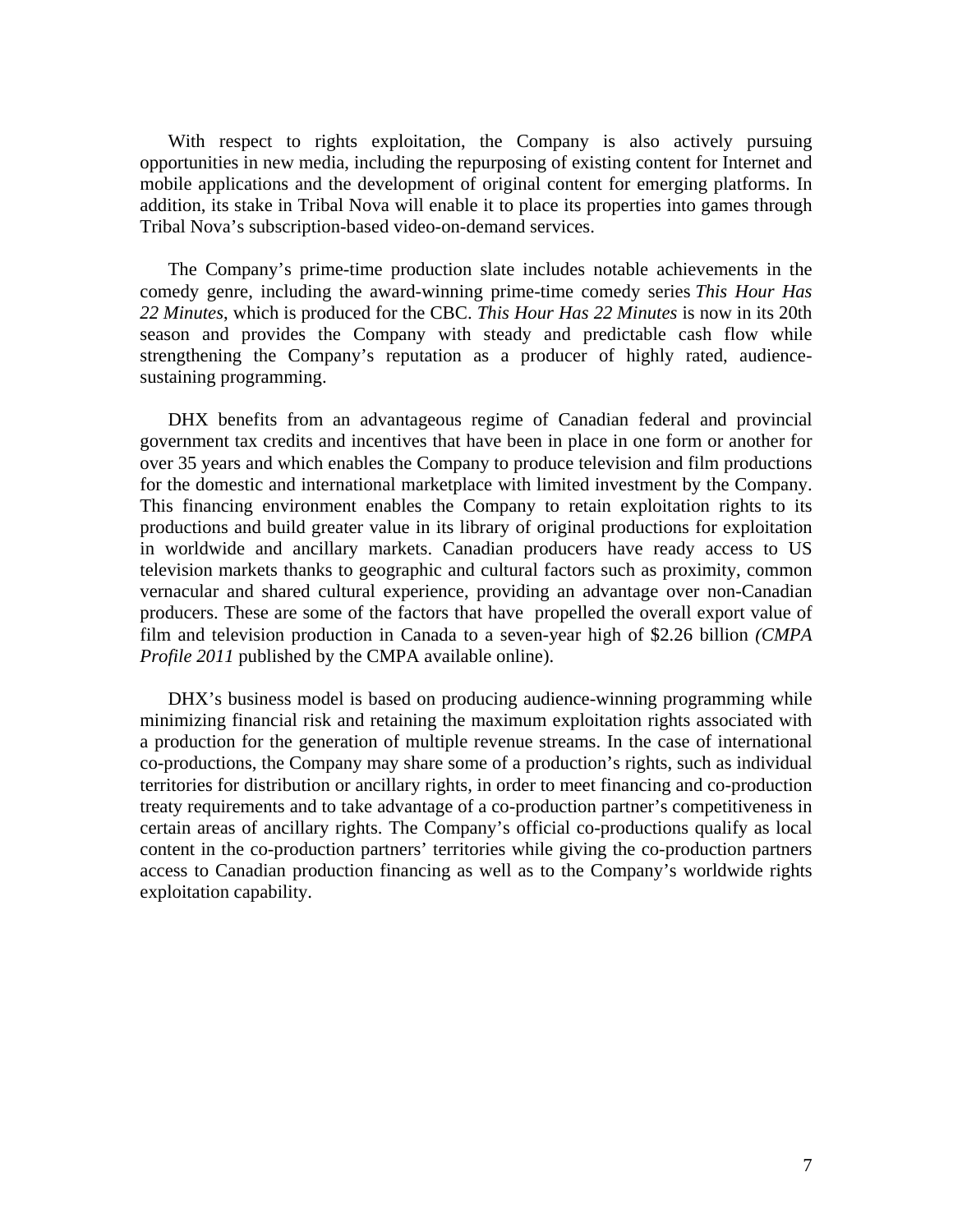#### **DHX Media Business Model**



#### **The Company's Business Lines**

Since incorporation and in each fiscal year thereafter, the Company's core business has been television production and distribution. Within its core business DHX has three integrated business lines: production, rights exploitation (television programme distribution and ancillary rights) and interactive. The Company's rights exploitation business encompasses distribution of its productions and exploitation of ancillary rights (which involves licensing rights to merchandisers for fabrication of consumer products based on intellectual property owned by the Company). The Company's interactive business oversees the development, production and exploitation of new media products on interactive, mobile, Internet and new digital platforms. Each of the Company's business lines is described in more detail below.

#### *Production Business*

#### *Production Strategy*

DHX has three production units. DHX Halifax produces children's programmes, prime time comedy and feature films. DHX Toronto is primarily focused on the production and distribution of family and children's programmes. DHX Vancouver produces family and children's programmes and specializes in digital and classical animation. DHX Wild Brain focuses on children's programming and service production (animation).

The Company creates and develops original concepts or existing properties (such as books and life stories) into television series and programmes, made-for-television movies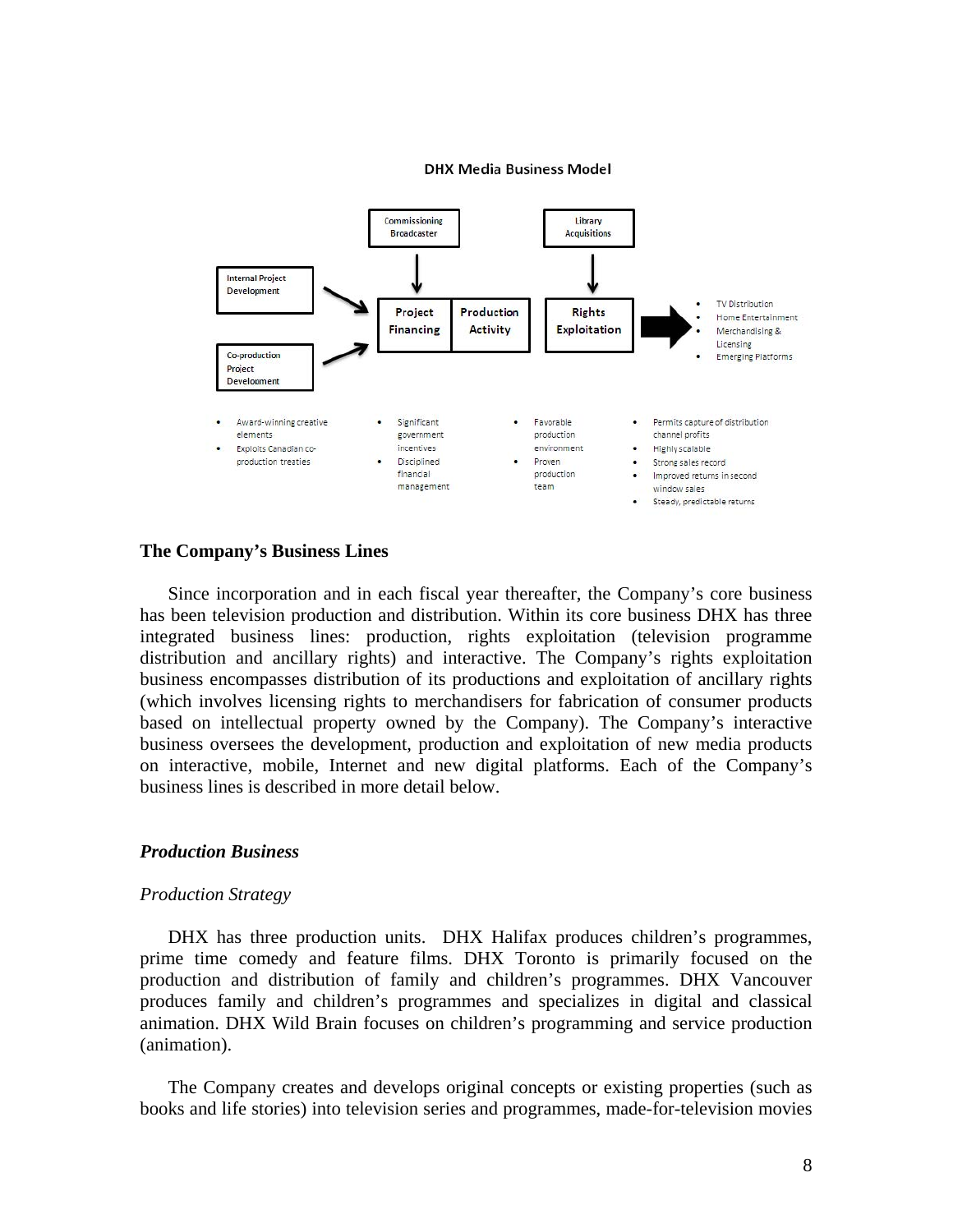and feature films. The Company manages all aspects of a programme's production, from developing original ideas, optioning literary or life rights, to engaging writers, directors, cast and crew, arranging production financing, and overseeing production and postproduction of the programme.

The Company pursues a four-pronged production strategy:

- innovative children and youth programming for the international marketplace;
- international co-productions and partnerships;
- diversified production slate; and
- service production.

The Company assesses the international appeal, the financing profile, and the longerterm revenue generation potential of each programme it develops and produces. The Company enters into co-productions where the Company considers financial, creative and strategic relationship opportunities to be attractive. Management considers the combination of its focus on audience appealing programmes, its financing advantage, and its international distribution and co-production relationships to be critical to the building of a library of long-term value.

DHX's core production business focuses on superior quality programmes, primarily animation in the children and youth arena, that will appeal to worldwide audiences and that have the potential to generate multiple revenue streams. Children's programming, especially animation, travels across cultures more easily than non-children's programming as it can be more easily dubbed into other languages and can therefore be sold in numerous markets. Management believes that animated children's programming is particularly attractive due to the potential for longer-term revenue streams, including merchandising and licensing revenue, as it tends not to become dated as quickly as other forms of programming and consequently may be resold for viewing by successive generations of children.

In addition to developing and creating its own productions, the Company actively pursues co-production relationships in order to expand its output and to access international talent to create worldwide brands of value. Canada's international coproduction treaty arrangements will continue to enable the Company to produce 'local' qualifying content for markets outside of Canada. As a result, the Company's coproduction strategy will allow it to expand its reach into other markets that are already major distribution territories for the Company (e.g. France), where significant sources of co-production financing exist. European co-productions will add to the Company's library of European Union quota programming, the value of which Management believes will be enhanced in the long-term. The Company has already established co-production relationships with leading UK independent producers. These collaborations are valuable to the Company because they extend its reputation within the UK while providing efficient financing solutions to both companies. The Company intends to continue its focus on UK co-productions in order to access the talent base in the UK. This UK focus allows the Company access to the Canadian financing environment while at the same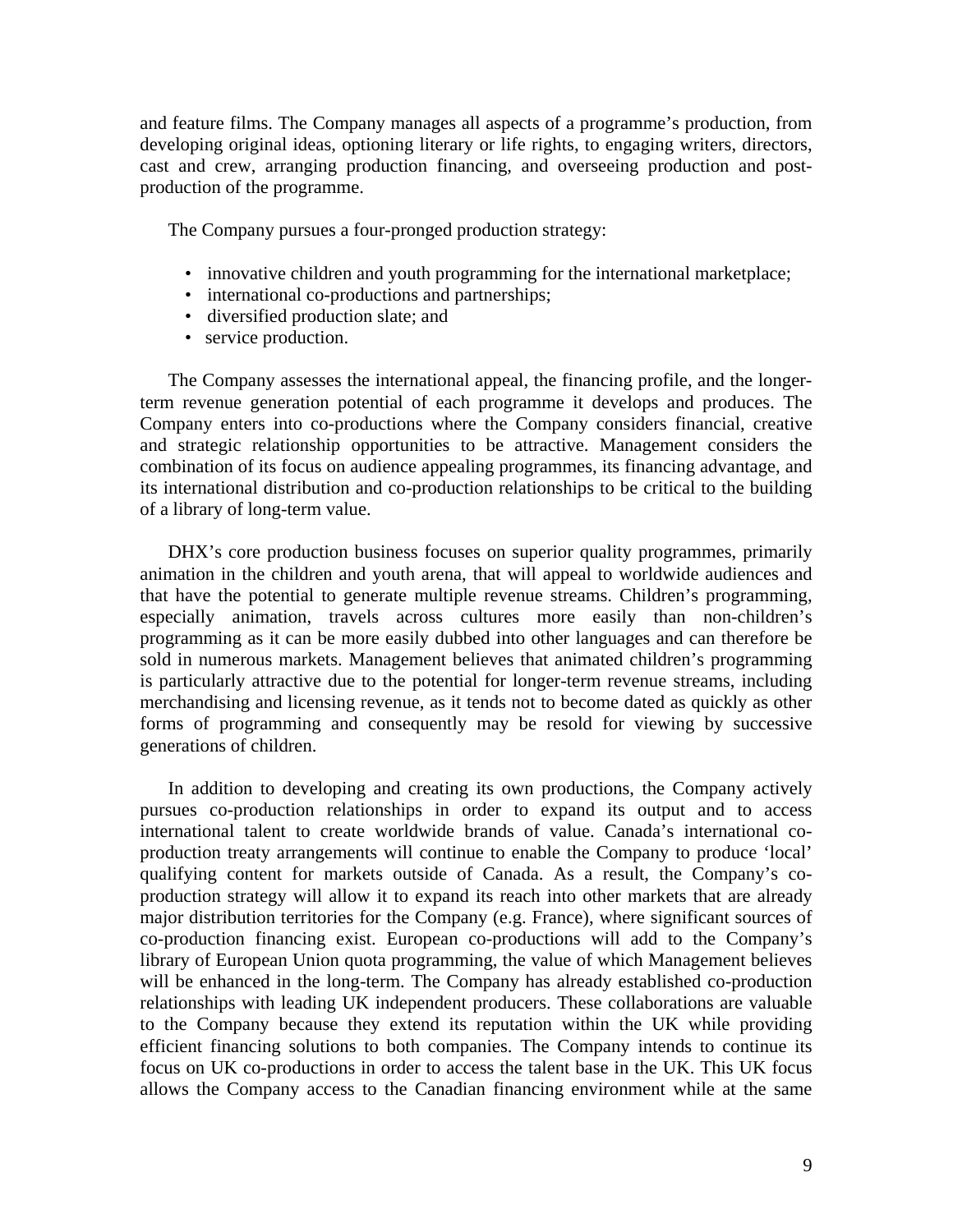time benefiting from recent regulatory changes that require UK broadcasters to commission 25% of their schedules from independent producers.

The Company also produces some animation on a work for hire basis. DHX Vancouver has worked on a number of projects for Hasbro Studios, including production of the television series My Little Pony, Littlest Pet Shop and Pound Puppies. DHX Wild Brain animation, has completed projects such as The Ricky Gervais Show (HBO), Peanuts, Monster High (Mattel), and is presently involved in the production of Sheriff Callie's Wild West for Disney.

The Company's production strategy also encompasses development of properties outside of its core area of children and youth programming. Diversification of its production slate provides the Company with alternative revenue streams, and access to different markets.

#### *Production Financing*

The Company's production financing combines the following key components:

- broadcast license fee:
- pre-sales and/or co-production financing;
- pre-sales of merchandising rights; and
- Canadian government and provincial government labour tax-credits and other public-private incentives.

The Company's financial model for its primary focus within its core business is based on securing third-party financing for at least 85% of a production's direct costs before starting production. The Company is able to achieve this by accessing its extensive international client base for presales, securing a Canadian broadcast commission and by taking advantage of a variety of Canadian government and public-private incentives available to the Company while retaining a majority of the associated rights. This combination of third-party financing effectively lowers the Company's programme finance risk. Management believes the Company's combination of financing advantages compare favourably with production companies operating in other jurisdictions, which may be obliged to give up significant rights and/or to fund production deficits in order to complete production financing. The combination of its well-developed international sales and presales infrastructure and its access to the Canadian production financing environment leads the Company to believe that it is able to achieve a higher return on capital employed than many of its competitors.

With respect to international third-party financing, the Company or its co-production partner secures commissioning or pre-sale license fees from broadcasters and, in the case of official co-productions, may also indirectly benefit from government incentives such as equity investment and tax credits from the partner's country.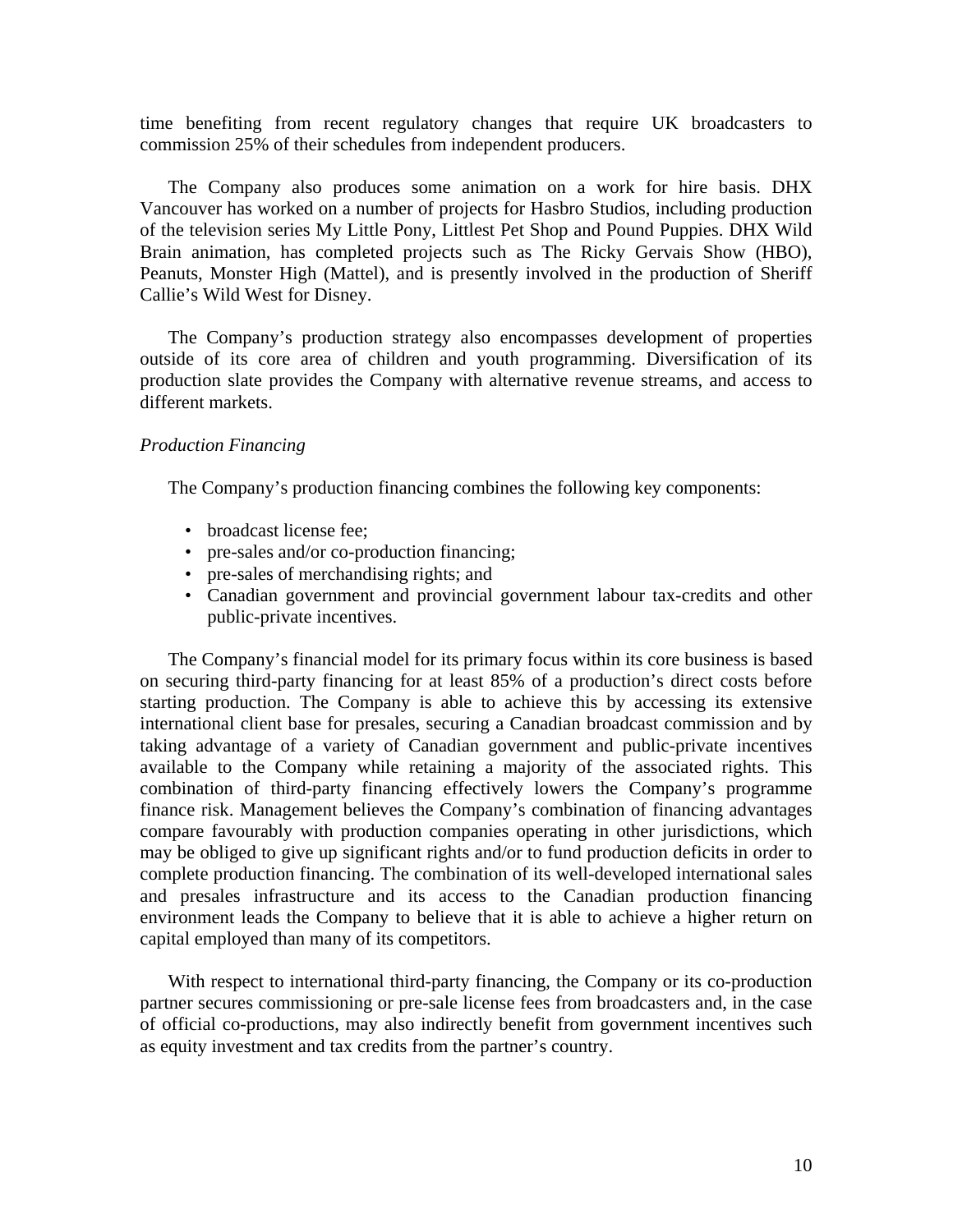In Canada, DHX secures its third-party financing from a combination of commissioning broadcaster license fees, Canadian federal and provincial labour-based tax credits, and a number of government and public-private incentives. These incentives include equity investments and license fee contributions from the Canada Television Fund Equity Investment Program and License Fee Program, provincial government equity investments, provincial government development equity funds as well as publicprivate equity investments. Any equity investment flows directly to the production company incorporated for that purpose and as such is recouped solely against future returns on that particular property. The Company qualifies all of its productions, including co-productions, for all or some of these incentives, including tax credits for Canadian certified content from the Canadian Audio Visual Certification Office ("CAVCO").

While the Company maintains its low risk profile, the Canadian financing environment and DHX's rights exploitation capability usually allows it to retain a majority of ownership and exploitation rights. In addition to television distribution, these international exploitation rights include home entertainment as well as ancillary markets such as music and literary publishing, merchandising and licensing and new media. In the case of international co-productions, the Company may share rights with its partners where there are significant creative and strategic benefits to both parties.

The diagram below illustrates the Company's third-party financing model for its policy within its children's television programmes to cover at least 85% of the direct cost of its production budgets. Note that while the Company pursues the maximum third-party financing available to it, the sources of financing and amounts committed from each source may vary, perhaps significantly, from production to production from the illustration below.

# The DHX Media Advantage - Minimizing Capital Investment **While Retaining Most Program Exploitation Rights**



#### **Typical DHX Production**

(3) Can include financing from NBFDC, Telefim Canada, Shaw Cable Fund and others.<br>(3) Can include financing from NBFDC, Telefim Canada, Shaw Cable Fund and others.<br>(4) Canadian Television Fund is a public-private partnersh

Notes: (1) Third party financing can come from a variety of sources depending on the characteristics of a produc (2) DHX Media's policy is to invest no ore than 15% of the direct costs in a Canadian production, with the objective of attaining 10% third party financing.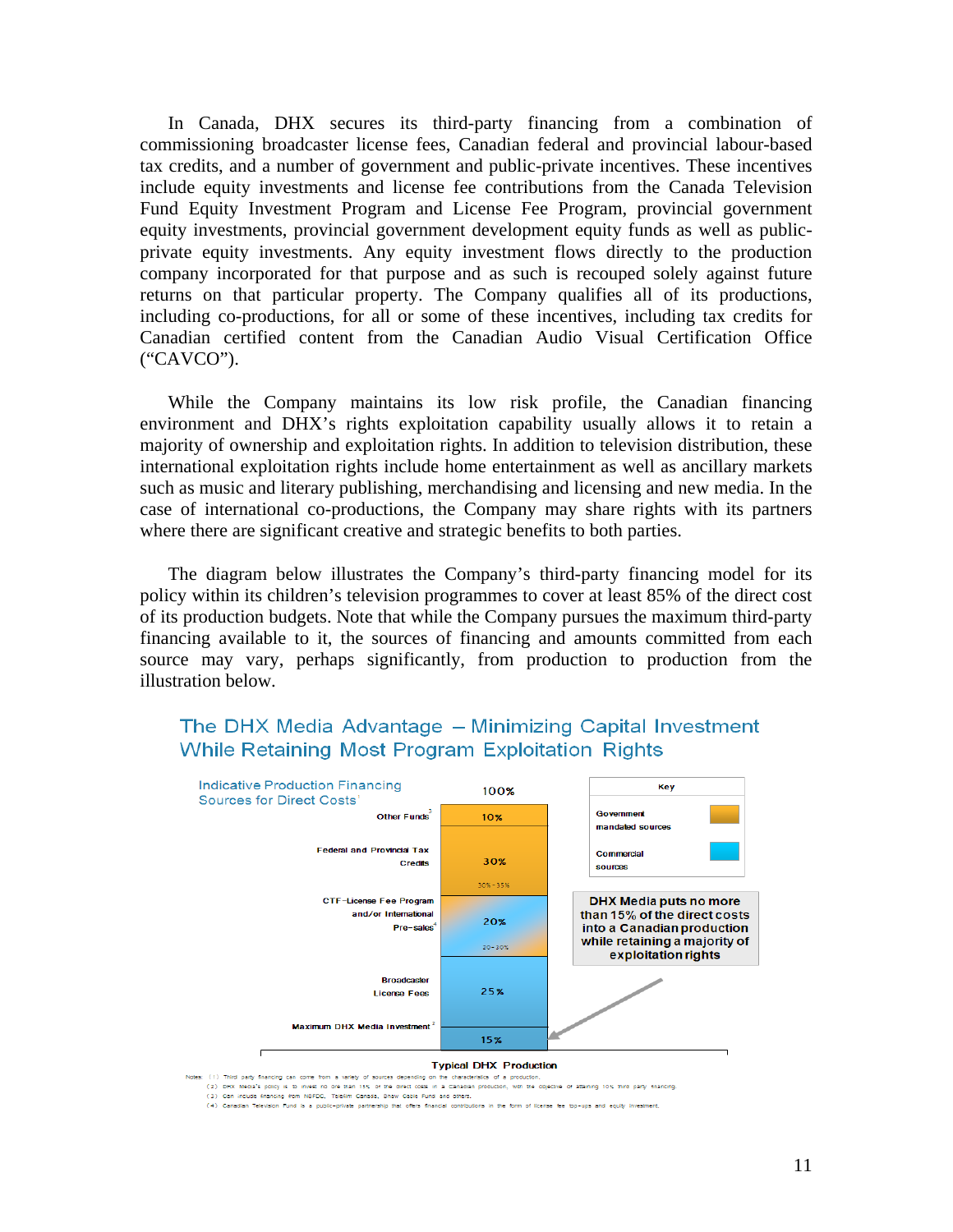Once the Company has secured third-party financing for a production, these commitments are pledged to a bank or other industry lender in order to obtain interim financing. Interim financing is required for the majority of the Company's productions because the timing of cash flows from financing sources does not necessarily match the cash flows required for production. Outstanding interim financing obligations are repaid to lenders as each financing source is collected by the Company. The Company manages each of its productions as a separate company in order to limit liability, to monitor production costs and to manage financing and future revenue streams associated with the production. This structure enables the Company to efficiently manage its selling general and administrative expense.

All productions are insured for potential losses, accidents and interruptions during the production period. The Company to date has a solid track record for producing its programming on budget and on schedule.

#### *Rights Exploitation Business*

The Company distributes its productions through DHX's international sales group, based in Toronto. DHX sells initial broadcast rights to individual broadcasters representing different 'windows' (pay cable, terrestrial, cable and satellite) in their respective territories, sells packages of programmes to individual broadcasters, reuse rights ('library' sales) to existing series with individual broadcasters and pre-sells series in development. The Company maintains relationships with all of the key broadcasters in the children and youth genre in all of the major territories worldwide. The Company's broad base of more than 200 different customers to date has been critical to the Company's growth, enabling it to minimize the effects of downturns in any one market. Since 1999, the Company's international sales group has concluded over 1,500 separate television series distribution agreements.

The Company's strategy for its merchandising business is to initiate negotiations with consumer product licensing companies and/or agents once it considers that a brand has achieved an appropriate level of development and market acceptance. In this way, the Company will not prematurely launch a product campaign associated with a little known property, but instead defer entering into arrangements until some level of demand has been created via television exposure.

With the acquisition of Wild Brain Entertainment Inc. the Company's licensing division builds on the global properties from its production subsidiaries. The licensing slate includes *Yo Gabba Gabba!, Rastamouse, Animal Mechanicals*, *Bo On the GO!* and *Kid vs Kat*, as well as third-party content currently represented by the Company such as *Grandpa In My Pocket*.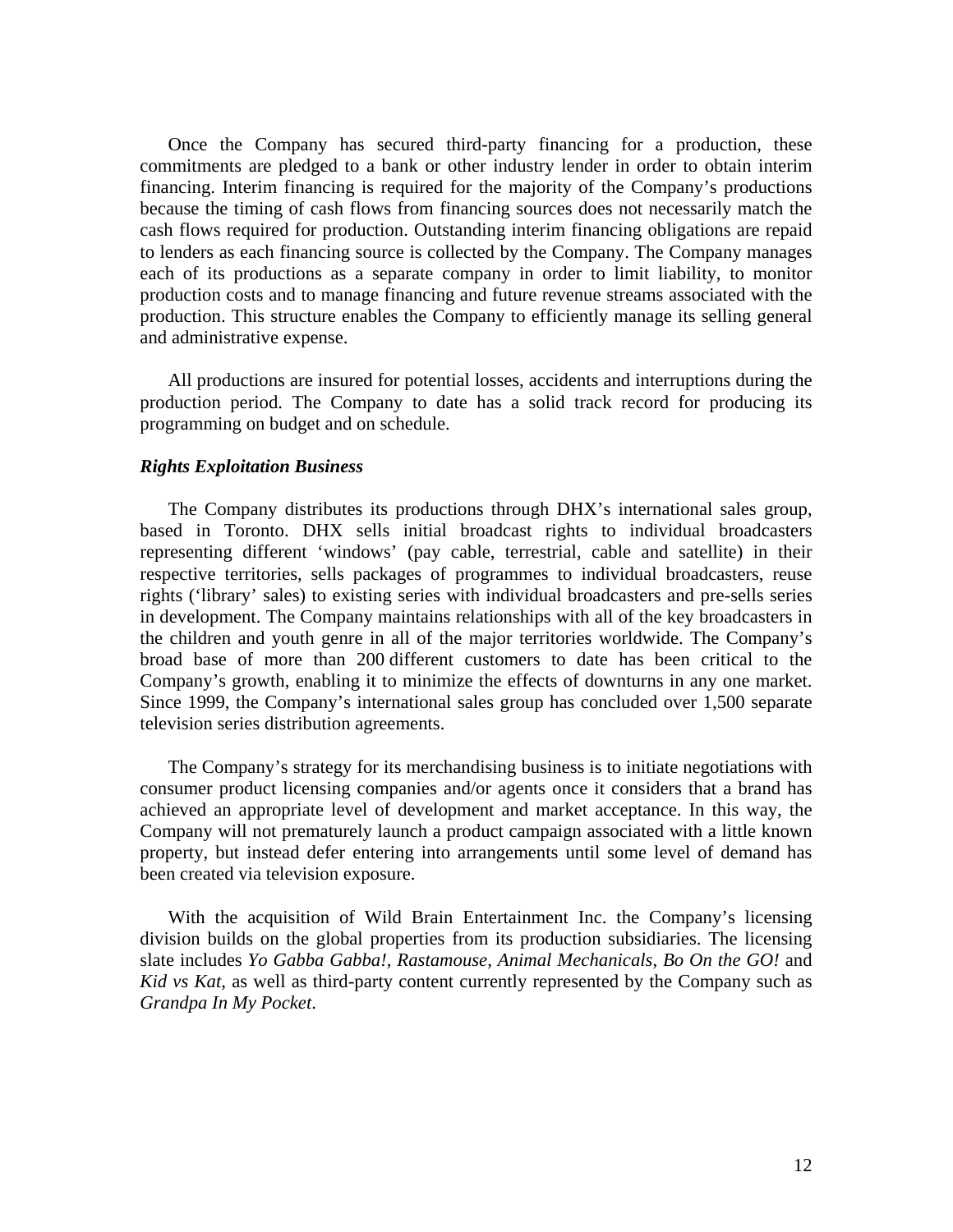#### *Interactive Business*

DHX's interactive unit operates out of Toronto and Los Angeles and develops, produces and distributes interactive content across many digital platforms including websites, online video interface, online games and other interactive applications. The interactive unit licenses websites and other interactive assets to broadcasters worldwide and have provided important added value to the Company's worldwide television programme customers, which are focused on extending their broadcast brands to the Internet and other new media applications. To date, the Company's websites and interactive components have been licensed to 18 territories and translated into eight languages.

The Company's interactive business strategy is to build upon its expertise to create content for new platforms such as mobile phones, personal handheld devices and nontraditional broadcast media, to build highly-engaging interactivity into the narrative of shows across many platforms and to generate original online content. It also strives to develop revenue in proven and emerging direct-to-consumer distribution channel.

The Company continues to invest in this area of content development and technical expertise in order to capitalize on the expansion of media consumption around the world. In pursuit of this strategy, the Company has generated revenue by achieving the following:

- posted comedy sketches from the past five seasons of *This Hour Has 22 Minutes* onto ad-supported video services such as Joost and You Tube;
- some of the Company's video content is sold through Apple's iTunes Canada video store;
- launched its first interactive TV game on the Bell ExpressVu platform;
- launched its first application for the iPhone;
- launched living stories applications for the iPhone and iPad; and
- slated to launch five iOS and Android applications in the coming year.

In addition, the Company entered into its third year of a five year agreement with the U.S. Department of Education ("DOE"), in relation to a transmedia property where linear, interactive and licensing assets and content are developed in an integrated manner. The project, called *Umigo,* allows the Company to develop original content form the ground up with the DOE while capitalizing on the opportunity to expand the overall interactive business for the Company.

#### **DHX Productions**

#### *Current Productions*

The Company's following titles have been commissioned by Canadian, UK, US or European broadcasters for production in Fiscal 2012 and Fiscal 2013.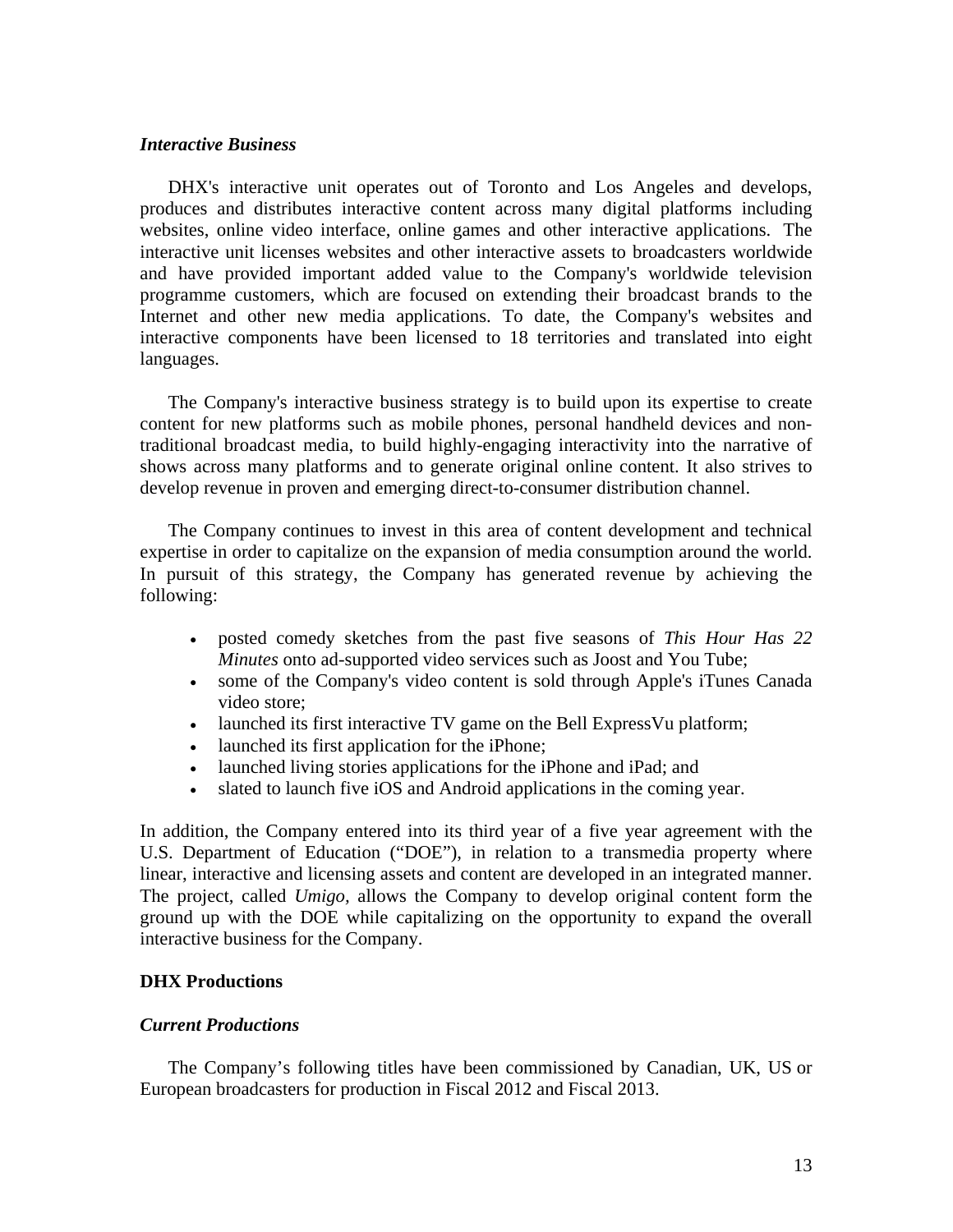*This Hour Has 22 Minutes* currently in its 20th season for CBC Television with audience favorites Mark Critch, Cathy Jones, Shaun Majumder and Susan Kent. Armed with political satire, ambush, sketch comedy and parody, the multi-award winning *22 Minutes* has been a long time favourite of CBC viewers.

*The Doozers* is an animated series with 26 half hours in production in partnership with The Jim Henson Company, based on the characters from Fraggle Rock. *The Doozers* has been commissioned by Cartoonito, Cartoon Network's pre-school channel.

*Monster Math Squad* is a CG animation series for preschoolers that promotes the love of numeracy, the idea that math is everywhere, and that math is fun! They may not be the biggest, or bravest (or even the brainiest) monsters on the block, but the Squad loves nothing better than to put their monster minds together and use their math skills to overcome any obstacle they face. Each story features a job for the Squad, helping a monster with a unique problem. Along the way they face a variety of small challenges that require learning and using numeracy skills en route to and saving the day. *Monster Math Squad* will air on CBC and SRC.

*Yo Gabba Gabba!* premiered in the U.S. pre-school on Nickelodeon in August, 2007 and currently ranks as one of the most popular series on television. The show won a BAFTA in 2008, was nominated for an Emmy award in 2008 and was named one of the best new shows of 2007 by Time magazine. The series infuses retro-style and beat-driven music to teach simple life lessons through a vibrant world of characters who play and dance as soon as they hear the magic words, *Yo Gabba Gabba!*. The series is now in its second season in the U.S. and airs in several major international territories, including Australia, Canada, Israel, Latin America, New Zealand, South Africa and the U.K.

*That's So Weird!* is a live-action sketch comedy series co-produced for YTV. Featuring an ensemble cast of seven young, talented sketch players from across Canada, the half-hour series provides a weekly slice of the outrageous and bizarre programs generated by the teen-operated network So Weird TV.

*Packages From Planet X* is an animated series with 26 half hours currently in production in the DHX Vancouver studio, in partnership with American Greetings, for Teletoon Canada and Disney XD.

#### **Specialized Skill and Knowledge**

The Company's senior Management team collectively has over 100 years experience in the television and film production industry, with numerous awards of excellence including an Academy Award as producers of the feature documentary *Bowling for Columbine* in 2002. Under the direction of Management, Decode was recognized in 2001 and 2003 as one of "Canada's 50 Best Managed Private Companies". Senior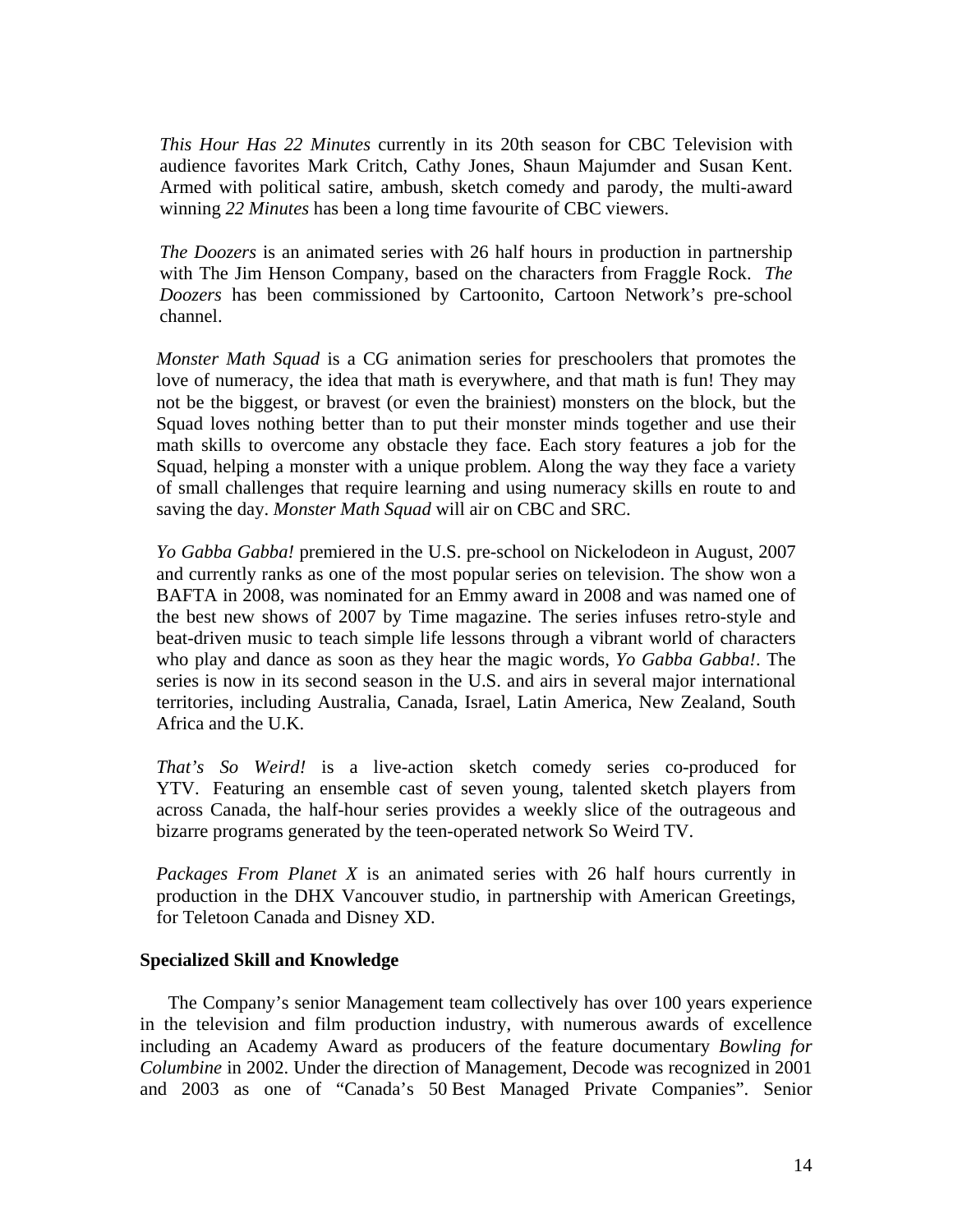Management brings together complementary skills, expertise and extensive experience in every aspect of the television and film production industry, including production, financing, and international sales and marketing. Prior to forming the Company, part of the Company's senior Management team headed Salter Street Films, a publicly traded entertainment company which was purchased in 2001 by Alliance Atlantis. See "The Company" and "Directors and Officers".

#### **Customers**

 DHX's target customers are, in large part, made up of conventional and specialty terrestrial and cable/satellite television broadcasters in the US, the UK, Canada and other international markets. The Company targets the following broadcasters some of which are currently clients of the Company.

| <b>US Networks</b>                                                                                                                                                                                                                                                  | <b>UK Networks</b>                                                                                                                                                                                                                        | <b>Canadian Networks</b>                                                                                                                                                                                                                                                                                                                 | <b>International</b><br><b>Networks</b>                                                                                                                                                                                                                                                                                                                                                                                                                                                    |
|---------------------------------------------------------------------------------------------------------------------------------------------------------------------------------------------------------------------------------------------------------------------|-------------------------------------------------------------------------------------------------------------------------------------------------------------------------------------------------------------------------------------------|------------------------------------------------------------------------------------------------------------------------------------------------------------------------------------------------------------------------------------------------------------------------------------------------------------------------------------------|--------------------------------------------------------------------------------------------------------------------------------------------------------------------------------------------------------------------------------------------------------------------------------------------------------------------------------------------------------------------------------------------------------------------------------------------------------------------------------------------|
| <b>BBC</b> America<br>Cartoon Network <sup>(1)</sup><br>Comedy Central<br>The $Hub^{(1)}$<br>The Disney Channel <sup>(1)</sup><br>Lifetime<br><b>MTV</b><br>Nickelodeon <sup>(1)</sup><br>PBS <sup>(1)</sup><br>SciFi Channel <sup>(1)</sup><br><b>Starz Encore</b> | $BBC^{(1)}$<br>$BSkyB^{(1)}$<br><b>Cartoon Network</b><br>$UK^{(1)}$<br>Channel $4^{(1)}$<br>Channel $5^{(1)}$<br>Discovery Channel<br>$IJK^{(1)}$<br>The Disney<br>Channel UK $^{(1)}$<br>Television $(1)$<br><b>GMTV</b><br>$ITV^{(1)}$ | $CBC^{(1)}$<br><b>CHUM</b> Television<br>Comedy Network <sup>(1)</sup><br>CTV Inc. $(1)$<br>The Family Channel <sup>(1)</sup><br>Global Television Network <sup>(1)</sup><br>Societe Radio Canada <sup>(1)</sup><br>Teletoon $(1)$<br>Tele Quebec <sup>(1)</sup><br>TVO <sup>(1)</sup><br>$YYV^{(1)}$<br>$VRAK^{(1)}$<br>Vision TV $(1)$ | ABC Australia <sup>(1)</sup><br>Canal+ (France) <sup>(1)</sup><br>France Television 2, 3 $\&$<br>$5^{(1)}$<br>Mediatrade (Italy <sup>)(1)</sup><br>Nickelodeon<br>$(international)^{(1)}$<br><b>Cartoon Network</b><br>(international) $^{(1)}$<br>The Disney Channel<br>$(international)^{(1)}$<br>Super RTL $(Germany)^{(1)}$<br>$ZDF$ (Germany) <sup>(1)</sup><br>Kinderkanal (Germany) <sup>(1)</sup><br>ARD (Germany) <sup>(1)</sup><br>Discovery Channel (Latin<br>America) $^{(1)}$ |

(1) Current customers of the Company.

The Company's clients number in excess of 200 broadcasters or major rights buyers.

#### **Competition**

\_\_\_\_\_\_\_\_\_

There is a multi-billion dollar television market worldwide in addition to an even larger market for licensing and merchandising of children's products. The television market is a strategic entry point for building exposure to and awareness of a brand among children and often acts as an important marketing tool for the brand.

The Company's competitors can be segmented into two groups: Canadian production companies and international production companies.

Netflix<sup>(1)</sup>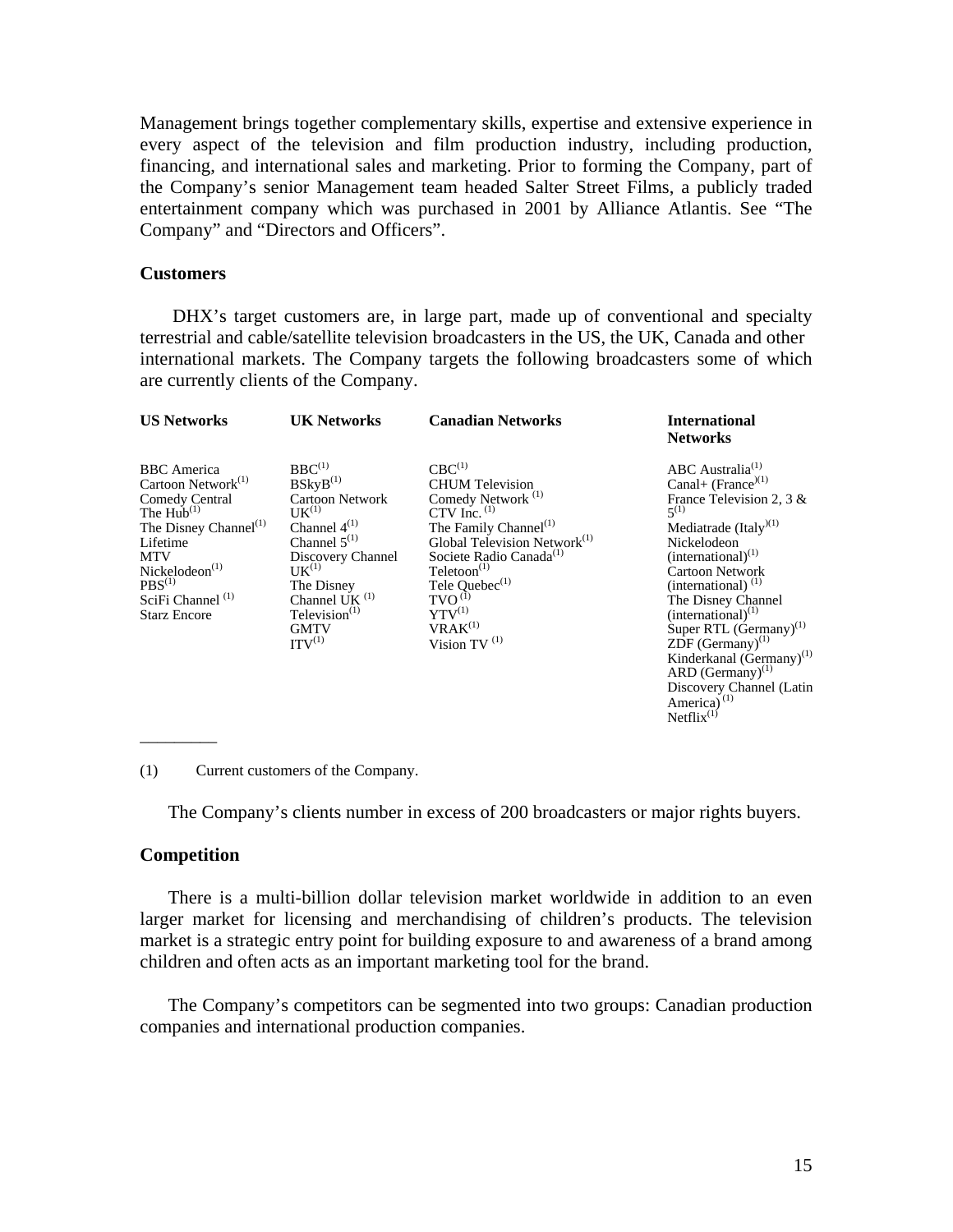#### *Canadian Production Companies*

The Company considers other Canadian producers that have access to the same financing environment in Canada and compete with the Company for programme commissions from Canadian broadcasters as its domestic competitors. Management believes that few of the Company's Canadian competitors have the Company's international distribution infrastructure and extensive international customer base which can be sourced to provide pre-sales and co-production financing.

According to the CMPA, there are nearly 400 producers in Canada, most of which have market share of less than 1%. The Company has identified the following companies as its competitors in the Canadian market, identified by focus on children's productions and cross-genre production:

9 Story Entertainment Amberwood Bardel Entertainment Cookie Jar Entertainment Cuppa Coffee Studios Rainmaker Entertainment Nelvana Limited Zone 3 Inc. Fresh Animation

Entertainment One Breakthrough Entertainment Galafilm Inc. Shaftesbury Brightlight Pictures Temple Street

#### *International Production Companies*

DHX also competes with international production and distribution companies for sales to international broadcasters. The following are examples of international production and distribution companies, with those having a focus on children's productions identified separately from those having a more general focus:

| <b>Children's Entertainment Producers</b>  | <b>Other International Producers</b> |
|--------------------------------------------|--------------------------------------|
|                                            |                                      |
| <b>US Major Producers and Distributors</b> | Content Film                         |
| Buena Vista International (Disney)         | Freemantle Media                     |
| $\blacksquare$                             |                                      |

MTV Network Int (Nickelodeon) Granada Warner Brothers International Television (Cartoon Network)

# ZodiakMedia Group Shed Productions TV Corporation All 3 Media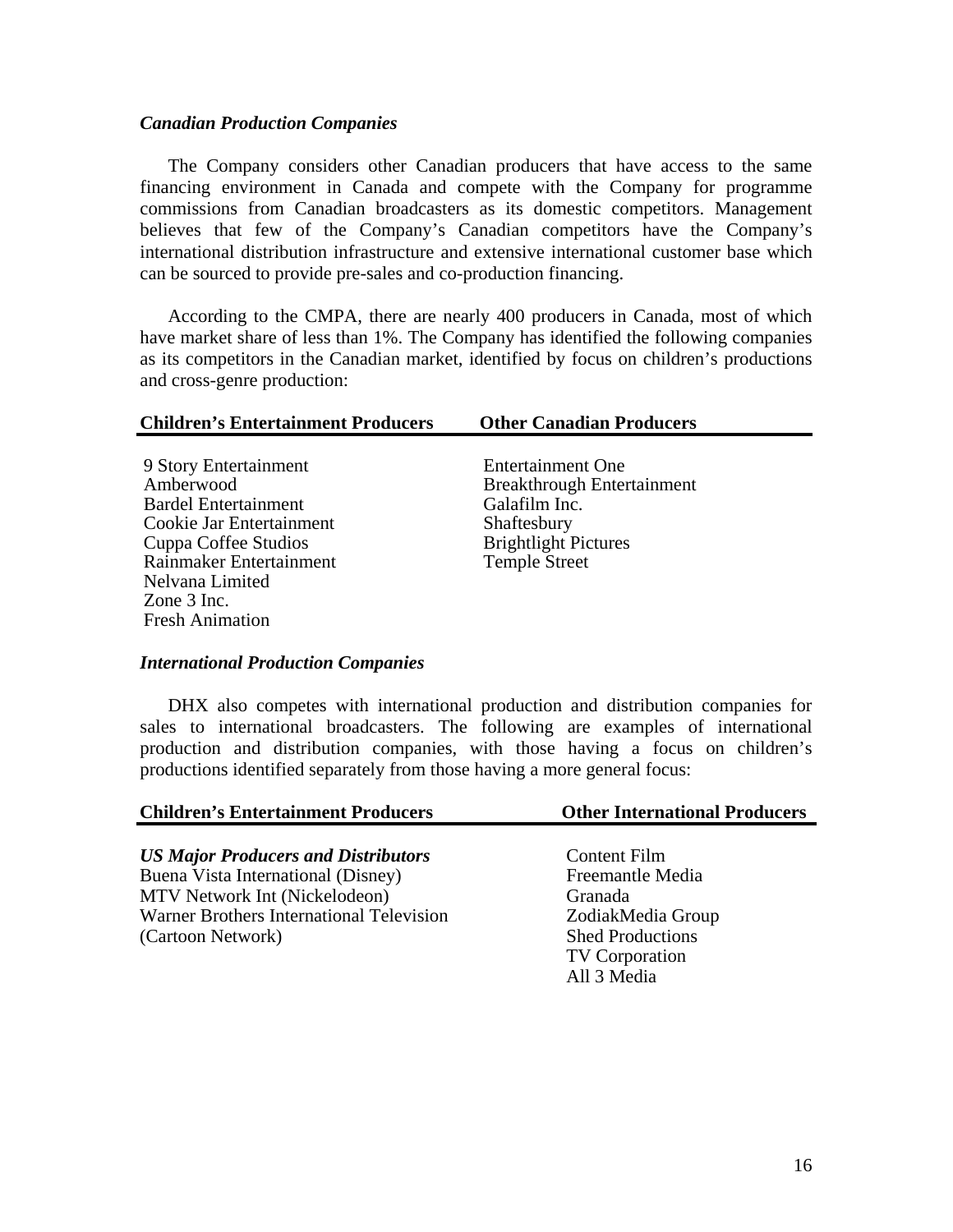#### **Children's Entertainment Producers Other International Producers**

*US Independent Producers and Distributors International Independent* 

Scholastic Entertainment Inc. Chorion PLC Sesame Workshop HIT Entertainment<br>
Classic Media Marathon Media

# *Producers and Distributors*

Marathon Media Milimages S.A. Moonscoop Target Entertainment Studio 100

#### **Facilities**

The Company owns office space at 5466 Spring Garden Road, Halifax, Nova Scotia, with 6,500 square feet of available space. The Company has obtained two mortgages from the Business Development Bank of Canada, one for \$2.49 million which bears interest at a rate of Business Development Bank of Canada's floating base rate minus 1.5%, has an amortization of 15 years with no renewal option, and of which \$1.30 million remains outstanding as of June 30, 2012, and a second mortgage for \$1.08 million which bears interest at a rate of Business Development Bank of Canada's floating base rate minus 1.0%, has an amortization of 15 years with no renewal option, and of which \$0.65 million remains outstanding as of June 30, 2012. The Company also leases space in its new premises to other tenants.

DHX Toronto leases office space at 235 Carlaw Avenue, Toronto, Ontario in which its executive offices and production studio are located. The term of the lease commenced on August 1, 2008 and will expire on December 31, 2018. DHX Toronto pays gross rent of \$37,242 per month for 21,800 square feet of space of which it sublets 6,000 square feet to a third party.

DHX Halifax subleases studio space at 1969 Upper Water Street, Halifax, Nova Scotia, for its computer graphic children's studio facility. The term of the lease commenced on June 1, 2012 and ends on May 31, 2014. DHX Halifax pays basic rent of \$18,666.67 per month for 14,000 square feet of office space.

DHX Vancouver leases office space at 190 Alexander Street, Vancouver, British Columbia which commenced on January 1, 2011 for three years until December 31, 2013 at a monthly rent for 2011, 2012, and 2013 of \$36,567, 37,074.88 and 37,582.75 respectively. The lease is triple net with DHX Vancouver responsible for its proportionate share of property taxes, operating costs and utilities.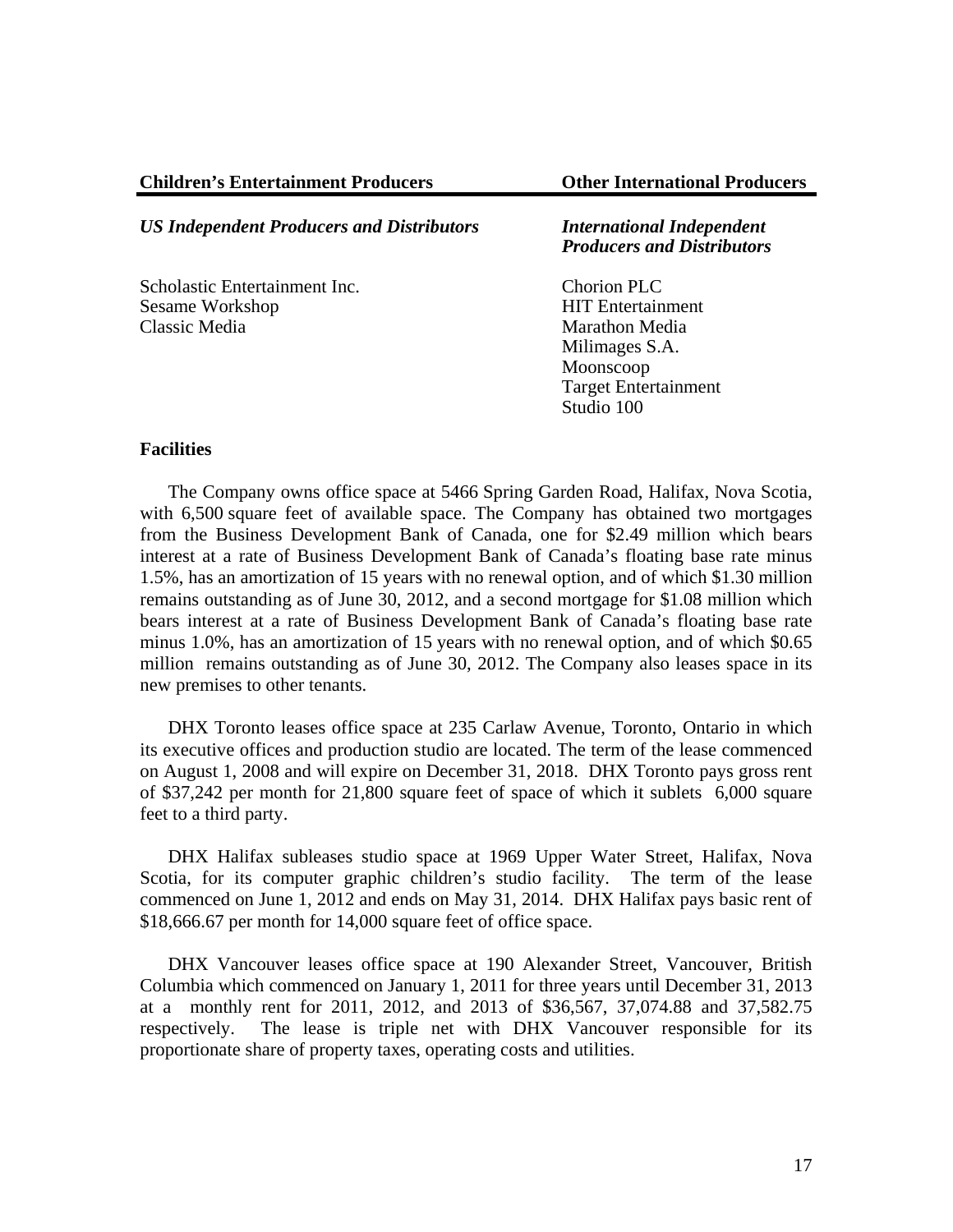DHX Wild Brain leases office space at 15000 Ventura Blvd., 3rd Floor, Sherman Oaks, California. DHX Wild Brain pays a base rent of \$27,500 per month for 13,796 square feet. DHX Wild Brain is responsible for its proportionate share of operating costs and utilities. The term of this lease commenced on May 1, 2010 and expired on July 30, 2012. DHX Wild Brain has extended this lease from July 31, 2012 to January 31, 2013 at a base rent of \$27,500 per month. DHX Wild Brain also leases office space at 144 Glendale Ave., Glendale, California. DHX Wild Brain pays a base rent of \$7,874.06 per month for 3,498 square feet. The term of this lease commenced on April 1, 2012 and expired on August 31, 2012. DHX Wild Brain has extended this lease from September 1, 2012 to October 31, 2012 at a base rent of \$7,874.06 per month. DHX Wild Brain's lease for office space at 14724 Ventura Blvd., Ste. 710, Sherman Oaks, California expired on 7/31/12 and was not renewed.

#### **Employees**

At June 30, 2012 the Company had 121 full-time employees. Nineteen of these employees are based in Halifax, while 47 are based at the Company's facilities in Toronto, 40 are based in Los Angeles, California and 14 are based in Vancouver. In addition, the Company retains individuals on a temporary contract basis, including directors, cast and crew, with the appropriate skills and background as required for particular projects under development or in production. During the year ended June 30, 2012 ("Fiscal 2012"), the Company retained approximately 210 temporary workers. Given the extent of the Company's production portfolio, it is able to maintain its access to skilled animators, artists, lighting crews, directors and line producers, by being able to provide relatively constant work. Many of the leading digital animation software titles were developed by Canadian companies, and animation schools such as Sheridan College in Oakville, Ontario, are leading training centres for animators. There are a number of independent animation studios across the country that can be engaged on a "work for hire" basis that can be used to manage production capacity while minimizing fixed overhead costs.

#### **ITEM 4. DIVIDENDS**

Holders of Common Shares are entitled, subject to the rights, privileges, restrictions and conditions attaching to any other class or series of shares of the Company, to receive dividends if, as and when declared by the board of directors of the Company. The Company may pay a dividend in money or property or by issuing fully paid shares. However, the Company may not declare or pay a dividend if there are reasonable grounds to believe that (a) the Company is, or would after the payment be, unable to pay its liabilities as they become due; or (b) the realizable value of the Company's assets would thereby be less than the aggregate of its liabilities and stated capital of all classes.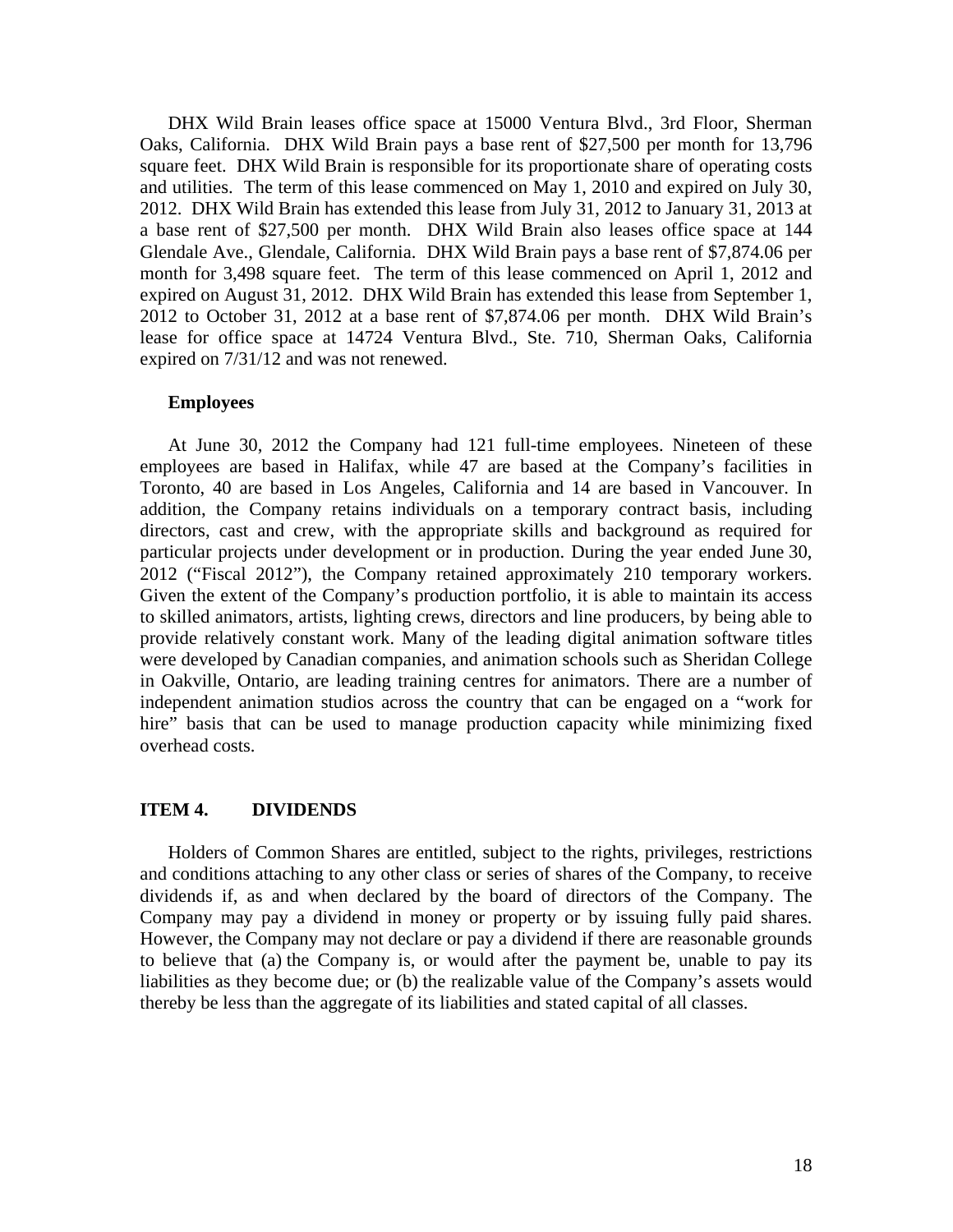No dividends have been declared or paid on the Common Shares of the Company since May 15, 2005. The Company will consider paying dividends in the future depending upon the Company's results of operations, capital requirements and other relevant factors.

#### **ITEM 5. DESCRIPTION OF SHARE CAPITAL**

The following description refers only to the Company's share capital and not to any of its subsidiaries. The Company's share capital is authorized under and subject to applicable provisions of the Canadian Business Corporations Act ("CBCA"). Any amendment to the Company's authorized share capital, or any other provision of its Articles of Continuance, is subject to shareholder approval as required by the CBCA. For a more detailed description of the Company's share capital, please refer to the provisions of the Articles of Continuance.

At February 12, 2004, the date of its incorporation, the Company's authorized share capital was 1,000,000 Common Shares. On April 19, 2004, the Company's authorized share capital was increased to 100,000,000 Common Shares. On June 6, 2005, the Company's authorized share capital was amended to convert 10,000,000 authorized Common Shares into 10,000,000 authorized Class A Preferred Shares. On May 12, 2006, the Company amended its authorized share capital to create an unlimited number of Common Shares. At the same time the Company was authorized by its shareholders to automatically convert the Class A Preferred Shares into Common Shares at the completion of the Company's initial Public Offering on May 19, 2006. The Common Shares do not have nominal or par value and all of the issued and outstanding Common Shares are fully paid-up. The Company also has Options and Warrants. On May 12, 2006, the Company amended its Articles of Continuance to create a new class of shares designated as Preferred Variable Voting Shares, with an authorized capital of an unlimited number of shares. The Preferred Variable Voting Shares do not have nominal or par value and all of the Preferred Variable Voting Shares are fully paid-up.

The Company may, by special resolution of its shareholders, amend its articles to: change any maximum number of shares that the Company is authorized to issue; create new classes of shares; reduce or increase its stated capital, if its stated capital is set out in the articles; change the designation of all or any of its shares, and add, change or remove any rights, privileges, restrictions and conditions, including rights to accrued dividends, in respect of all or any of its shares, whether issued or unissued; change the shares of any class or series, whether issued or unissued, into a different number of shares of the same class or series or into the same or a different number of shares of other classes or series; divide or authorize the directors (or revoke, diminish or enlarge such authority) to divide a class of shares, whether issued or unissued, into series and fix the number of shares in each series and the rights, privileges, restrictions and conditions thereof; authorize the directors (or revoke, diminish or enlarge such authority) to change the rights, privileges,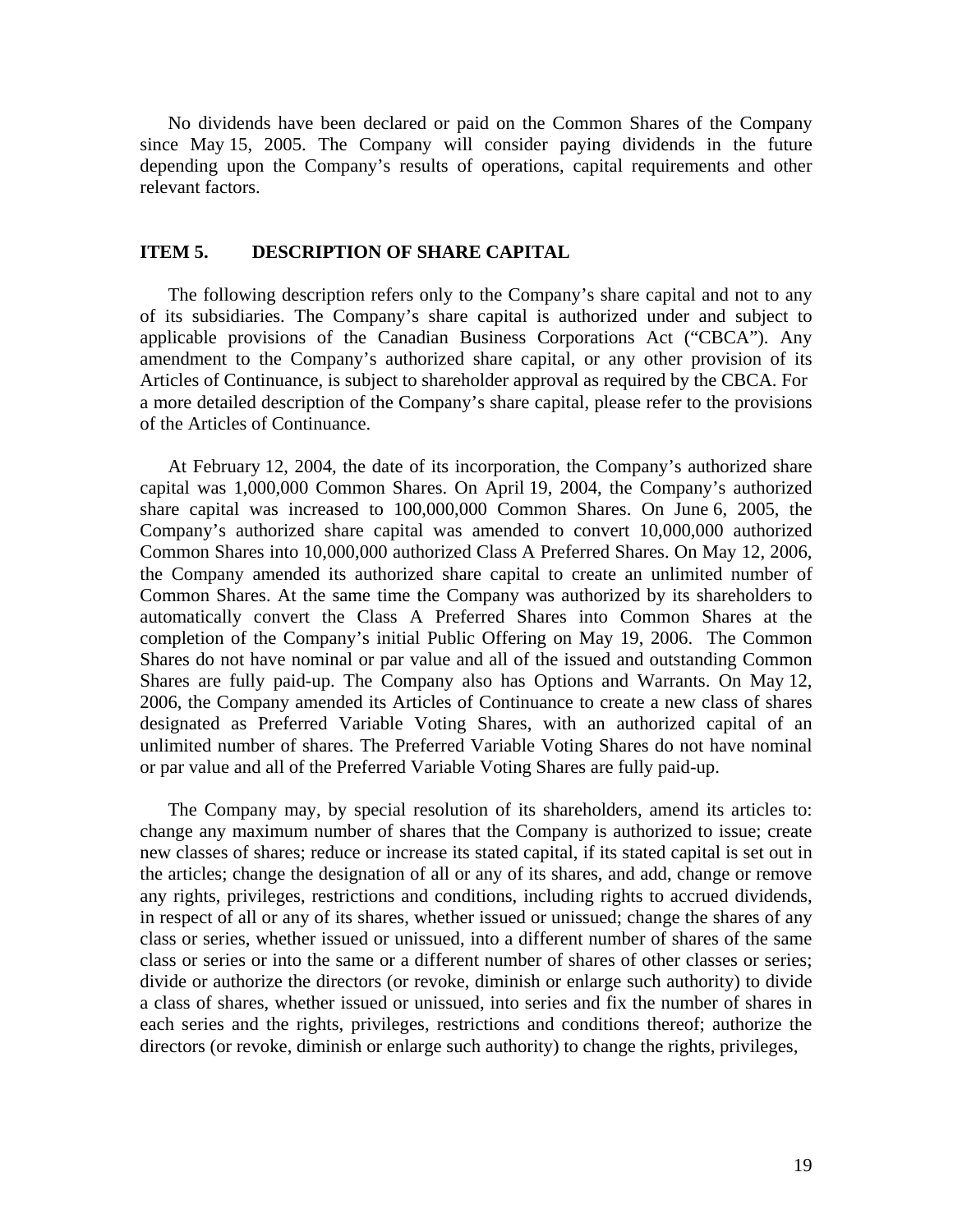restrictions and conditions attached to unissued shares of any series; add, change or remove restrictions on the issue, transfer or ownership of shares; or add, change or remove any other provision that is permitted by the CBCA to be set out in the articles.

The holders of shares of a class are entitled to vote separately as a class on a proposal to amend the Company's articles to: effect an exchange, reclassification or cancellation of all or part of the shares of such class; add, change or remove the rights, privileges, restrictions or conditions attached to the shares of such class; increase the rights or privileges of any class of shares having rights or privileges equal or superior to the shares of such class; make any class of shares having rights or privileges inferior to the shares of such class equal or superior to the shares of such class; effect an exchange or create a right of exchange of all or part of the shares of another class into the shares of such class; or constrain the issue, transfer or ownership of the shares of such class or change or remove such constraint. Additionally, the holders of shares of a class, except the holders of Common Shares of the Company pursuant to the Company's articles, are entitled to vote separately as a class on a proposal to amend the Company's articles to: increase or decrease any maximum number of authorized shares of such class, or increase any maximum number of authorized shares of a class having rights or privileges equal or superior to the shares of such class; or create a new class of shares equal or superior to the shares of such class. The holders of shares of a series are entitled to vote separately as a series on any of the foregoing proposals if such series is affected by an amendment in a manner different from other shares of the same class.

Under the By-Laws, annual meetings must be held not later than 15 months after holding the last preceding annual meeting but no later than six months after the end of the Company's preceding financial year. The annual meeting of shareholders is held for the purpose of considering the financial statements and reports required by the CBCA to be placed before the annual meeting, electing directors, appointing auditors and for the transaction of such other business as may properly be brought before the meeting. The board of directors of the Company may call a special meeting of shareholders at any time. Annual or special meetings may be held at the registered office of the Company or elsewhere in Canada if the Company's board of directors so determines. Under the By-Laws, meetings of shareholders require 21 days' notice of such meetings. Under the CBCA, the holders of not less than 5% of the issued shares of the Company that carry the right to vote at a meeting sought to be held may requisition the board of directors of the Company to call a meeting of shareholders for the purposes stated in the requisition. If the directors of the Company do not proceed to call a meeting within 21 days from the date they receive the requisition, any shareholder who signed the requisition may call the meeting. The accidental omission to give notice to a shareholder, the non-receipt of a notice by a shareholder, or any error in any notice not affecting the substance thereof, does not invalidate any action taken at any meeting held pursuant to such notice. Not less than two persons holding or representing by proxy not less than 33 1/3% of the issued and outstanding shares of the Company entitled to vote at a meeting constitute a quorum for such meeting. Subject to the CBCA, a question at a meeting of shareholders shall be decided by show of hands unless a ballot thereon is required by the chair of the meeting or demanded by any person who is present and entitled to vote on such question at the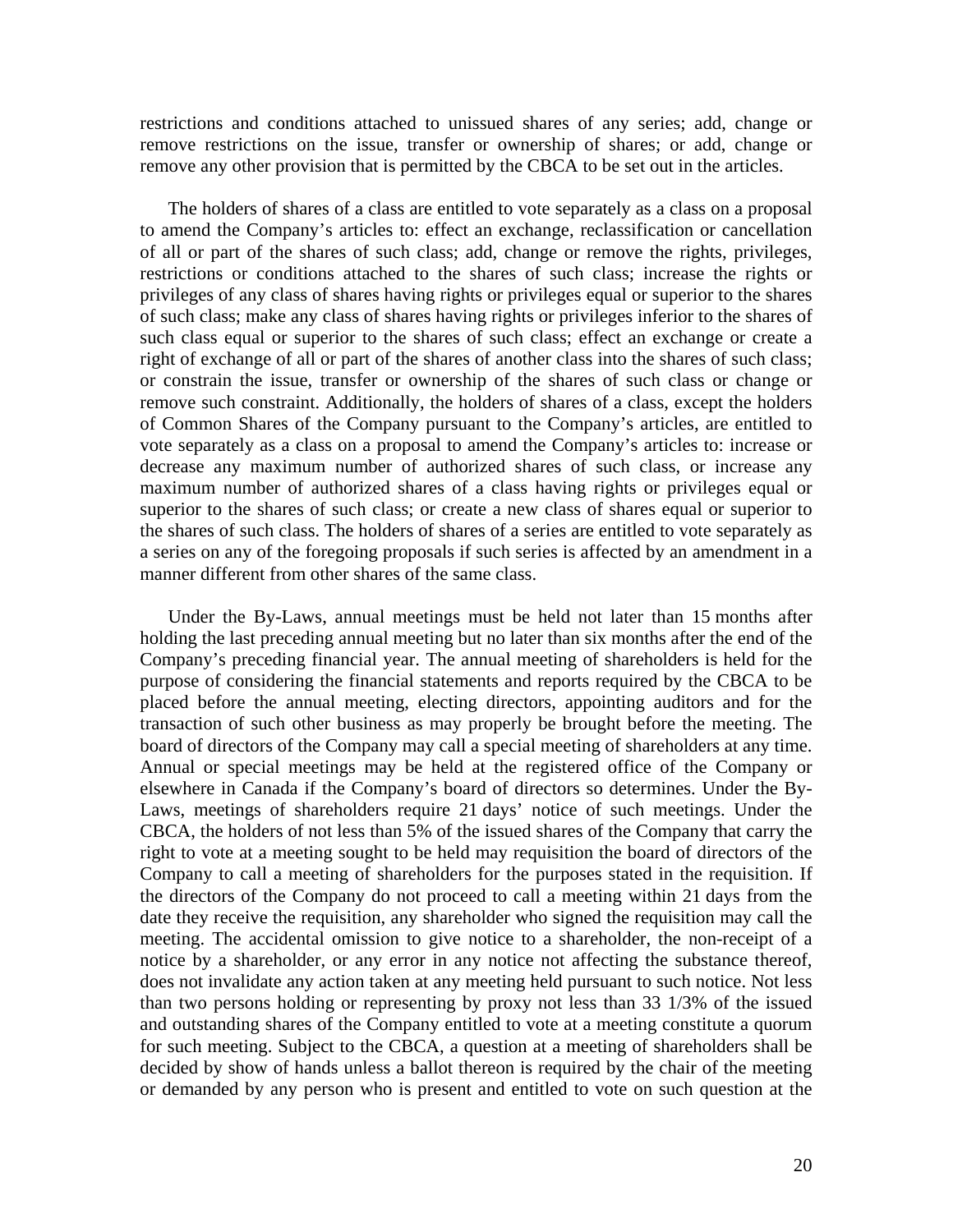meeting. Unless a ballot is so demanded, a declaration by the chair of the meeting that the vote upon the question has been carried or carried by a particular majority or defeated and an entry to that effect in the minutes of the meeting shall be *prima facie* proof of the fact without proof of the number or proportion of the votes recorded in favour of or against any resolution or other proceeding in respect of the question, and the result of the vote so taken shall be the decision of the shareholders upon the question. In the case of an equality of votes either upon a show of hands or upon a poll, the chair of the meeting is not entitled to a second or casting vote.

A person or company (and any director or officer of such company) who beneficially owns, directly or indirectly, or exercises control or direction over, securities of the Company (such as Common Shares) carrying 10% or more of votes attached to all securities of the Company is, like directors and officers of the Company, considered an "insider" of the Company. Insiders of the Company are subject to requirements under securities legislation in Canadian jurisdictions to report trades of shares and each acquisition of 2% or more of additional voting securities of the Company.

#### **Common Shares**

As of June 30, 2012, the Company had issued and outstanding 53,069,712 Common Shares. The Common Shares entitle the holders thereof to one vote per share at meetings of the Company's shareholders; on any vote in respect of the Company's liquidation, dissolution or winding-up; on the sale, lease or exchange of all or substantially all of the Company's property; and as otherwise provided by applicable law. Holders of Common Shares participate in the Company's profit by way of the payments of dividends as may from time to time be declared and, subject to the nominal priority of holders of Preferred Variable Voting Shares, the return of capital in the event of the liquidation, dissolution or other distribution of the Company's assets for the purpose of winding up of the Company's affairs. There are no pre-emption, redemption, purchase or conversion rights attached to the Common Shares.

The international security identification number ("ISIN") and CUSIP number of the Common Shares are CA 2524061033 and 252406103, respectively. The Common Shares are in registered form.

#### **Preferred Variable Voting Shares**

In order to ensure that a majority of the Company's voting shares are owned by Canadians, on May 12, 2006 the Company was granted the approval of its shareholders for an amendment to its Articles of Continuance to create a new class of Preferred Variable Voting Shares. The votes attached to the Preferred Variable Voting Shares as a class are automatically adjusted so that they, together with the votes attached to Common Shares that are owned by Canadians (as determined based on inquiries the Company has made of the holders of Common Shares and depositary interests), equal 55% of the votes attached to all shares in the capital of the Company. The votes attached to the Preferred Variable Voting Shares as a class are, in aggregate, not less than 1% of the votes attached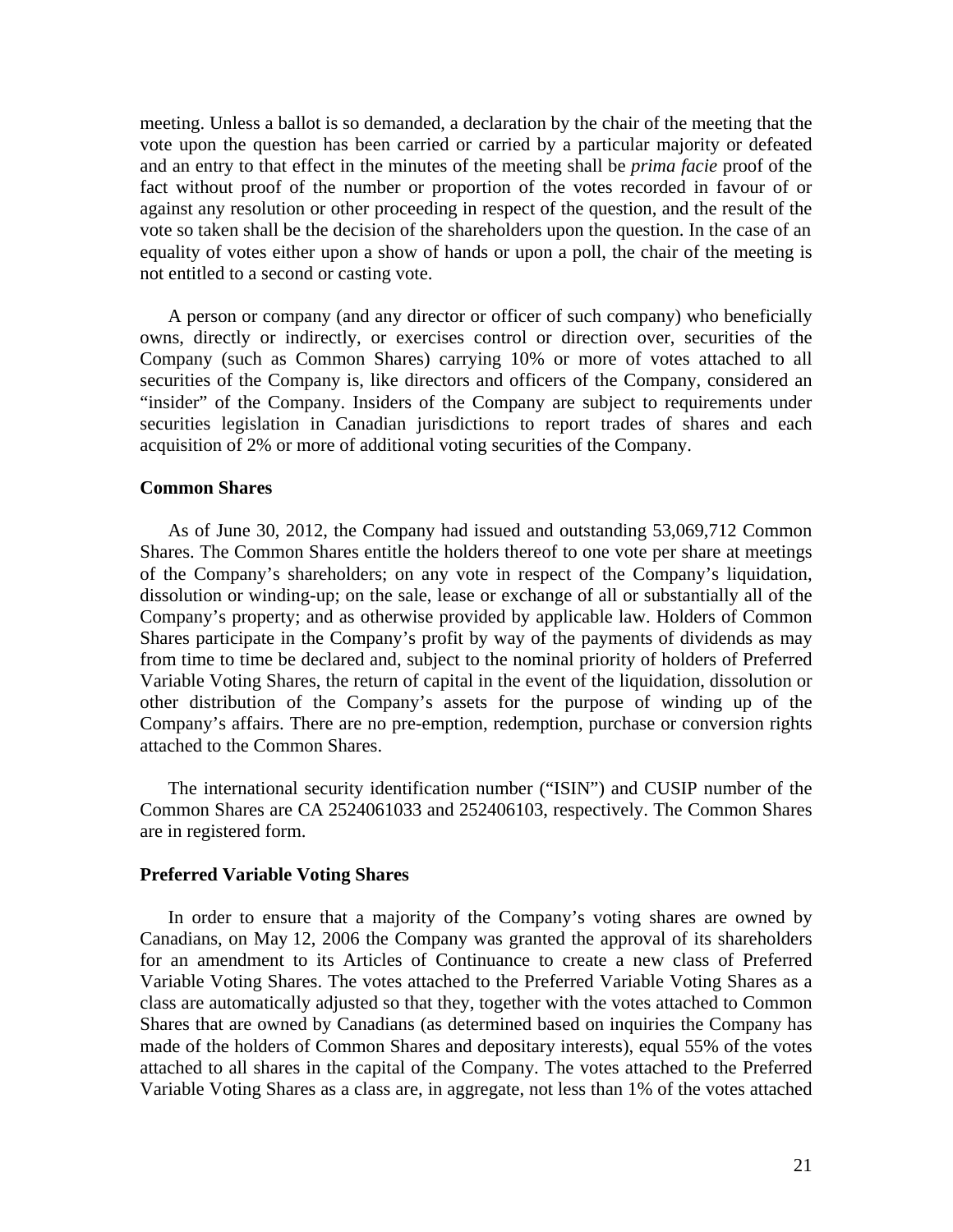to all shares in the capital of the Company. The Preferred Variable Voting Shares are not listed on any stock exchange.

The votes attached to the Preferred Variable Voting Shares as a class are determined based on the level of Canadian ownership of Common Shares ascertained through the company's monitoring process. If no response to these inquiries is received from a particular broker or market intermediary, the Common Shares or depositary interests held by that broker or market intermediary will be deemed to be owned by non-Canadians. The votes attached to the Preferred Variable Voting Shares as a class are determined once the level of Canadian ownership of Common Shares has been established through this monitoring process.

The board of directors of the Company will not approve or compel a transfer to a person that is not a current officer of the Company and a Resident Canadian, and it is the current intention of the Company's board of directors that all of the Preferred Variable Voting Shares be held by the individual that holds the position of Chief Executive Officer of the Company from time to time. The Company issued 100,000,000 Preferred Variable Voting Shares to the Company's Chief Executive Officer, Michael Donovan, who entered into a Preferred Variable Voting Shareholders Agreement with the Company pursuant to which Michael Donovan (i) agreed not to transfer Preferred Variable Voting Shares, in whole or in part, except with the prior written approval of the board of directors of the Company, (ii) granted to the Company the unilateral right to compel the transfer of the Preferred Variable Voting Shares, at any time and from time to time, in whole or in part, to a person designated by the board of directors of the Company and (iii) granted to the Company a power of attorney to effect any transfers contemplated by the Preferred Variable Voting Shareholders Agreement. The board of directors of the Company will not approve or compel a transfer without first obtaining the approval of the TSX and the Preferred Variable Voting Shareholders Agreement cannot be amended, waived or terminated unless approved by the TSX. In determining whether to approve or compel a transfer, the board of directors of the Company will act in the best interests of the Company in order to enable the Company to be eligible for tax credits or government incentives. Pursuant to the Preferred Variable Voting Shareholders Agreement, the consideration received as a result of the transfer of Preferred Variable Voting Shares cannot exceed one/one millionth of a cent per share. Under the terms of the Preferred Variable Voting Shares, transfers of the shares will be restricted to Resident Canadians.

The Preferred Variable Voting Shares are redeemable at the option of the Company for one/one millionth of a cent per share and, in the event of the liquidation, dissolution or other distribution of the Company's assets for the purpose of winding up of the Company's affairs, holders of Preferred Variable Voting Shares are entitled to one/one millionth of a cent per share in priority to holders of Common Shares, but have no further rights. Preferred Variable Voting Shares will not be entitled to receive dividends. The terms of the Preferred Variable Voting Shares and the Preferred Variable Voting Shareholders Agreement contain a coattail provision which prevents a holder of Preferred Variable Voting Shares from accepting an offer to purchase all or part of the holder's shares unless the party making the offer also offers to purchaser, by way of a take-over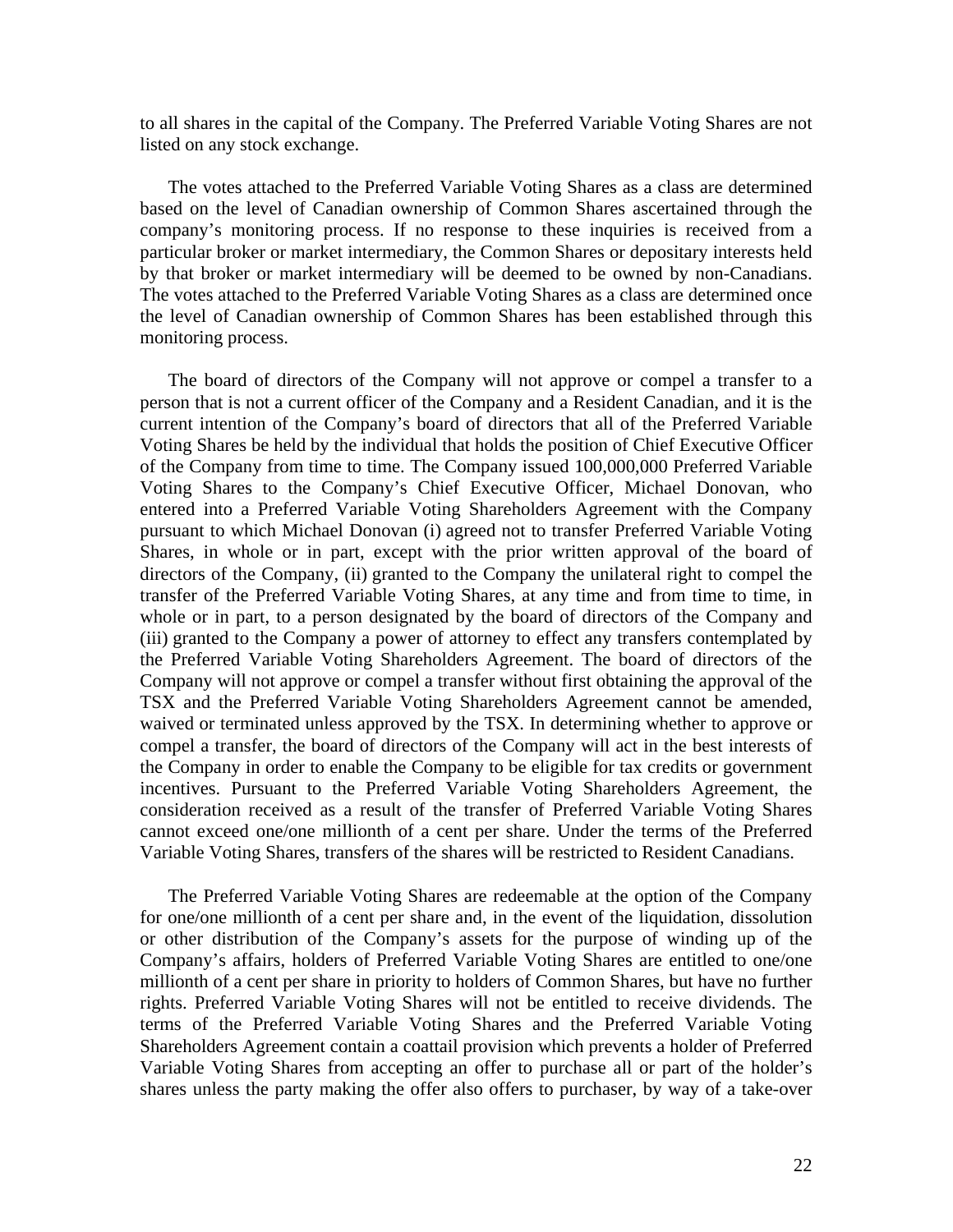bid, all of the outstanding Common Shares at a price per Common Share and on other terms and conditions as are approved by the Company's board of directors.

#### **ITEM 6. MARKET FOR SECURITIES**

The Company's common shares are listed on the Toronto Stock Exchange. The monthly price ranges and volume for the year ended June 30, 2012 on the Toronto Stock Exchange is as follows:

| Date          | Open | High | Low  | <b>Close</b> | Volume    |
|---------------|------|------|------|--------------|-----------|
| Jun-12        | 1.03 | 1.22 | 1.01 | 1.11         | 2,083,348 |
| $May-12$      | 0.95 | 1.05 | 0.87 | 1.05         | 640,931   |
| Apr-12        | 0.92 | 0.98 | 0.84 | 0.90         | 636,529   |
| Mar-12        | 0.93 | 1.05 | 0.90 | 0.90         | 1,349,351 |
| Feb-12        | 0.98 | 1.05 | 0.90 | 0.95         | 5,434,409 |
| Jan-12        | 0.73 | 0.99 | 0.71 | 0.97         | 2,839,838 |
| Dec-11        | 0.65 | 0.74 | 0.60 | 0.73         | 1,945,767 |
| <b>Nov-11</b> | 0.70 | 0.76 | 0.61 | 0.65         | 1,266,100 |
| Oct-11        | 0.72 | 0.83 | 0.67 | 0.70         | 2,778,513 |
| Sep-11        | 0.80 | 0.87 | 0.72 | 0.72         | 562,950   |
| Aug-11        | 0.83 | 0.87 | 0.71 | 0.78         | 553,153   |
| <b>Jul-11</b> | 0.86 | 0.93 | 0.80 | 0.86         | 496,609   |

#### **DHX MEDIA LTD** (Toronto: DHX)

#### **Prior Sales of Shares**

#### *Preferred Variable Voting Shares*

On May 19, 2006, the Company issued 100,000,000 Preferred Variable Voting Shares to the Company's Chief Executive Officer, Michael Donovan, at one millionth of a cent per share.

#### **ITEM 7. DIRECTORS AND OFFICERS**

The Company's board of directors is elected at each annual general meeting of shareholders. Additional directors may, within the maximum number permitted by the Articles of Continuance, be appointed by the board of directors of the Company, provided that the total number of directors so appointed may not exceed one third of the number of directors elected at the previous annual meeting of shareholders. The Company may have as few as three directors, at least two of whom cannot be officers or employees of the Company or its affiliates, and as many as ten directors. A director or officer of the Company must disclose to the Company, in the manner and to the extent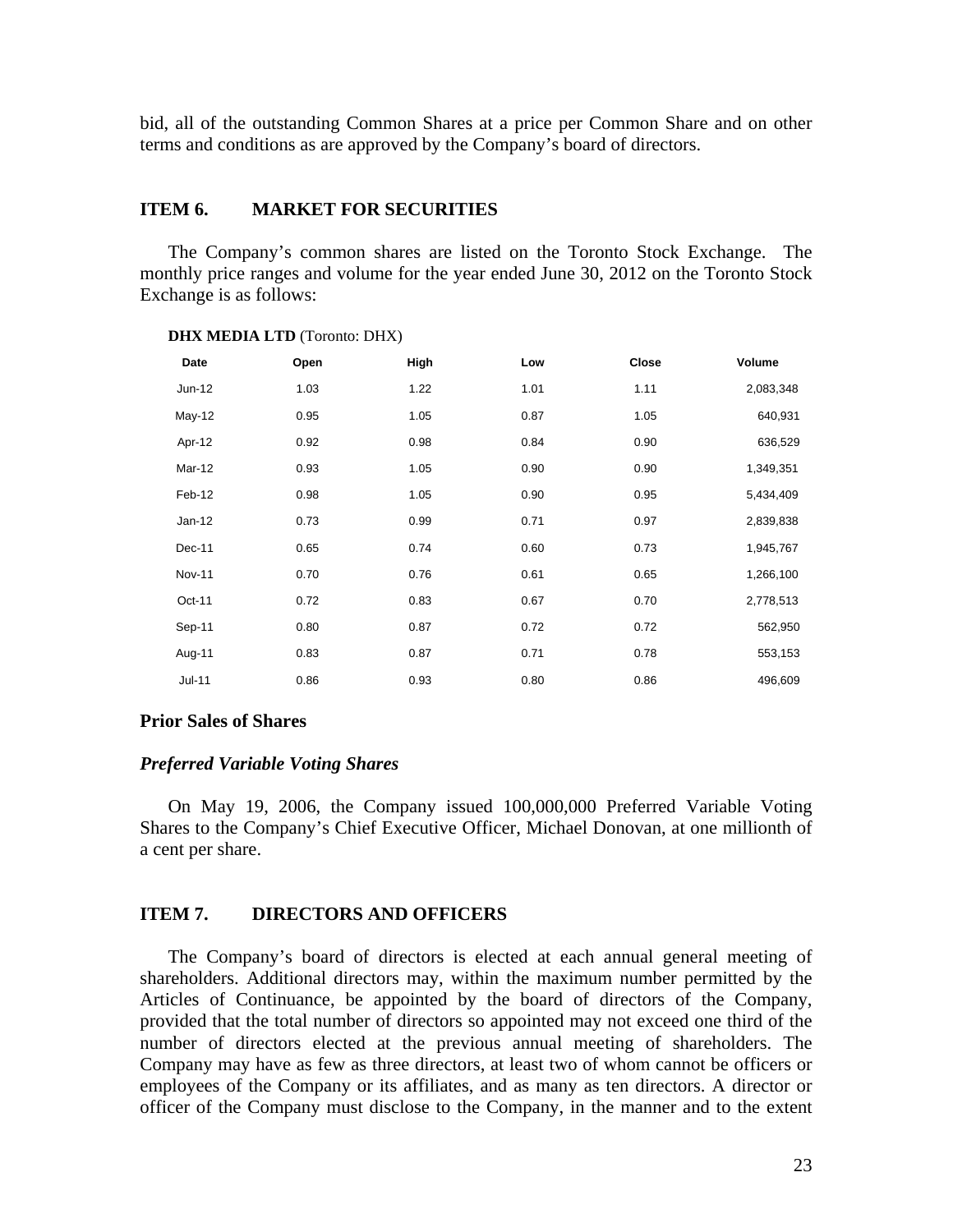provided by the CBCA, any interest that such director or officer has in a material contract or transaction, whether made or proposed, with the Company, if such director or officer (a) is a party to the contract or transaction; (b) is a director or an officer, or an individual acting in a similar capacity, of a party to the contract or transaction; or (c) has a material interest in a party to the contract or transaction. Such a director shall not vote on any resolution to approve the material contact or transaction except as allowed under the CBCA. Directors are paid such remuneration for their services as the board of directors of the Company may from time to time determine. Directors are entitled to be reimbursed for travelling and other expenses properly incurred by them in attending meetings of the board of directors of the Company or any committee thereof. Subject to the CBCA, the Company will indemnify a director or an officer, a former director or officer, or another individual who acts or acted at the Company's request as a director or officer, or an individual acting in a similar capacity, of another entity, and their heirs and legal representatives, against all costs and expenses reasonably incurred by the individual in respect of any civil, criminal or other proceeding in which the individual is involved because of that association with the Company, or other entity, if such individual (a) acted honestly and in good faith with a view to the best interests of the Company, or, as the case may be, to the best interests of the other entity for which the individual acted as director or officer or in a similar capacity at the Company's request; and (b) in the case of a criminal or administrative action or proceeding that is enforced by a monetary penalty, the individual had reasonable grounds for believing that the individual's conduct was lawful. The board of directors of the Company may from time to time appoint a chair of the board of directors of the Company, a chief executive officer, a president, one or more vice-presidents, a secretary, a treasurer and such other officers as the board of directors of the Company may determine. The board of directors of the Company may from time to time specify the duties of each officer, delegate to him or her powers to manage any business or affairs of the Company (including the power to sub-delegate) and change such duties and powers, all insofar as not prohibited by the CBCA. The board of directors of the Company may, in its discretion, remove any officer of the Company. To the extent not otherwise so specified or delegated, and subject to the CBCA, the duties and powers of the officers of the Company shall be those usually pertaining to their respective offices. The board of directors of the Company has the power to approve offerings of authorized capital. The board of directors of the Company may appoint one or more committees of the board of directors of the Company and, subject to the CBCA, delegate to any such committee any of the powers of the board of directors of the Company.

The following table sets out, for each of the Company's directors and executive officers, the person's name, age, municipality of residence, positions with the Company, principal occupation and, if a director, the day, month and year in which the person became a director. The term of office for each of the directors will expire at the time of the Company's next annual shareholders meeting. As of June 30, 2012, the Company's current directors and officers own or exercise direction or control over a total of 10,532,650 Common Shares, representing 19.85% of the outstanding number of Common Shares.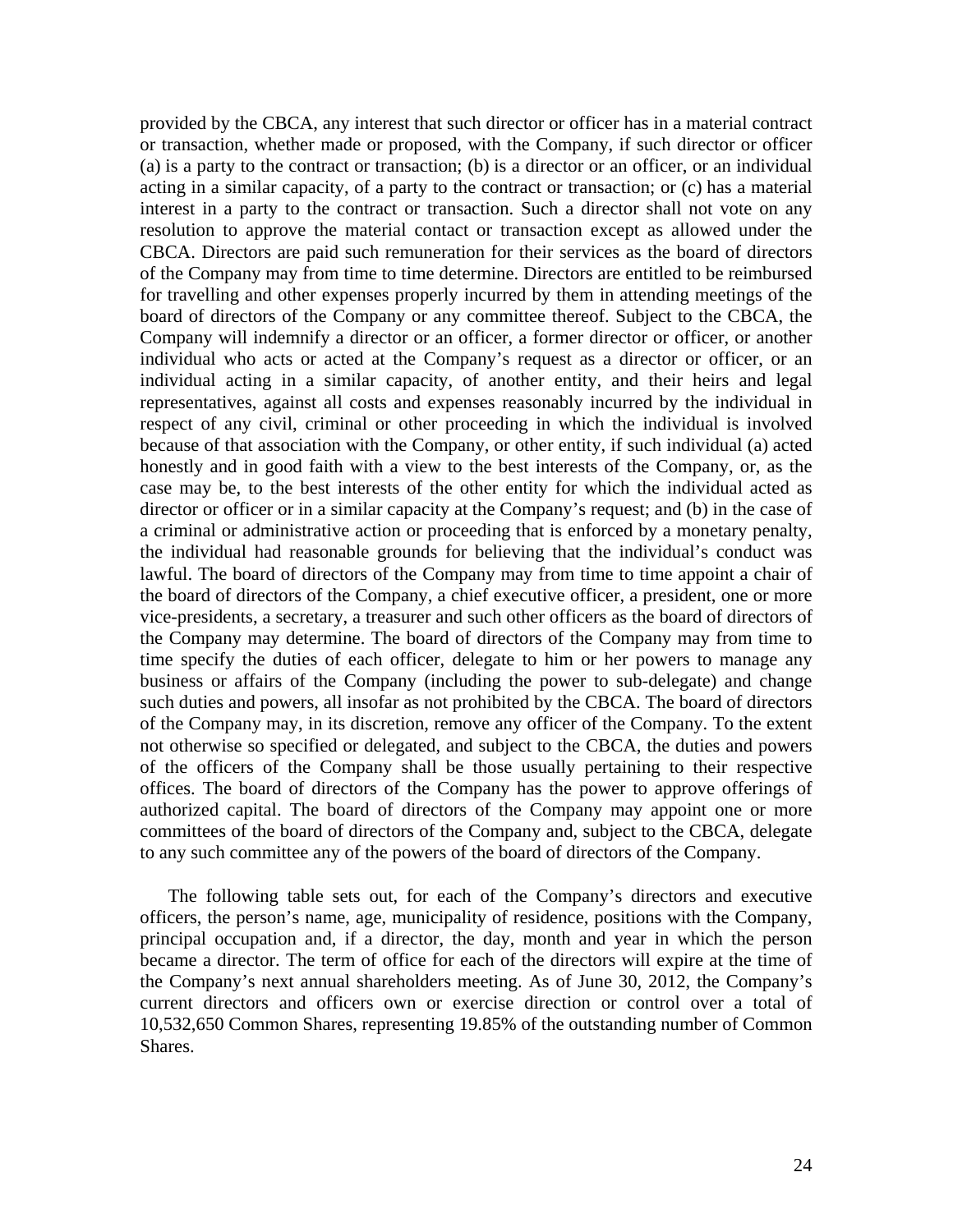| Name and Municipality of<br><b>Residence</b>                                 | Age | <b>Offices with the Company</b>                                                                  | Principal<br>Occupation   | <b>Director</b><br><b>Since</b> |
|------------------------------------------------------------------------------|-----|--------------------------------------------------------------------------------------------------|---------------------------|---------------------------------|
| <b>MICHAEL PATRICK</b><br>DONOVAN(1) Halifax, Nova<br>Scotia, Canada         | 59  | Chairman and Chief<br><b>Executive Officer</b>                                                   | Officer of the<br>Company | February 12,<br>2004            |
| <b>STEVEN GRAHAM DENURE</b><br>Toronto, Ontario, Canada                      | 53  | President and COO                                                                                | Officer of the<br>Company | N/A                             |
| <b>DANA SEAN LANDRY</b><br>Halifax, Nova Scotia, Canada                      | 41  | <b>Chief Financial Officer</b>                                                                   | Officer of the<br>Company | N/A                             |
| <b>DAVID ANDREW REGAN</b><br>Halifax, Nova Scotia, Canada                    | 43  | <b>Executive Vice President,</b><br>Corporate Development, and<br>IR.                            | Officer of the<br>Company | N/A                             |
| <b>MARK GREGORY GOSINE,</b><br>Halifax, Nova Scotia, Canada                  | 45  | <b>Executive Vice President,</b><br>Legal Affairs, General<br>Counsel and Corporate<br>Secretary | Officer of the<br>Company | N/A                             |
| JOHN WILLIAM RITCHIE(3)<br>Halifax, Nova Scotia, Canada                      | 83  | Director                                                                                         | Corporate director        | February 12,<br>2004            |
| <b>SIR JUDSON GRAHAM</b><br>DAY(1), (3)<br>Hantsport, Nova Scotia,<br>Canada | 79  | <b>Lead Director</b>                                                                             | Corporate director        | January 9,<br>2006              |
| <b>DONALD ARTHUR WRIGHT(3)</b><br>Toronto, Ontario, Canada                   | 64  | Director                                                                                         | Corporate director        | January 9,<br>2006              |
| JOSEPH ALLEN MEDJUCK(3)<br>Santa Barbara, California,<br><b>USA</b>          | 69  | Director                                                                                         | Film producer             | January 9,<br>2006              |
| ROBERT G. C. SOBEY(2)<br>New Glasgow, Nova Scotia,<br>Canada                 | 45  | Director                                                                                         | Corporate director        | December<br>16, 2010            |
| <b>LAURA MARY FORMUSA</b><br>Toronto, Ontario, Canada                        | 57  | Director                                                                                         | Corporate director        | December<br>16, 2010            |

(1) Member of the Production Financing Committee.

(2) Member of the Compensation Committee.

\_\_\_\_\_\_\_\_\_

(3) Member of the Audit Committee, Compensation Committee and the Nominating and Governance Committee.

Except as noted below, each of the Company's directors and executive officers has been engaged for more than five years in his or her present principal occupation or in other capacities with the company or organization (or predecessor) in which he or she currently holds his or her principal occupation.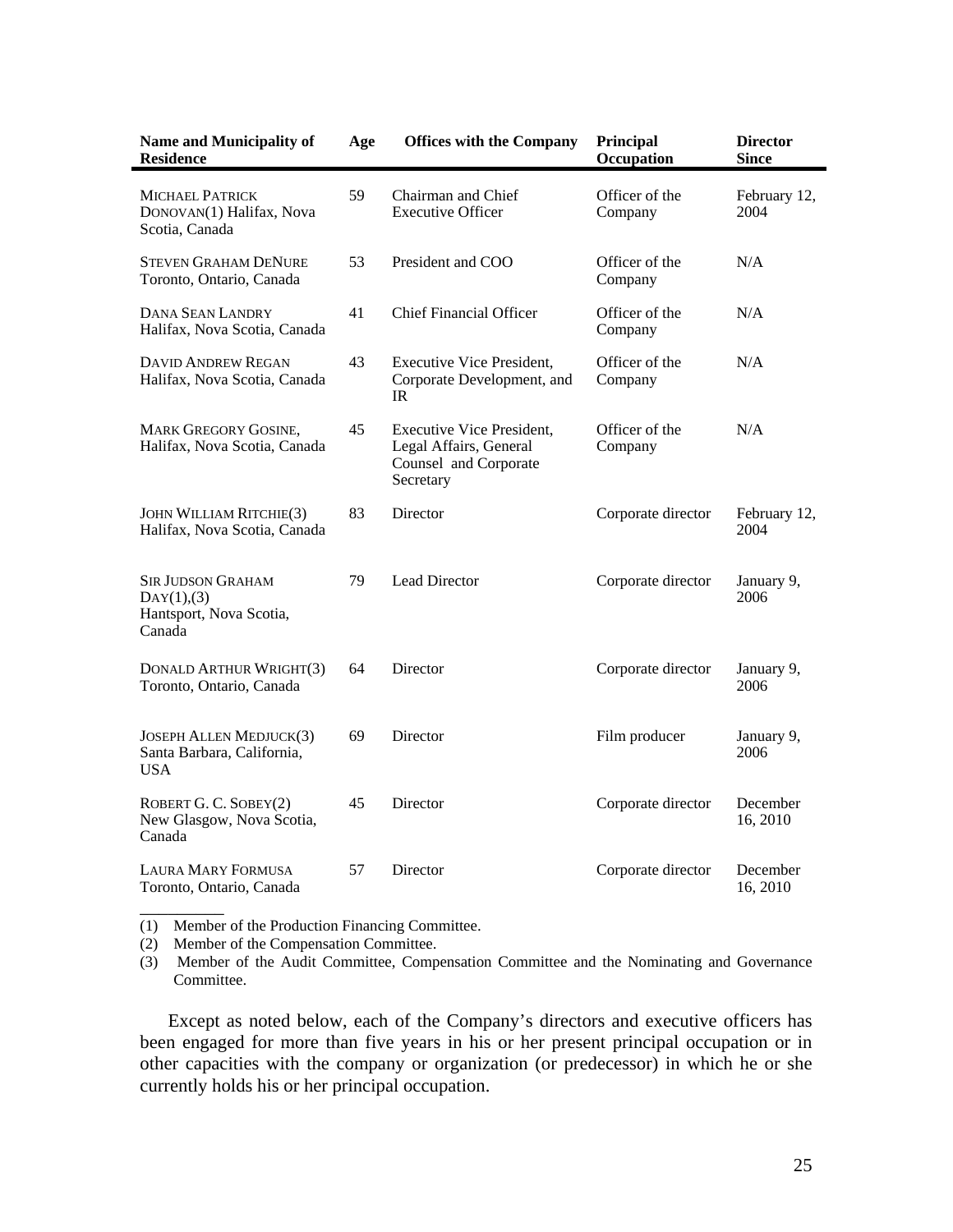#### **Directors and Officers**

Michael Patrick Donovan, the Chairman of the board of directors and Chief Executive Officer of DHX, has been recognized with numerous awards for his work in the television and film industry, including an Academy Award for the feature documentary Bowling for Columbine. Mr. Donovan co-founded and was chairman and chief executive officer of Salter Street Films, which was purchased by Alliance Atlantis in 2001. Mr. Donovan is a non-practicing member of the Barristers Society of Nova Scotia, was previously a member of the Board of the Academy of Canadian Cinema and Television, and is currently the Chair of the Board of Trustees of the Nova Scotia College of Art and Design (NSCAD). In 2009 he was elected to the Board of the Canadian Media Production Association (CMPA). Mr. Donovan holds a B.A. (1974), LL.B. (1977) and LL.D. (Hon) (2004) degrees from Dalhousie University.

John William Ritchie, a non-executive director of DHX, has over 50 years of experience in the Canadian financial community. Mr. Ritchie is a former director of Empire Co. Ltd., Sobeys Inc. and Salter Street Films. Mr. Ritchie also co-owned and operated Scotia Bond Company Limited, an Atlantic Canadian-based, regional investment dealer, from 1963 to 1990. Scotia Bond was a member of the Toronto and Montreal Stock Exchanges and was sold to a national investment dealer in 1990.

Sir Judson Graham Day, Q.C., O.N.S., a non-executive and Lead Director of DHX, is Counsel to the Atlantic Canada law firm of Stewart McKelvey. He has served as Chairman of the board of directors of Sobeys Inc., Cadbury Schweppes plc, PowerGen plc, British Aerospace plc, Hydro One Inc., Scotia Investments Limited, The CSL Group Inc., as well as lead director of The Bank of Nova Scotia. Sir Graham Day is a Fellow of the Institute of Corporate Directors of Canada and a Companion of the Chartered Management Institute in the United Kingdom. He is the Colonel Commandant of the Canadian Forces Legal Branch. He is Chancellor Emeritus of Dalhousie University, was knighted in 1989 by Queen Elizabeth II for services to British industry and was has been elected to the Canadian Business Hall of Fame.

Donald Arthur Wright, a non-executive director of DHX. He is the President and Chief Executive Officer of The Winnington Capital Group Inc., He is an active investor in both the private and public equity markets. Mr. Wright's career has spanned over 30 years in the investment industry. He has held a number of leadership positions, including President of Merrill Lynch Canada, Executive Vice-President, Director and member of the Executive Committee of Burns Fry Ltd., Chairman and Chief Executive Officer of TD Securities Inc. and Deputy Chairman of TD Bank Financial Group. Currently he is the President and CEO of The Winnington Capital Group. Mr. Wright serves as Chairman of the Board of Directors of GMP Capital Inc., Cinaport Capital Inc., Equity Financial Holdings Inc. and Richards Packaging Inc., Chairman of the Board of Trustees of Richards Packaging Income Fund and Lead Director of Tuscany International Drilling Inc. Mr. Wright also serves as a Director of American Cancer Center Limited., Bank of China, Clear Energy Systems, Condor Petroleum Inc., Director of MaRS Innovation and Public Mobile Inc. He actively supports numerous charitable organizations and is a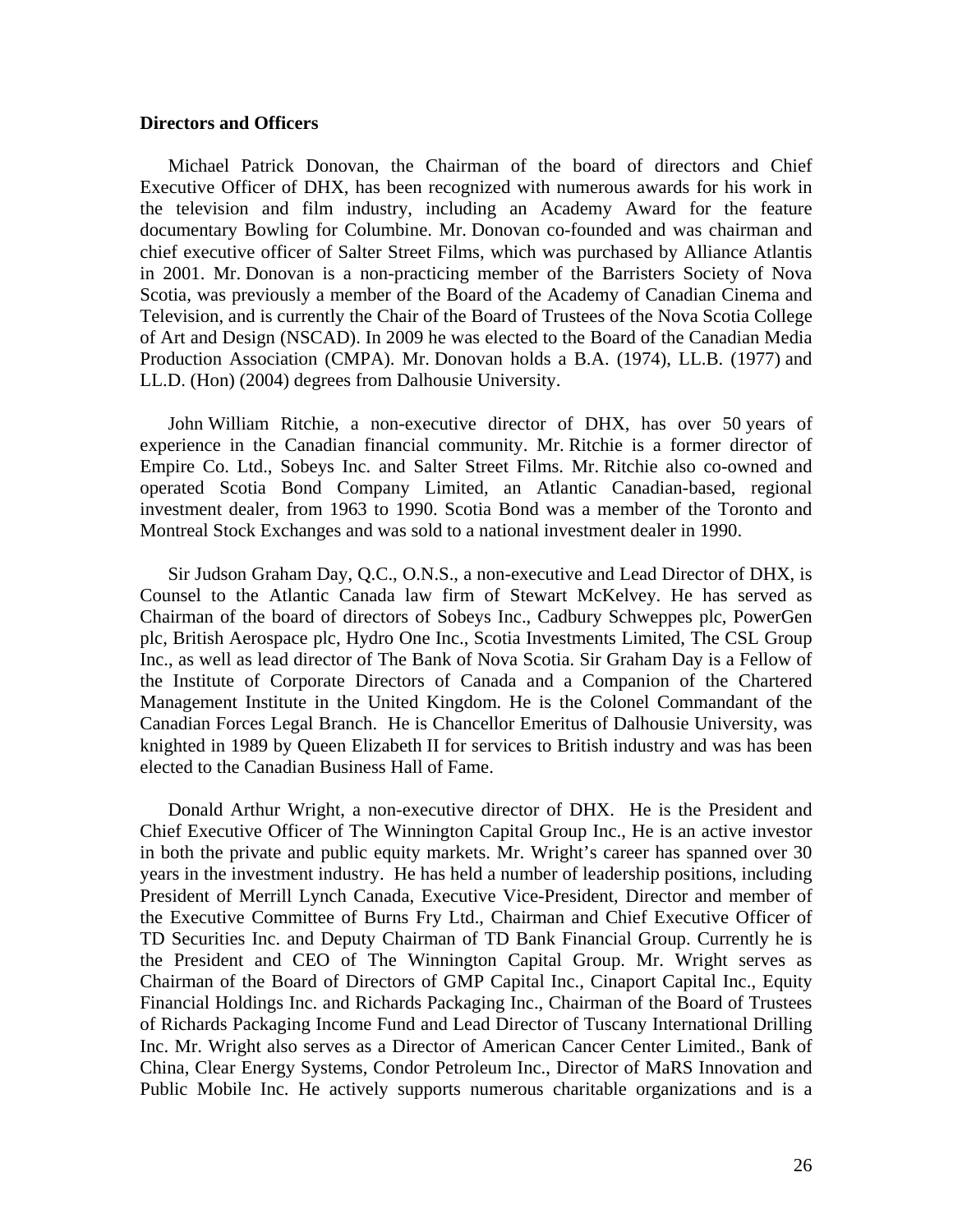member of the Board of Directors; for MaRS Innovation, the Royal Ontario Museum Governors' Finance Committee and a member of the Campaign Cabinet of the Centre for Addiction and Mental Health Foundation and Honorary Chair Pine River Institute Cabinet. He is also a past member of the Board of Trustees of The Hospital for Sick Children, and Past Chairman of the Board of Directors of VIA Rail Canada Inc.

Joseph Allen Medjuck, a non-executive director of DHX, is a producer living in Montecito, California whose recent films include *Old School, Road Trip, Disturbia*, *Up in the Air, Chloe* and *No Strings Attached*. Mr. Medjuck was executive producer of *Legal Eagles, Twins, Ghostbusters II, Kindergarten Cop, Dave, Junior, Private Parts, Father's Day and Six Days/Seven Nights*. He was a producer on the films *Big Shots, Beethoven, Beethoven's 2nd, Commandments, Space Jam*. His television producing credits include the cartoon shows *The Real Ghostbusters,* and *Mummies Alive* as well as the Emmy nominated HBO film *The Late Shift*. Mr. Medjuck holds a B.A. (Hon.) in English from McGill University and a Masters and PhD from the University of Toronto, where he subsequently taught and founded the university's film program. He was also one of the founders of The Criterion Collection. In addition to the experience outlined above Mr. Medjuck has acquired significant knowledge of financing principles in his role as a film and television producer.

Robert (Rob) G. C. Sobey, a non-executive director of DHX, is the President and CEO of Lawtons Drugs and a Director of Empire Co. Limited and Sobeys Inc.. He has served on numerous foundations and not-for-profit boards. He is the Past Chairman of the Art Gallery of Nova Scotia and the Nova Scotia Community College, and sat on the boards of the Nova Scotia College of Art and Design and Queen's University. Mr. Sobey currently sits on the Advisory Board of Queens School of Business and on the North American Acquisitions Committee for the Tate Museum (England). He is the chairman of the Sobey Art Award, Canada's top prize for contemporary visual arts, and is Honorary Colonel of the 1st Field Artillery Regiment, RCA. Mr. Sobey was selected as a Top 50 CEO for Atlantic Canada in 2007, 2008, 2010, and in 2009 was chosen as the CEO of the Year. Mr. Sobey has an MBA and the ICD.D designation.

Laura Mary Formusa, a non-executive director of DHX, was appointed President and Chief Executive Officer, Hydro One Inc., on November 23, 2007, having served as Hydro One's acting President and Chief Executive Officer since December 8, 2006. Ms. Formusa's career spans more than 30 years at Ontario Hydro and Hydro One Inc. She practised law in the areas of corporate/commercial, regulatory and environment and held various senior positions within Hydro One until being appointed its General Counsel in 2003. Ms. Formusa earned her Bachelor of Laws degree at Osgoode Hall Law School and was admitted to the Law Society of Upper Canada in 1980. Ms. Formusa also holds a Bachelor of Applied Studies (Hon.)(2010) from Georgian College, Doctor of Laws (Hon.) from both Ryerson University (2011) and the University of Ontario Institute of Technology (2012) and the ICD.D designation. Ms. Formusa is currently serving a second term as Trustee to the Banting Research Foundation and is also a Director of Plug'nDrive. She has been a Director of Hydro One since March 30, 2007.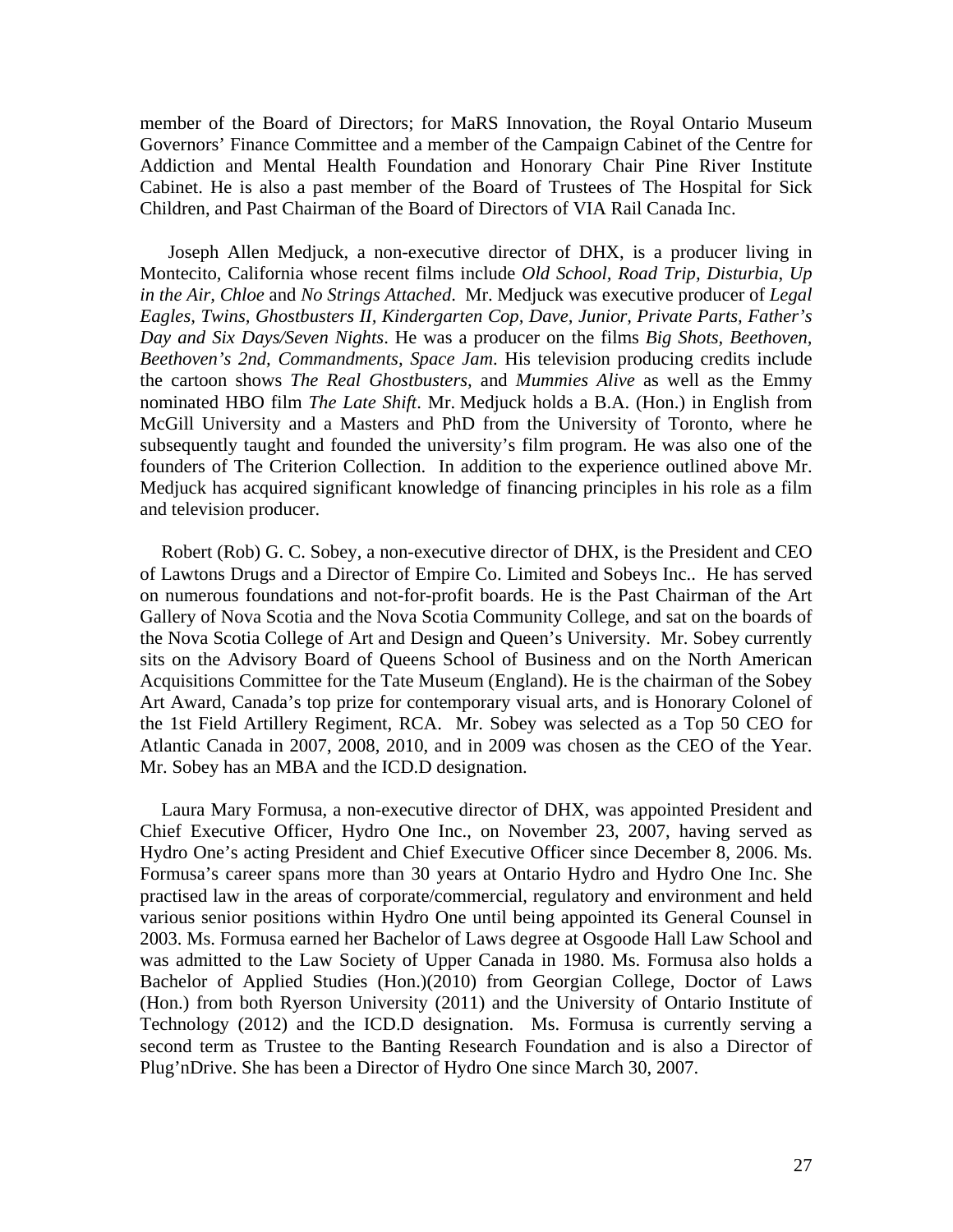#### **Other Officers**

Steven Graham DeNure, President and Chief Operating Officer of DHX, is responsible for overseeing overall operations of DHX and its subsidiaries. Mr. DeNure also serves as Executive Producer on many of the Company's television and interactive media projects. Mr. DeNure co-founded Decode Entertainment in 1997 and in 2006 merged the operations of Decode with Halifax Film to create DHX. Prior to founding Decode Mr. DeNure was at Alliance Communications Corporation for more than 10 years and served in a number of senior positions including President of Alliance Productions and President of Alliance Multimedia. During his tenure at Alliance Communications Corporation, he was involved in the development, financing and production of all television and feature film projects, including notable projects such as *Due South, North Of 60, Eng, And Blackrobe*, and was responsible for the animation division, music-publishing division (TMP), and for merchandising and licensing. Mr. DeNure is a pioneer in CGI animation, having acted as Executive Producer of the groundbreaking *Reboot* and *Beast Wars* animation series. Mr. DeNure serves on the board of the Canadian Film Centre as Vice Chair. Mr. DeNure graduated from Simon Fraser University with a BA in Economics & Business Administration.

Dana Sean Landry, CA, has been the Chief Financial Officer of DHX since early 2006. Before DHX he was CFO, General Manager and Corporate Secretary for SolutionInc Technologies Limited ("SolutionInc") from 2003-2006, a public technology company traded on the TSX Venture Exchange. Before joining SolutionInc, Mr. Landry was a financial advisor to Collideascope Digital Productions Inc., an integrated television and new media production company and President and Chief Financial Officer of imX communications Inc., a feature film, MOW and television production company. Mr. Landry began his career at Doane Raymond, Chartered Accountants (now Grant Thornton LLP) and then moved on to PwC where he had extensive involvement with the successful initial public offering of Salter Street Films. Mr. Landry is Chartered Accountant in good standing with the Institute of Chartered Accountants of Nova Scotia and holds a BBA from Acadia University (1993).

David Andrew Regan, Executive Vice President, Corporate Development and Investor Relations of DHX, is responsible for the Company's corporate finance and development activities. Prior to working with DHX, Mr. Regan held positions with VI Associates, A.T. Kearney's New York Financial Institutions Group and Export Development Corporation. In these positions he worked with clients in the entertainment and financial services industries throughout North America, Europe and Asia to provide financing, corporate development and business strategy advisory services. Mr. Regan holds an MBA from INSEAD in Fontainebleau, France, and a BBA Honours degree from St. Francis Xavier University in Nova Scotia. Mr. Regan serves on the board of directors of Watts Wind Energy Inc. and Katalyst Wind Inc..

Mark Gregory Gosine, Executive Vice President, Legal Affairs, General Counsel and Corporate Secretary of DHX is responsible for all of the legal and regulatory affairs for the Company. His principal areas of focus are compliance and governance, commercial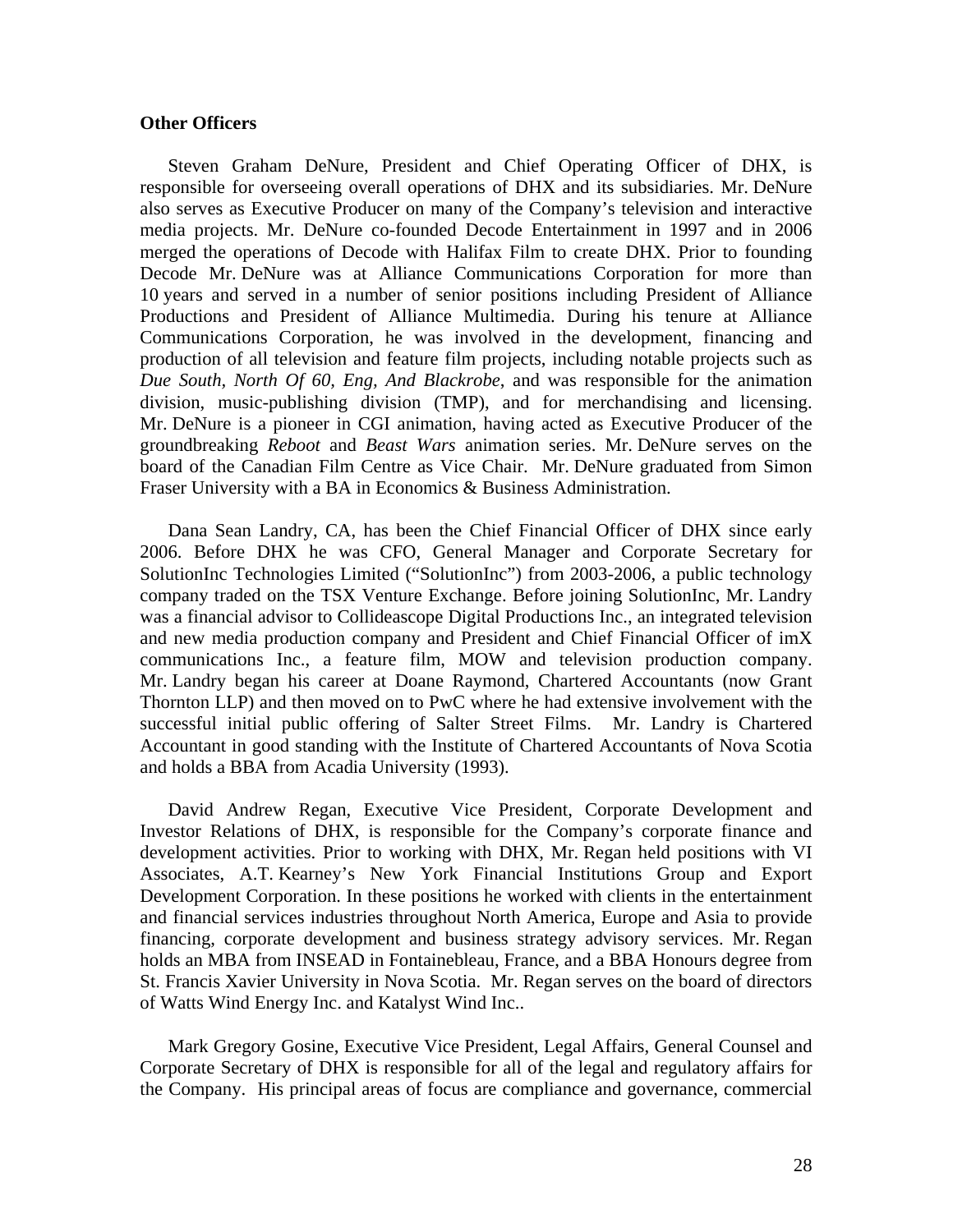negotiations, mergers and acquisitions, securities and intellectual property. Prior to joining DHX in April 2006, Mr. Gosine was in private practice in Halifax. Mr. Gosine holds an LL.B. from Dalhousie University, a B.A. Honours degree from Saint Mary's University and completed jazz studies program at St. Francis Xavier University. He is member of the Nova Scotia Barristers' Society, the Canadian Bar Association and the Canadian Corporate Counsel Association. Mr. Gosine serves on the boards of the Nova Scotia Youth Orchestra, the Social Cultural Recreational Inclusion Society and the Atlantic Film Festival.

The following chart sets forth the companies and partnerships (other than the Company and its subsidiaries) of which a director or of the Company is, or has in the past five years been, a director or partner:

| <b>Director</b>                        | <b>Past Directorships and Partnerships</b>                                                                                                                                                                                                                                                                                                             | <b>Current Directorships and</b><br><b>Partnerships</b>                                                                                                                                                                               |
|----------------------------------------|--------------------------------------------------------------------------------------------------------------------------------------------------------------------------------------------------------------------------------------------------------------------------------------------------------------------------------------------------------|---------------------------------------------------------------------------------------------------------------------------------------------------------------------------------------------------------------------------------------|
| MICHAEL PATRICK<br><b>DONOVAN</b>      | <b>Salter Street Films</b><br>Queen Street Entertainment Capital Inc.                                                                                                                                                                                                                                                                                  | 3124518 Nova Scotia Limited<br>Media Fund                                                                                                                                                                                             |
| <b>JOHN WILLIAM</b><br><b>RITCHIE</b>  | <b>Salter Street Films</b><br>Queen Street Entertainment Capital Inc.<br>Sobeys Inc.<br>$1X$ Inc.<br><b>Empire Company Limited</b><br>CrossOff Inc.<br>Scotia Bond Company Limited<br>Keltic Savings Corporation Ltd.<br>imX Communications<br>Sampling Technologies Inc.                                                                              | e-academy Inc.<br><b>Simply Cast</b>                                                                                                                                                                                                  |
| <b>SIR JUDSON</b><br><b>GRAHAM DAY</b> | Sobeys Inc.<br><b>Assisted Living Concepts LLC</b><br>Scotia Investments Limited<br>Acadia Seaplants Limited<br><b>Bank of Nova Scotia</b><br><b>Empire Company Limited</b><br>Extendicare Inc.<br>Jacques Whitford Group Limited<br>Moosehead Breweries Limited<br>The Shaw Group Limited<br>Minas Basin Pulp and Power Limited<br>The CSL Group Inc. |                                                                                                                                                                                                                                       |
| <b>DONALD ARTHUR</b><br>WRIGHT         | Fralex Therapeutics Inc.<br>Saxon Energy Services Inc.<br><b>Investment Dealers Association</b><br><b>Black Bull Resources Inc.</b><br>VIA Rail Canada<br>Attwell Capital Inc.<br><b>GMP</b> Capital Trust                                                                                                                                             | American Cancer Centers Ltd.<br>Cinaport Inc.<br>Condor Petroleum Inc.<br>Equity Financial Holdings Inc.<br>GMP Capital Inc.<br><b>Tuscany International Drilling</b><br>Inc.<br>Richards Packaging Income Fund<br>Public Mobile Inc. |
| JOSEPH ALLEN<br>Medjuck                |                                                                                                                                                                                                                                                                                                                                                        | <b>Montecito Picture Company</b><br>Limited<br>Sussex Avenue Productions Inc.                                                                                                                                                         |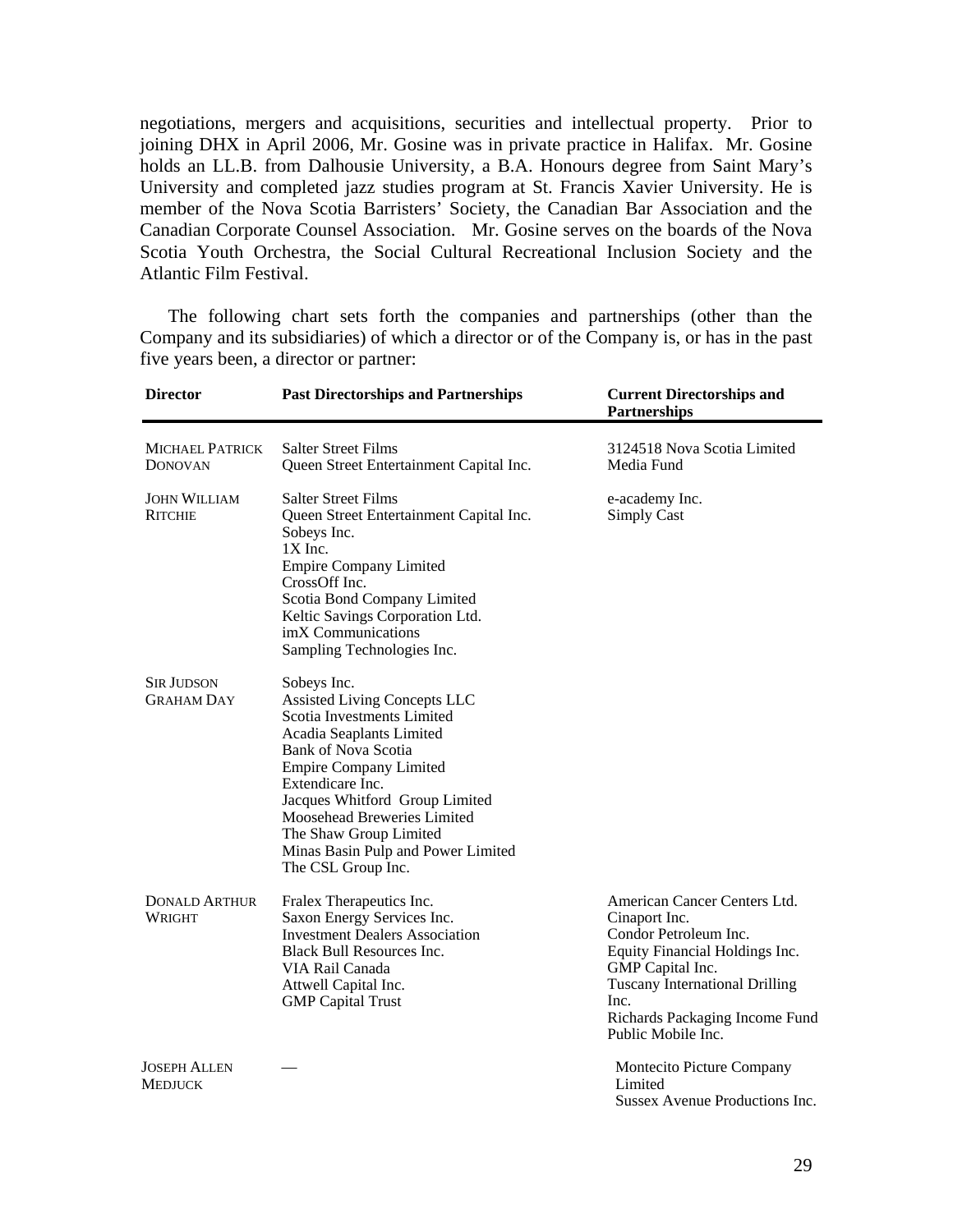| <b>Director</b>       | <b>Past Directorships and Partnerships</b> | <b>Current Directorships and</b><br><b>Partnerships</b> |
|-----------------------|--------------------------------------------|---------------------------------------------------------|
| ROBERT G.C.           |                                            | Sobeys Inc.                                             |
| <b>SOBEY</b>          |                                            | Empire Co. Limited                                      |
| LAURA MARY<br>FORMUSA |                                            | Hydro One Inc.<br>Plug'nDrive                           |

#### **Directors' Interests in Common Shares**

The interests (all of which are beneficial, unless otherwise stated) of the Company's directors, their immediate families and persons connected with them, in Common Shares and options or warrants to acquire Common Shares are as follows:

| <b>Name</b>        | <b>Common Shares</b><br>Owned | <b>Common Shares under</b><br><b>Options/Warrants</b> |  |
|--------------------|-------------------------------|-------------------------------------------------------|--|
| Michael Donovan    | 7,007,077                     | 40,000                                                |  |
| J. William Ritchie | 650,830                       | 240,000                                               |  |
| Sir Graham Day     | 50,000                        | 240,000                                               |  |
| Donald Wright      | 327,435                       | 240,000                                               |  |
| Joseph Medjuck     | 25,000                        | 215,000                                               |  |
| Robert Sobey       | 100,000                       | 100,000                                               |  |
| Laura Formusa      | Nil                           | 100,000                                               |  |

There are no directors of the Company or members of their immediate families or affiliated companies or trusts who, at the date hereof, have any financial product (including, a contract for difference or a fixed odds bet) whose value in whole or part is determined directly or indirectly by reference to the price of the Common Shares.

#### **Committees of the Board of Directors**

The board of directors of the Company has established an audit committee, a compensation committee, a nominating and corporate governance committee and a production financing committee. Each of the committees has adopted a written charter establishing its role and responsibilities.

#### *Audit Committee*

The audit committee assists the board of directors of the Company in fulfilling its responsibilities for oversight and supervision of financial and accounting matters. These responsibilities include oversight of the quality and integrity of the Company's internal controls and procedures, reviewing annual and quarterly financial statements and related management discussion and analysis, engaging the external auditor and approving independent audit fees and considering the recommendations of the independent auditor, monitoring the Company's compliance with legal and regulatory requirements related to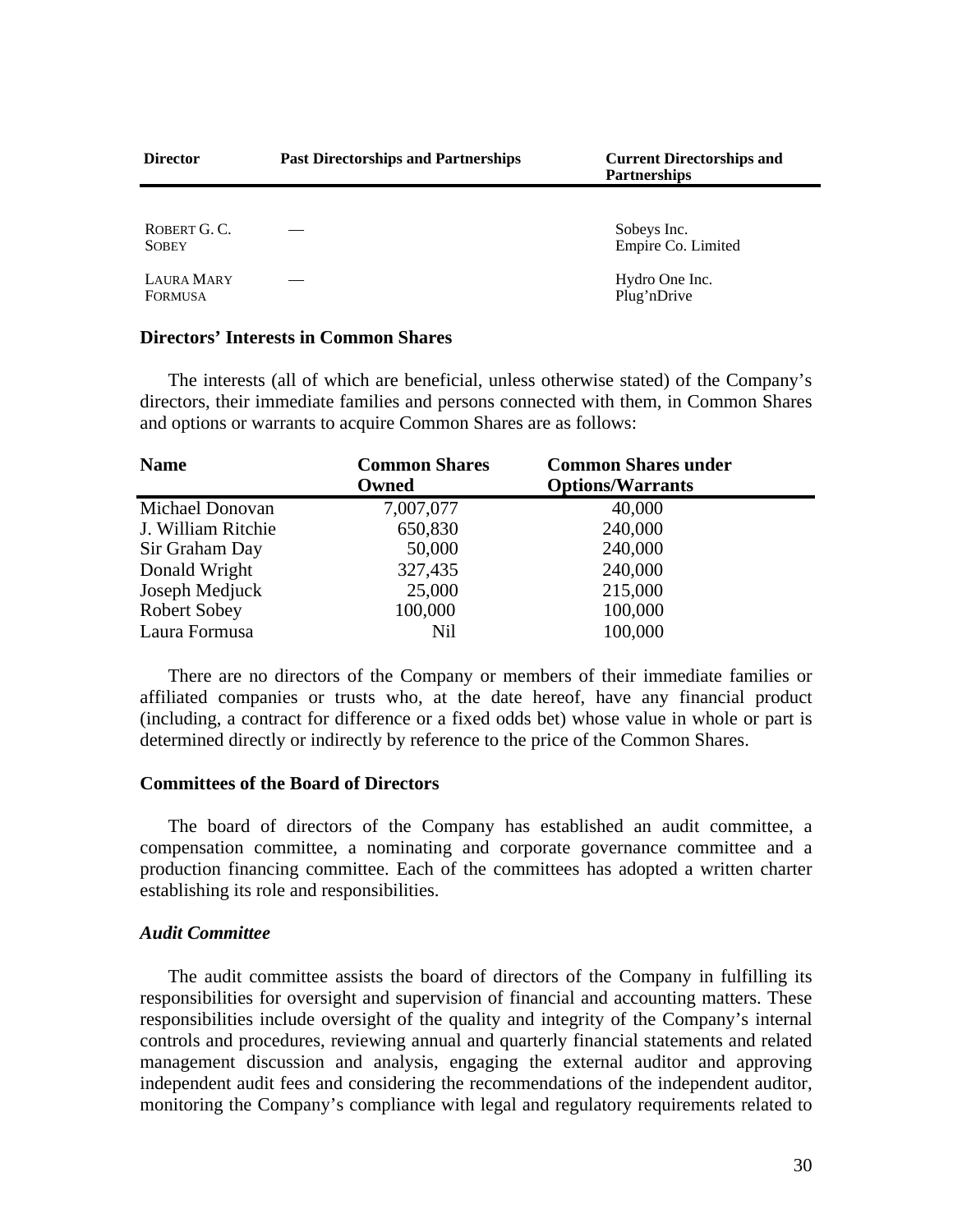financial reporting and examining improprieties or suspected improprieties with respect to accounting and other matters that impact financial reporting. The audit committee has the authority to retain outside counsel or experts to assist the Committee in performing its functions. The Company's audit committee is chaired by Donald Wright and currently composed of Sir Graham Day, Joseph Medjuck and J. William Ritchie each of whom is an unrelated independent director. A copy of the audit committee charter is attached as Schedule "A" to this annual information form. Each of the members of the Audit Committee is "independent" and "financially literate" within the meaning of Multilateral Instrument 52-110 – *Audit Committees* of the Canadian Securities Administrators. For a description of the relevant education and experience of the Audit Committee members, see "*Directors and Officers*".

The following table outlines the audit, audit-related, tax and other fees billed to the Company by its external auditor, PricewaterhouseCoopers, in each of the fiscal years ended June 30, 2011 and June 30, 2012.

| <b>Fees</b>            | <b>Fiscal Year ended</b><br><b>June 30, 2011</b> | <b>Fiscal Year ended</b><br><b>June 30, 2012</b> |
|------------------------|--------------------------------------------------|--------------------------------------------------|
| Audit Fees (1)         | \$337,600                                        | \$409,000                                        |
| Audit Related Fees (2) | \$71,600                                         | \$105,400                                        |
| Tax Fees $(3)$         | \$72,500                                         | \$71,235                                         |
| All Other Fees (4)     | \$13,450                                         | $\overline{\phantom{a}}$                         |
| <b>Total</b>           | \$495,150                                        | \$585,635                                        |

(1) Audit fees are for services related to the audit of the consolidated financial statements (2011 - \$330,000) and (2012 - \$300,000) and reviewing disclosure in quarterly statements (2011 - \$7,600) and

(2012 - \$15,000) and \$94,000 relating to IFRS conversion in 2012.

(2) Audit related fees are for services including those related to production cost audits (2011- \$71,600) and (2012 - \$105,400).

(3) Tax fees are for services related to tax compliance and planning.

(4) All other fees in 2011 include fees for due diligence services.

#### *Compensation Committee*

\_\_\_\_\_\_\_\_\_

The compensation committee ensures that the Company has high calibre executive management in place and a total compensation plan that is competitive, motivating and rewarding for participants. The compensation committee reviews and makes recommendations to the Company's board of directors regarding the appointment of the Company's executive officers, and the establishment of, and any material changes to, executive compensation programmes, including that of the Chief Executive Officer. The compensation committee also oversees and administers the Company's employee compensation and benefits plans. The compensation committee is responsible for reviewing and recommending to the board of directors of the Company the terms of compensation of directors. The compensation committee is chaired by Robert Sobey and currently composed of Sir Graham Day, Donald Wright, J. William Ritchie and Joseph Medjuck.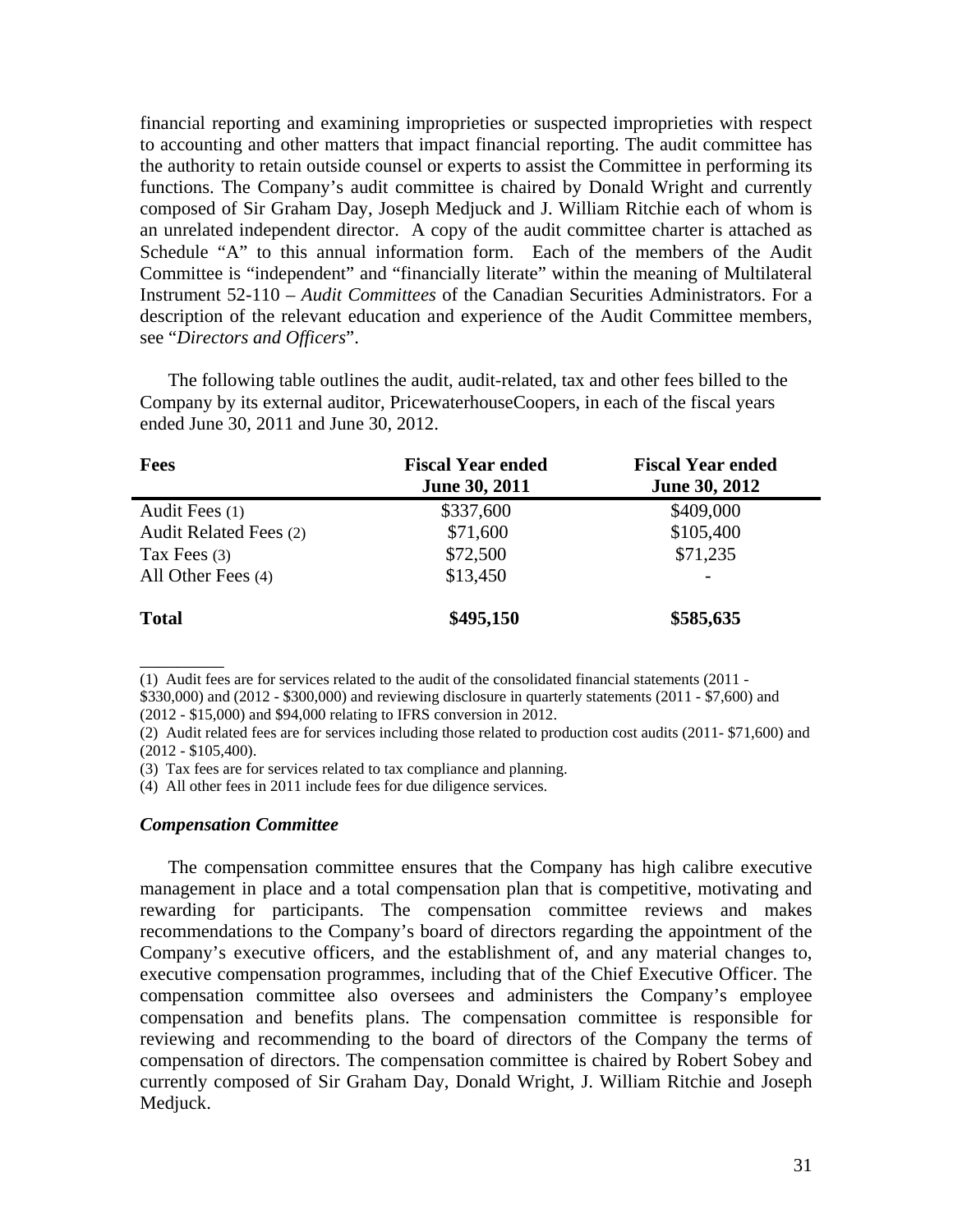#### *Nominating and Governance Committee*

The nominating and governance committee assists the board of directors of the Company in identifying candidates for the board of directors of the Company and in developing and implementing effective corporate governance principles for the Company. The committee is responsible for establishing a code of conduct and ethics for the Company and for overseeing the Company's policy on insider trading. The nominating and governance committee also evaluates the effectiveness of the board of directors of the Company as a whole, each committee of the board of directors of the Company and the contribution of individual directors. The nominating and governance committee is chaired by Sir Graham Day and is currently composed of Donald A. Wright, J. William Ritchie and Joseph Medjuck.

#### *Production Financing Committee*

The production and financing committee consists of Michael Donovan and Sir Graham Day and has the authority to approve, execute and authorize all film and television production financing.

#### **ITEM 8. LEGAL PROCEEDINGS**

The Company is not, and was not during fiscal 2011, a party or subject to any legal proceedings or group of similar proceedings, nor are any such proceedings known to the Company to be contemplated, where the amount involved, exclusive of interest and costs, exceeds or exceeded ten percent of the current assets of the Company.

#### **ITEM 9. RISK FACTORS**

The following are the specific and general risks that could affect the Company that each reader should carefully consider. Additional risks and uncertainties not presently known to the Company or that the Company does not currently anticipate will be material, may impair the Company's business operations and its operating results and as a result could materially impact its business, results of operations, prospects and financial condition.

#### *Risks Related to the Nature of the Entertainment Industry*

The entertainment industry involves a substantial degree of risk. Acceptance of entertainment programming represents a response not only to the production's artistic components, but also the quality and acceptance of other competing programs released into the marketplace at or near the same time, the availability of alternative forms of entertainment and leisure time activities, general economic conditions, public tastes generally and other intangible factors, all of which could change rapidly or without notice and cannot be predicted with certainty. There is a risk that some or all of the Company's programming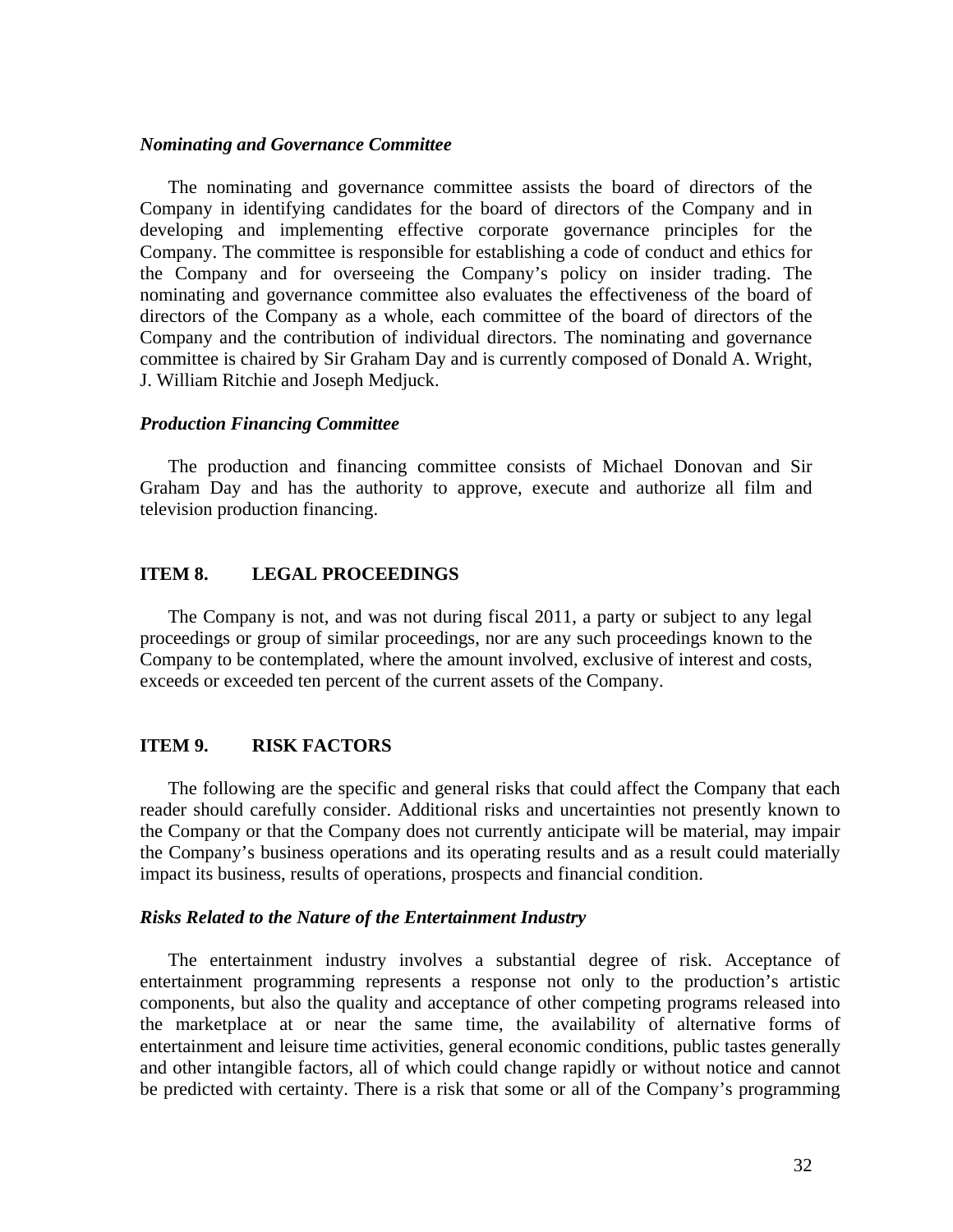will not be purchased or accepted by the public generally, resulting in a portion of costs not being recouped or anticipated profits not being realized. There can be no assurance that revenue from existing or future programming will replace loss of revenue associated with the cancellation or unsuccessful commercialization of any particular production.

#### *Risks Related to Television and Film Industries*

Because the performance of television and film programs in ancillary markets, such as home video and pay and free television, is often directly related to reviews from critics and/or television ratings, poor reviews from critics or television ratings may negatively affect future revenue. The Company's results of operation will depend, in part, on the experience and judgment of its Management to select and develop new investment and production opportunities. The Company cannot make assurances that the Company's films and television programs will obtain favourable reviews or ratings, that its films will perform well in ancillary markets or that broadcasters will license the rights to broadcast any of the Company's film and television programs in development or renew licenses to broadcast film and television programs in the Company's library. The failure to achieve any of the foregoing could have a material adverse effect on the Company's business, results of operations or financial condition.

Licensed distributors' decisions regarding the timing of release and promotional support of the Company's films, television programs and related products are important in determining the success of these films, programs and related products. The Company does not control the timing and manner in which the Company's licensed distributors distribute the Company's films, television programs or related products. Any decision by those distributors not to distribute or promote one of the Company's films, television programs or related products or to promote competitors' films, programs or related products to a greater extent than they promote the Company could have a material adverse effect on the Company's business, results of operations or financial condition.

#### *Risks Related to Doing Business Internationally*

The Company distributes films and television productions outside Canada through third party licensees and derives revenues from these sources. As a result, the Company's business is subject to certain risks inherent in international business, many of which are beyond its control. These risks include: changes in local regulatory requirements, including restrictions on content; changes in the laws and policies affecting trade, investment and taxes (including laws and policies relating to the repatriation of funds and to withholding taxes); differing degrees of protection for intellectual property; instability of foreign economies and governments; cultural barriers; wars and acts of terrorism; and the spread of swine flu or other widespread health hazard.

Any of these factors could have a material adverse effect on the Company's business, results of operations or financial condition.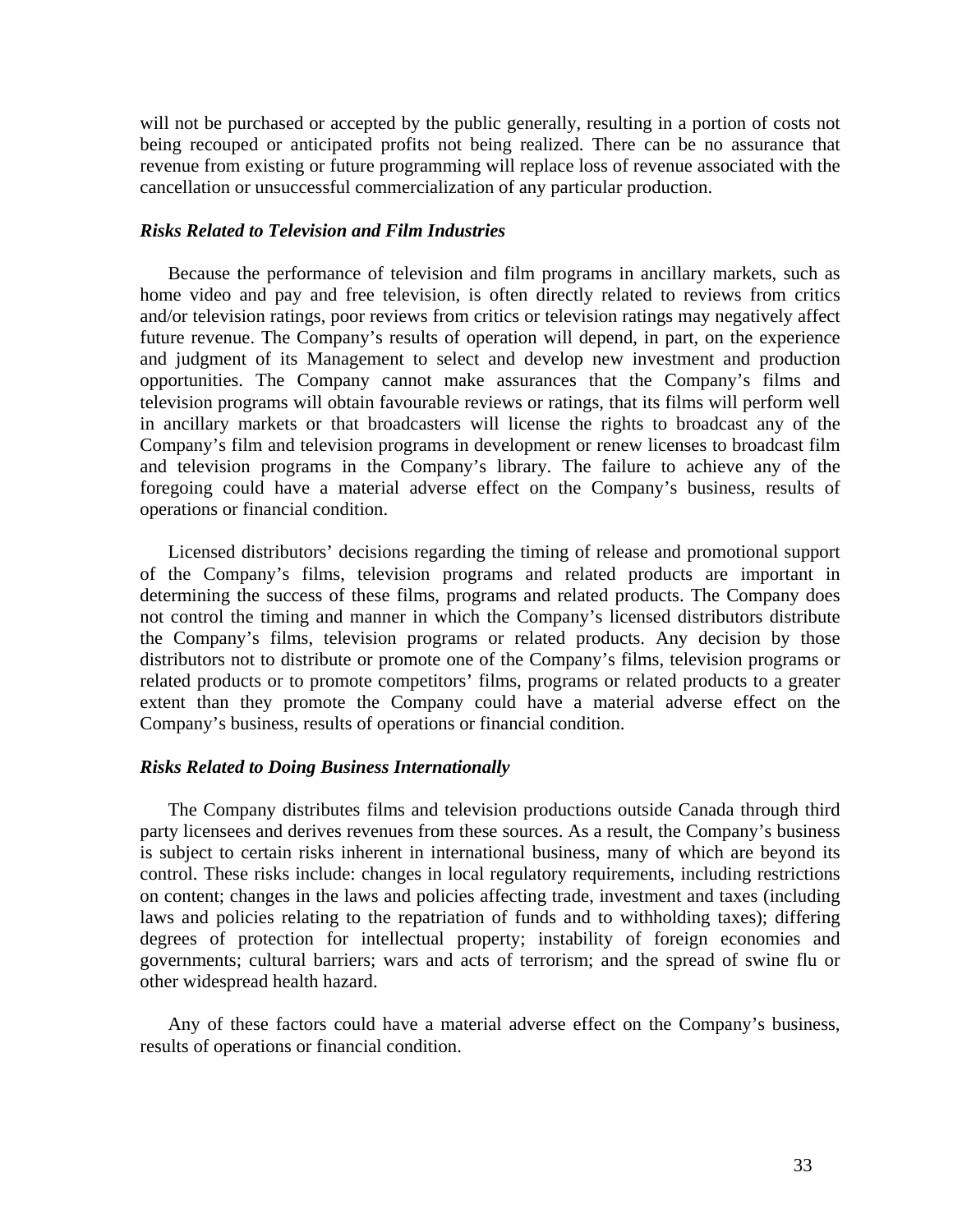#### *Loss of Canadian Status*

The Company could lose its ability to exploit Canadian government tax credits and incentives described above if it ceases to be "Canadian" as defined under the *Investment Canada Act*. In particular, the Company would not qualify as a Canadian if Canadian nationals cease to beneficially own shares of the Company having more than 50% of the combined voting power of its outstanding shares. In Canada and under international treaties, under applicable regulations, a program will qualify as a Canadian-content production if, among other things: (i) it is produced by Canadians with the involvement of Canadians in principal functions; and (ii) a substantial portion of the budget is spent on Canadian elements. As well, substantially all of the Company's programs are contractually required by broadcasters to be certified as "Canadian". In the event a production does not qualify for certification as Canadian, the Company would be in default under any government incentive and broadcast licenses for that production. In the event of such default, the broadcaster could refuse acceptance of the Company's productions.

#### *Competition*

Substantially all of the Company's revenues are derived from the production and distribution of television and film programs. The business of producing and distributing television and film programs is highly competitive. The Company faces intense competition with other producers and distributors, many of whom are substantially larger and have greater financial, technical and marketing resources than the Company. The Company competes with other television and film production companies for ideas and storylines created by third parties as well as for actors, directors and other personnel required for a production. The Company may not be successful in any of these efforts which may adversely affect business, results of operations or financial condition.

The Company intends to increase its penetration of the prime-time television network market. The Company competes for time slots with a variety of companies which produce televised programming. The number of network prime-time slots remains limited (a "slot" being a broadcast time period for a program), even though the total number of outlets for television programming has increased over the last decade. Competition created by the emergence of new broadcasters has generally caused the market shares of the major networks to decrease. Even so, the licence fees paid by the major networks remain the most lucrative. As a result, there continues to be intense competition for the time slots offered by those networks. There can be no assurance that the Company will be able to increase its penetration of the prime-time network market or obtain favourable programming slots, the failure to do so may have negative impact on the Company's business.

#### *Limited Ability to Exploit Filmed and Television Content Library*

The Company depends on a limited number of titles for the majority of the revenues generated by its film and television content library. In addition, many of the titles in its library are not presently distributed and generate substantially no revenue. If the Company cannot acquire new products and rights to popular titles through production, distribution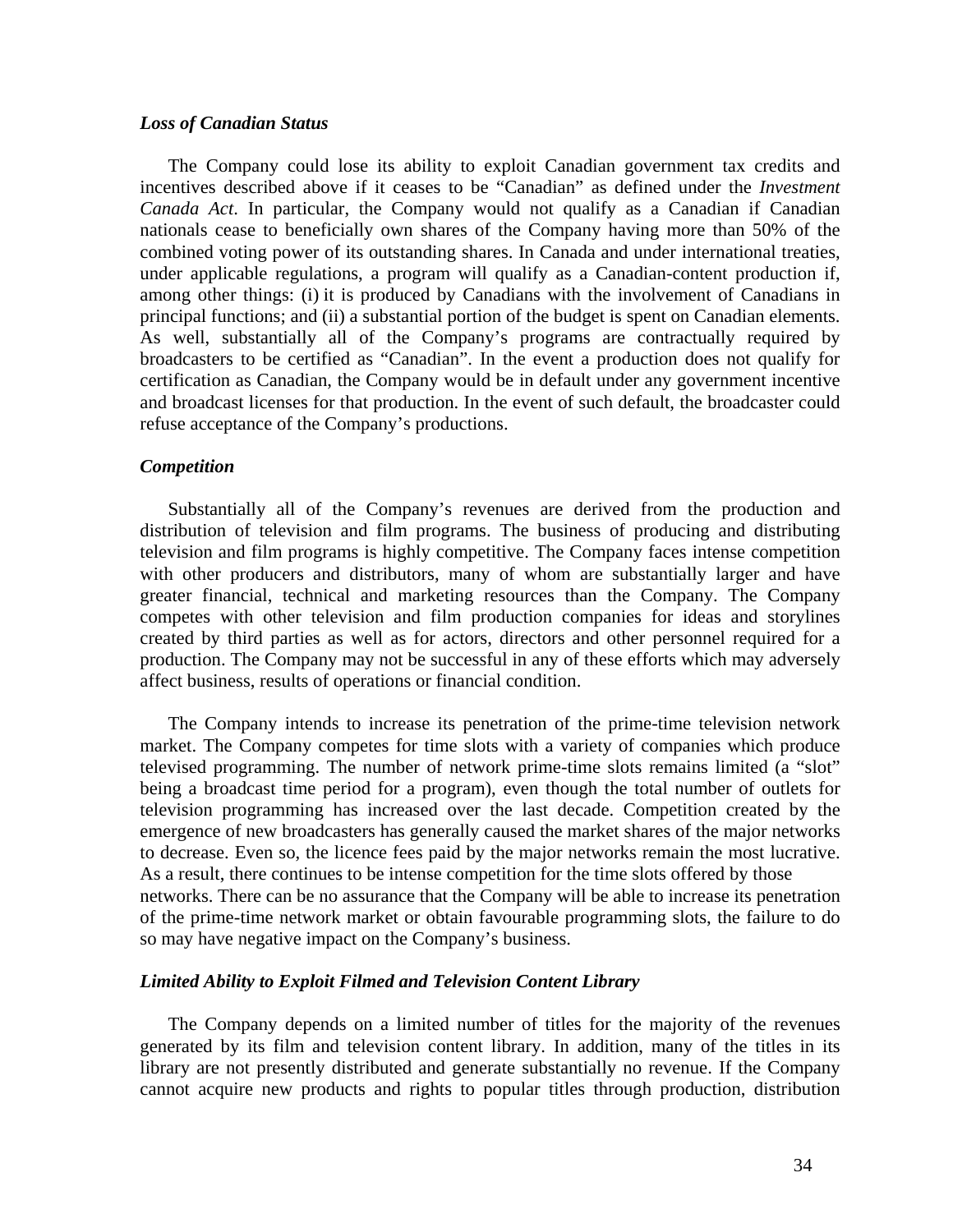agreements, acquisitions, mergers, joint ventures or other strategic alliances, it could have a material adverse effect on its business, results of operations or financial condition.

#### *Protecting and Defending Against Intellectual Property Claims*

The Company's ability to compete depends, in part, upon successful protection of its intellectual property. Furthermore, the Company's revenues are dependent on the unrestricted ownership of its rights to television and film productions. Any successful claims to the ownership of these intangible assets could hinder the Company's ability to exploit these rights. The Company does not have the financial resources to protect its rights to the same extent as its competitors. The Company attempts to protect proprietary and intellectual property rights to its productions through available copyright and trademark laws in a number of jurisdictions and licensing and distribution arrangements with reputable international companies in specific territories and media for limited durations. Despite these precautions, existing copyright and trademark laws afford only limited practical protection in certain countries in which the Company may distribute its products and in other jurisdictions no assurance can be given that challenges will not be made to the Company's copyright and trade-marks. In addition, technological advances and conversion of motion pictures into digital format have made it easier to create, transmit and share unauthorized copies of motion pictures, DVDs and television shows. Users may be able to download and distribute unauthorized or "pirated" copies of copyrighted material over the Internet. As long as pirated content is available to download digitally, some consumers may choose to digitally download material illegally. As a result, it may be possible for unauthorized third parties to copy and distribute the Company's productions or certain portions or applications of its intended productions, which could have a material adverse effect on its business, results of operations or financial condition.

Litigation may also be necessary in the future to enforce the Company's intellectual property rights, to protect its trade secrets, or to determine the validity and scope of the proprietary rights of others or to defend against claims of infringement or invalidity. Any such litigation could result in substantial costs and the diversion of resources and could have a material adverse effect on the Company's business, results of operations or financial condition. The Company cannot provide assurances that infringement or invalidity claims will not materially adversely affect its business, results of operations or financial condition. Regardless of the validity or the success of the assertion of these claims, the Company could incur significant costs and diversion of resources in enforcing its intellectual property rights or in defending against such claims, which could have a material adverse effect on the Company's business, results of operations or financial condition.

#### *Fluctuating Results of Operations*

Results of operations for any periods are significantly dependent on the number and timing of television programs and films delivered or made available to various media. Consequently, the Company's results of operations may fluctuate materially from period to period and the results of any one period are not necessarily indicative of results for future periods. Cash flows may also fluctuate and are not necessarily closely correlated with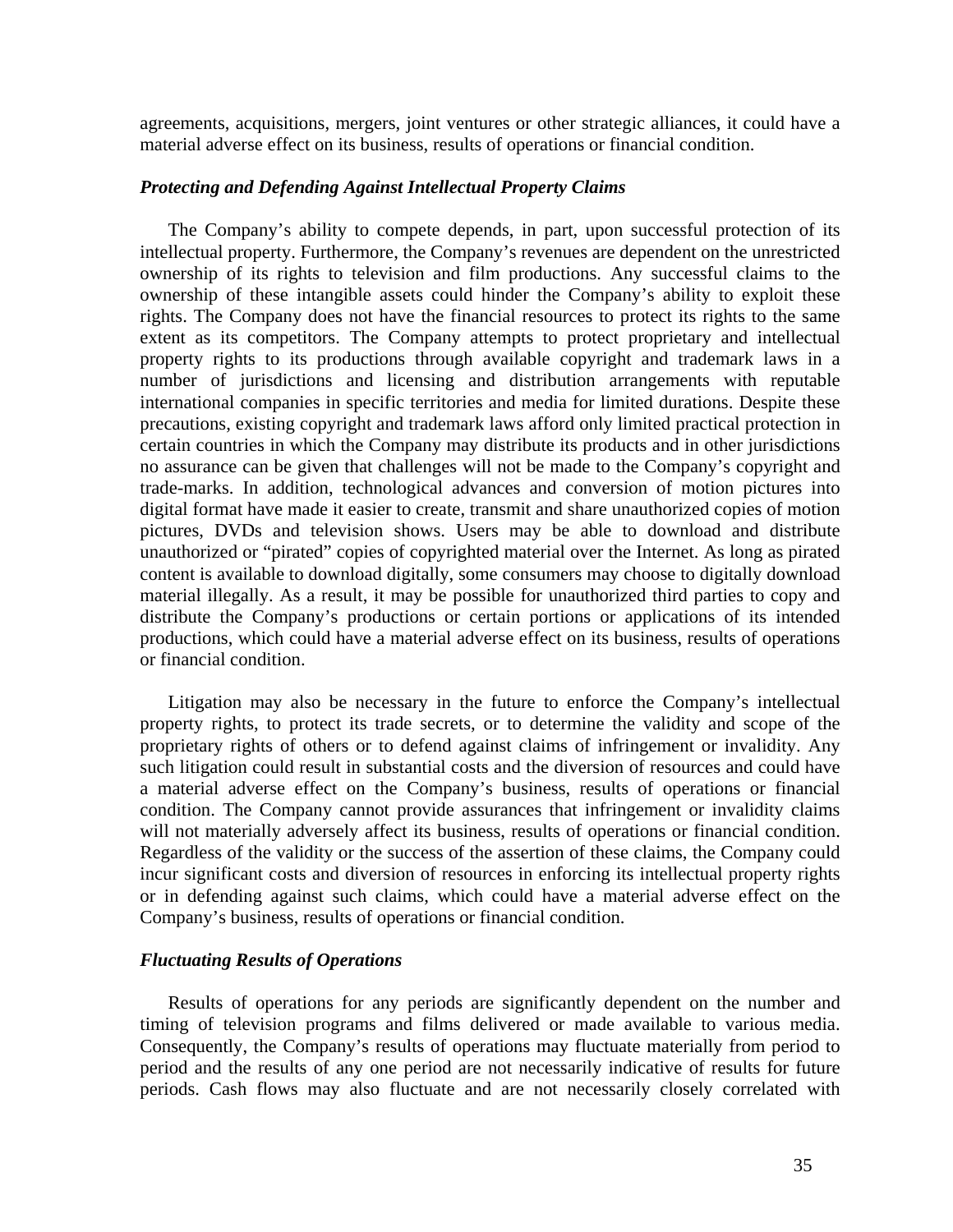revenue recognition. Although traditions are changing, due in part to increased competition from new channels, industry practice is that broadcasters make most of their annual programming commitments between February and June in order that new programs can be ready for telecast at the start of the broadcast season in September, or as mid-season replacements in January. Because of this annual production cycle, DHX's revenues are not earned on an even basis throughout the year. Results from operations fluctuate materially from quarter to quarter and the results for any one quarter are not necessarily indicative of results for future quarters.

#### *Raising Additional Capital*

The Company is likely to require capital in the future, as to meet additional working capital requirements, capital expenditures or to take advantage of investment or acquisition opportunities. Accordingly, it may need to raise additional capital in the future. The Company's ability to obtain additional financing will be subject to a number of factors including market conditions and its operating performance. These factors may make the timing, amount, terms and conditions of additional financing unattractive or unavailable for the Company. If the Company raises additional funds by issuing equity securities, the relative equity ownership of its existing investors could be diluted or new investors could obtain terms more favourable than previous investors. If the Company raises additional funds through debt financing it could incur significant borrowing costs. If the Company is unable to raise additional funds when needed, or on terms acceptable to the Company, its ability to operate and grow its business could be impeded.

#### *Concentration Risk*

Revenue may originate from disproportionately few productions and broadcasters. The value of the Common Shares may be substantially adversely affected should the Company lose the revenue generated by any such production or broadcaster.

#### *Reliance on Key Personnel*

The Company is substantially dependent upon the services of certain key personnel, particularly Michael Donovan and Steven DeNure. The loss of the services of any one or more of such individuals could have a material adverse effect on the business, results of operations or financial condition of the Company. Each of Mr. Donovan and Mr. DeNure are under contract to the Company until 2013 and 2014 respectively.

#### *Market Share Price Fluctuation*

The market price of the Company's Common Shares may be subject to significant fluctuation in response to numerous factors, including variations in its annual or quarterly financial results or those of its competitors, changes by financial research analysts in their recommendations or estimates of the Company's earnings, conditions in the economy in general or in the broadcasting, film or television sectors in particular, unfavourable publicity or changes in applicable laws and regulations, exercise of the Company's outstanding options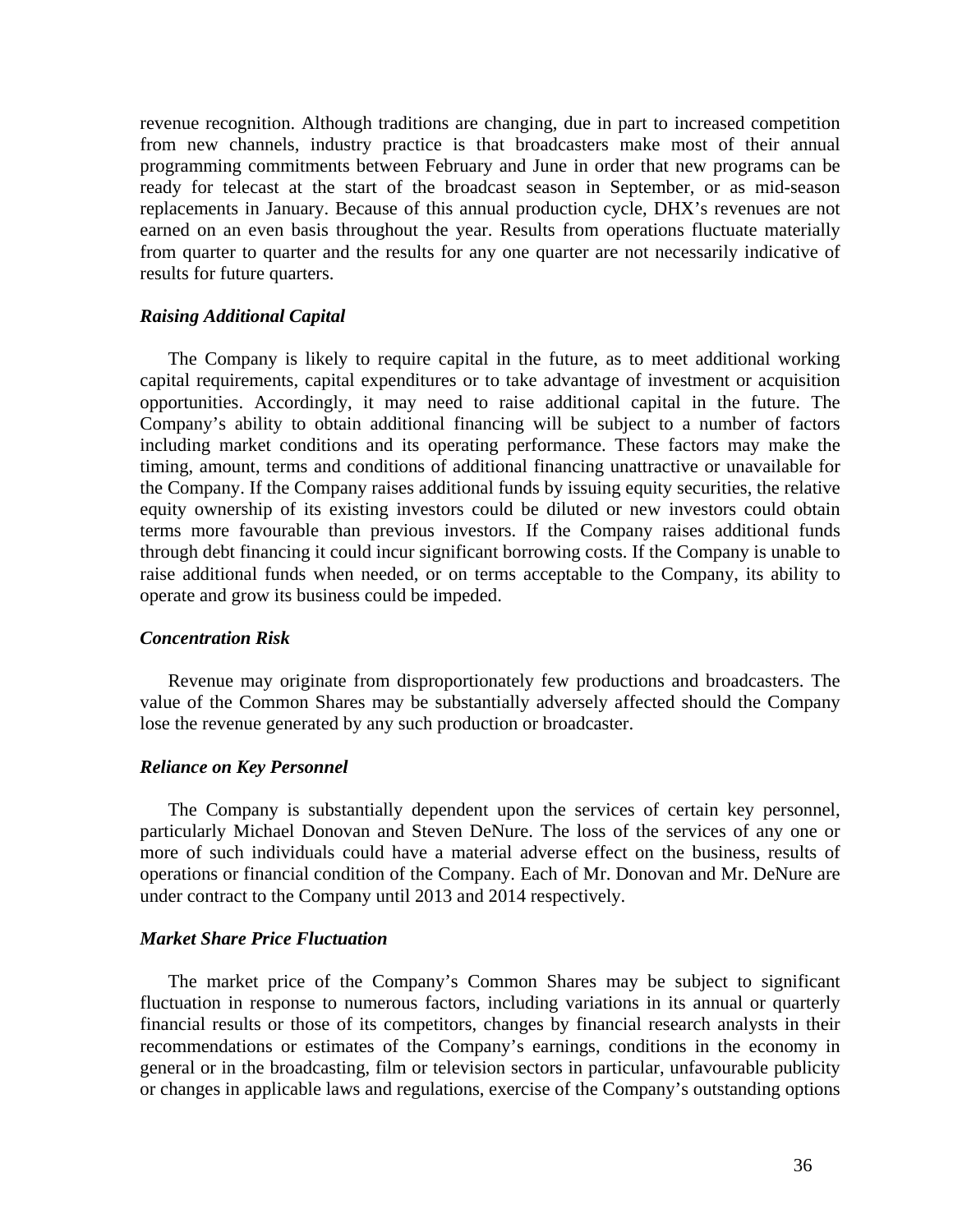and/or warrants, or other factors. Moreover, from time to time, the stock markets on which the Company's Common Shares will be listed may experience significant price and volume volatility that may affect the market price of the Company's common shares for reasons unrelated to its economic performance. No prediction can be made as to the effect, if any, that future sales of Common Shares or the availability of common shares for future sale (including Common Shares issuable upon the exercise of stock options) will have on the market price of the Common Shares prevailing from time to time. Sales of substantial numbers of Common Shares, or the perception that such sales could occur, could adversely affect the prevailing price of the Company's common shares.

#### *Risks Associated with Acquisitions and Joint Ventures*

The Company has made or entered into, and will continue to pursue, various acquisitions, business combinations and joint ventures intended to complement or expand its business. The Company has no present agreements or commitments to enter into any such material transactions. Any indebtedness incurred or assumed in any such transaction may or may not increase the Company's leverage relative to its earnings before interest, provisions for income taxes, amortization, minority interests, gain on dilution of investment in subsidiary and discounted operation, or EBITDA, or relative to its equity capitalization, and any equity issued may or may not be at prices dilutive to its then existing shareholders. The Company may encounter difficulties in integrating acquired assets with its operations. Furthermore, the Company may not realize the benefits it anticipated when it entered into these transactions. In addition, the negotiation of potential acquisitions, business combinations or joint ventures as well as the integration of an acquired business could require the Company to incur significant costs and cause diversion of Management's time and resources. Future acquisitions could also result in impairment of goodwill and other intangibles, development write-offs and other acquisition-related expenses.

Although the Company has no current commitments with respect to future acquisitions, the Company may use a portion of the proceeds of this offering to establish or acquire expanded distribution capacity, production capacity, and product libraries. There can be no assurance that appropriate acquisitions or expansion opportunities will be identified or available; that the Company will have or be able to obtain sufficient financing or acceptable terms to fund any such acquisition or expansion; that any such acquisition or expansion will be consummated, or, if consummated, the timing thereof; or that any such acquisition or expansion can be successfully integrated into or with the Company's existing operations and business strategy and ultimately prove beneficial to the Company.

Any of the foregoing could have a material adverse effect on the Company's business, results of operations or financial condition.

#### *Potential for Budget Overruns and Other Production Risks*

A production's costs may exceed its budget. Unforeseen events such as labour disputes, death or disability of a star performer, changes related to technology, special effects or other aspects of production, shortage of necessary equipment, damage to film negatives, master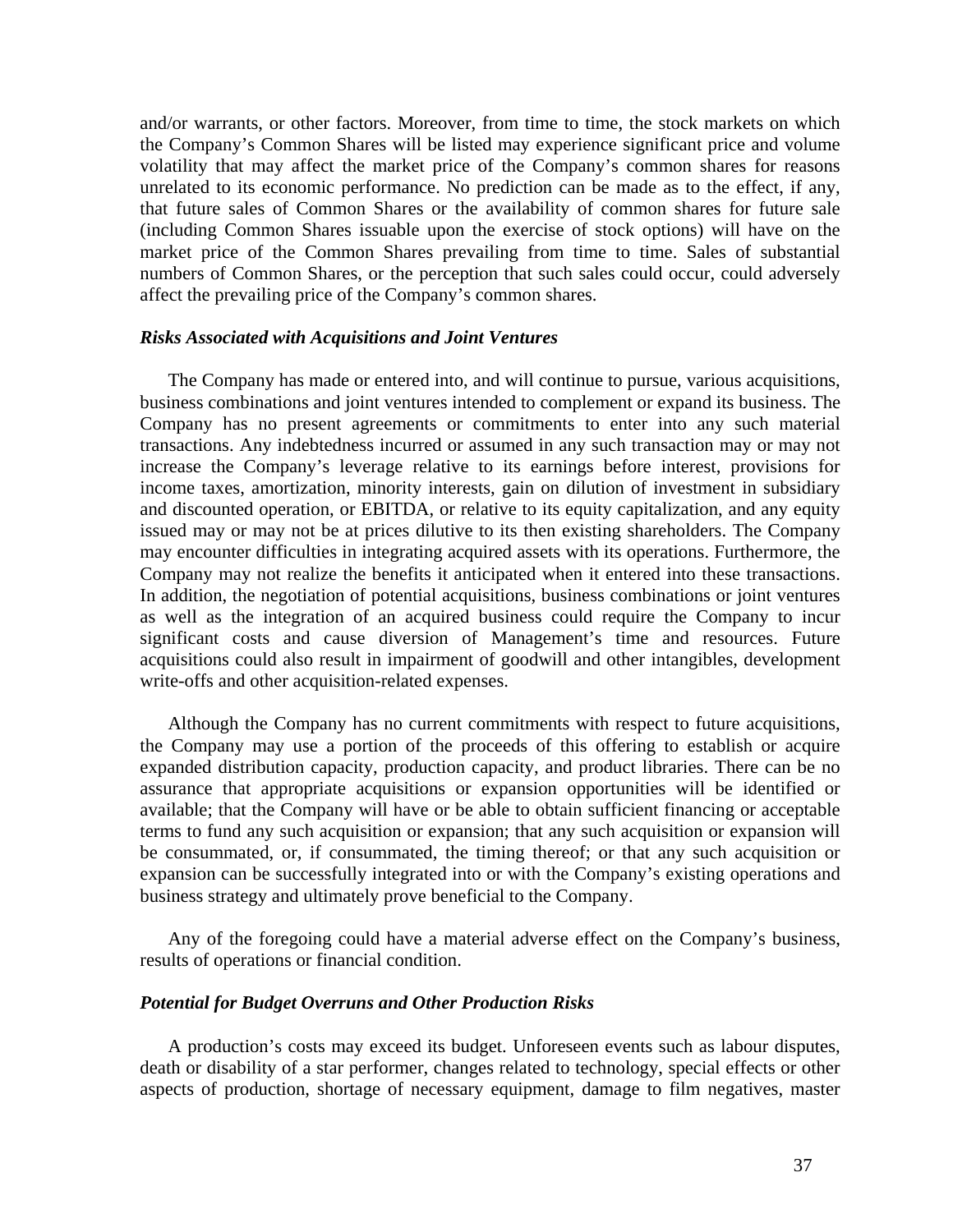tapes and recordings, or adverse weather conditions, or other unforeseen events may cause cost overruns and delay or frustrate completion of a production. Although the Company has historically completed its productions within budget, there can be no assurance that it will continue to do so. The Company currently maintains insurance policies and when necessary, completion bonds, covering certain of these risks. There can be no assurance that any overrun resulting from any occurrence will be adequately covered or that such insurance and completion bonds will continue to be available or, if available on terms acceptable to the Company. DHX has never made a material claim on its insurance or called on a completion bond. In the event of budget overruns, the Company may have to seek additional financing from outside sources in order to complete production of a television program. No assurance can be given as to the availability of such financing or, if available on terms acceptable to the Company. In addition, in the event of substantial budget overruns, there can be no assurance that such costs will be recouped, which could have a significant impact on the Company's results of operations or financial condition.

#### *Management Estimates in Revenues and Earnings*

The Company makes numerous estimates as to its revenues and matching production and direct distribution expenses on a project by project basis. As a result of this accounting policy, earnings can widely fluctuate if Management has not accurately forecast the revenue potential of a production.

#### *Stoppage of Incentive Programs*

There can be no assurance that the local cultural incentive programs which DHX may access in Canada and internationally from time to time, including those sponsored by various European, Australian and Canadian governmental agencies, will not be reduced, amended or eliminated. Any change in the policies of those countries in connection with their incentive programs may have an adverse impact on DHX's business, results of operation or financial condition.

#### *Financial Risks Resulting from the Company's Capital Requirements*

The production, acquisition and distribution of films and television programs require a significant amount of capital. The Company cannot provide assurance that it will be able to continue to successfully implement financing arrangements or that it will not be subject to substantial financial risks relating to the production, acquisition, completion and release of future films and television programs. If the Company increases (through internal growth or acquisition) its production slate or its production budgets, it may be required to increase overhead, make larger up-front payments to talent, and consequently bear greater financial risks. The occurrence of any of the foregoing could have a material adverse effect on the Company's business, results of operations or financial condition.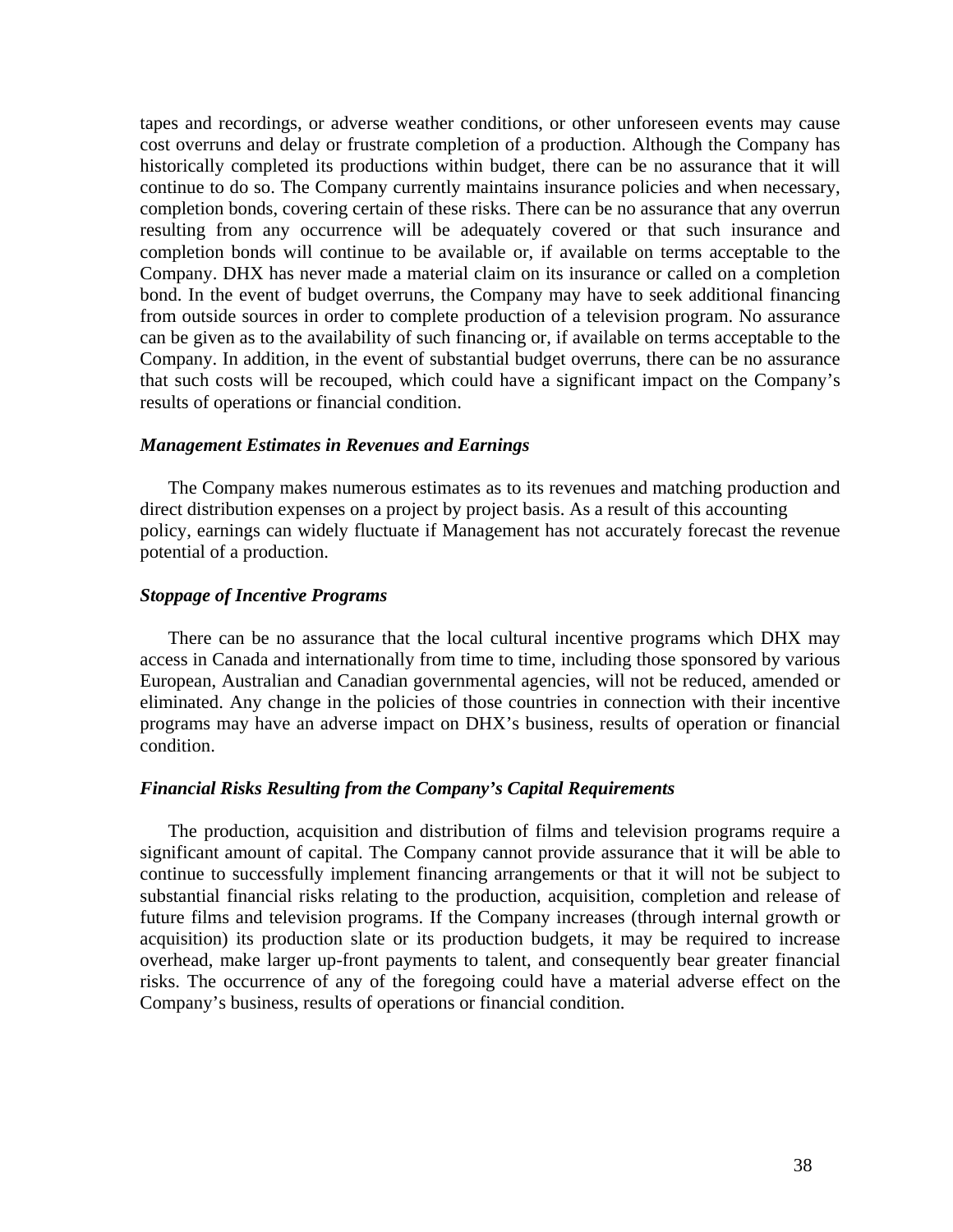#### *Government Incentive Program*

In addition to license fees from domestic and foreign broadcasters and financial contributions from co-producers, the Company finances a significant portion of its production budgets from federal and provincial governmental agencies and incentive programs, including the Canadian Television and Cable Production Fund, the provincial film equity investment programs, federal tax credits and provincial tax credits. The tax credits are considered part of the Company's equity in any production for which they are used as financing. There can be no assurance that individual incentive programs available to the Company will not be reduced, amended or eliminated or that the Company or any production will qualify for them, any of which may have an adverse effect on the Company's business, results of operations or financial condition.

#### *Changes in Regulatory Environment*

At the present time, the film industry is subject to a regulatory environment. The Company's operations may be affected in varying degrees by future changes in the regulatory environment. Any change in the regulatory environment could have a material adverse affect on the Company's revenues and earnings.

#### *Litigation*

Governmental, legal or arbitration proceedings may be brought or threatened against the Company in the future. Regardless of their merit, any such claims could be time consuming and expensive to evaluate and defend, divert management's attention and focus away from the business and subject the Company to potentially significant liabilities.

#### *Technological Change*

Technological change may have a materially adverse effect on the Company's business, results of operations and financial condition. The emergence of new production or CGI technologies, or a new digital television broadcasting standard, may diminish the value of the Company's existing equipment and programs. Although the Company is committed to production technologies such as CGI and digital post-production, there can be no assurance that it will be able to incorporate other new production and post-production technologies which may become de facto industry standards. In particular, the advent of new broadcast standards, which may result in television programming being presented with greater resolution and on a wider screen than is currently the case, may diminish the evergreen value of the Company's programming library because such productions may not be able to take full advantage of such features. There can be no assurance that the Company will be successful in adapting to these changes on a timely basis.

#### *Labour Relations*

Many individuals associated with the Company's projects are members of guilds or unions which bargain collectively with producers on an industry-wide basis from time to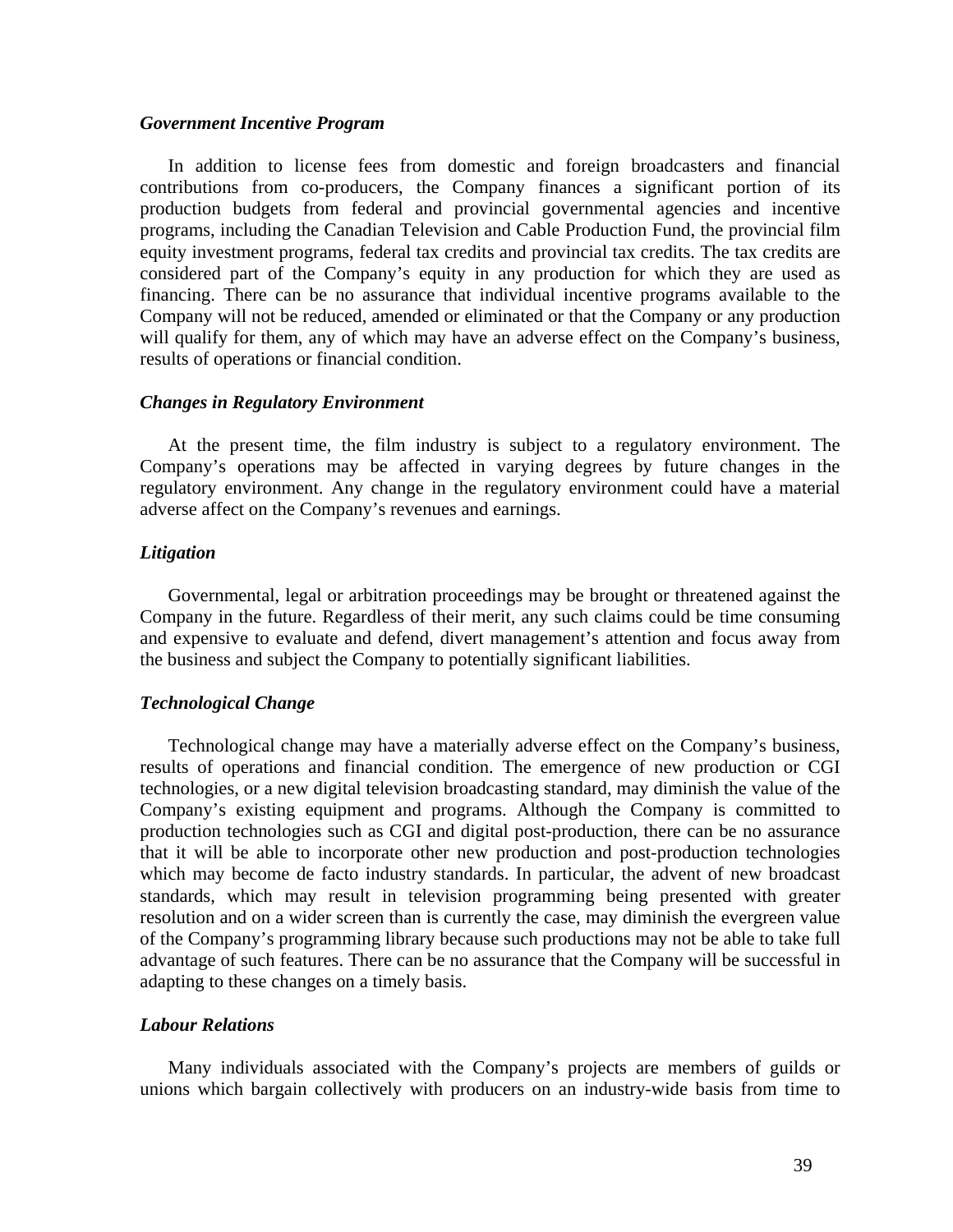time. While the Company has positive relationships with the guilds and unions in the industry, a strike or other form of labour protest affecting those guilds or unions could, to some extent, disrupt production schedules which could result in delays and additional expenses.

#### *Exchange Rates*

The returns to the Company from foreign exploitations of its properties are customarily paid in US currency and, as such, may be affected by fluctuations in the exchange rate of the US dollar. Currency exchange rates are determined by market factors beyond the control of the Company and may vary substantially during the course of a production period. In addition, the ability of the Company to repatriate to Canadian funds arising in connection with foreign exploitation of its properties may also be adversely affected by currency and exchange control regulations imposed by the country in which the production is exploited. At present, the Company is not aware of any existing currency or exchange control regulations in any country in which the Company currently contemplates exploiting its properties which would have an adverse effect on the Company's ability to repatriate such funds. Where appropriate, the Company will hedge its foreign exchange risk through the use of derivatives.

#### **ITEM 10. AUDITORS, TRANSFER AGENT AND REGISTRAR**

The Company's auditors are PricewaterhouseCoopers LLP 1601 Lower Water Street, Suite 400, Halifax, Nova Scotia, B3J 3PS, Canada. PricewaterhouseCoopers LLP is registered with the Institute of Chartered Accountants of Nova Scotia and has entered into an agreement with the Canadian Public Accountability Board.

The transfer agent and registrar for the Company's Common Shares in Canada is Computershare Investor Services Inc. at its principal offices at 100 University Avenue, 8th Floor, Toronto, Ontario M5J 2Y1, Canada.

#### **ITEM 11. MATERIAL CONTRACTS**

The following are the only material contracts, other than contracts entered into in the ordinary course of business, which the Company has entered into within the past year or which are still in effect:

- the Preferred Variable Voting Shareholders Agreement described under "Description of Share Capital – Preferred Variable Voting Shares".
- "Regulatory Considerations Maintaining Canadian Control" contained in the Supplemented PREP Prospectus dated May 12, 2006 on file at SEDAR.com.
- The Share Purchase Agreement for the acquisition of the business of Cookie Jar dated August 20, 2012 described above and on file at SEDAR.com.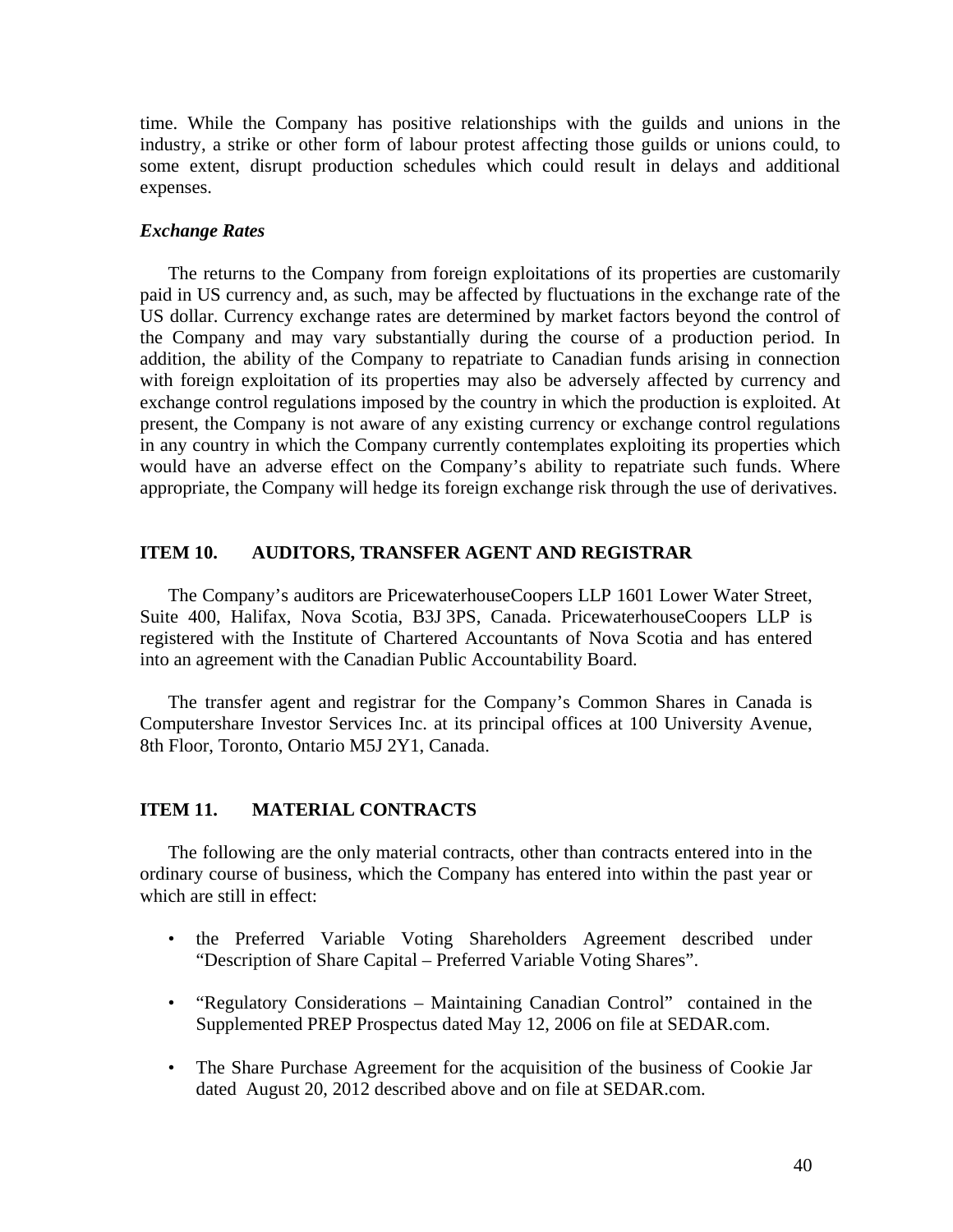- Voting agreements entered into between DHX, 4116372 and each of Michael Donovan, the other members of the Board of Directors and Steve DeNure on August 20, 2012.
- The Underwriting Agreement described in the Short Form Prospectus dated September 25, 2012 and on file at SEDAR.com

# **ITEM 12. ADDITIONAL INFORMATION**

Additional financial information is provided in the Company's comparative consolidated financial statements and Management's Discussion & Analysis for the most recently completed financial fiscal year. Other additional information, including directors' and officers' remuneration and indebtedness, principal holders of the Company's securities and securities authorized for issuance under equity compensation plans, is contained in the Company's most current management information circular. These documents, and additional information on the Company may be found on SEDAR at www.sedar.com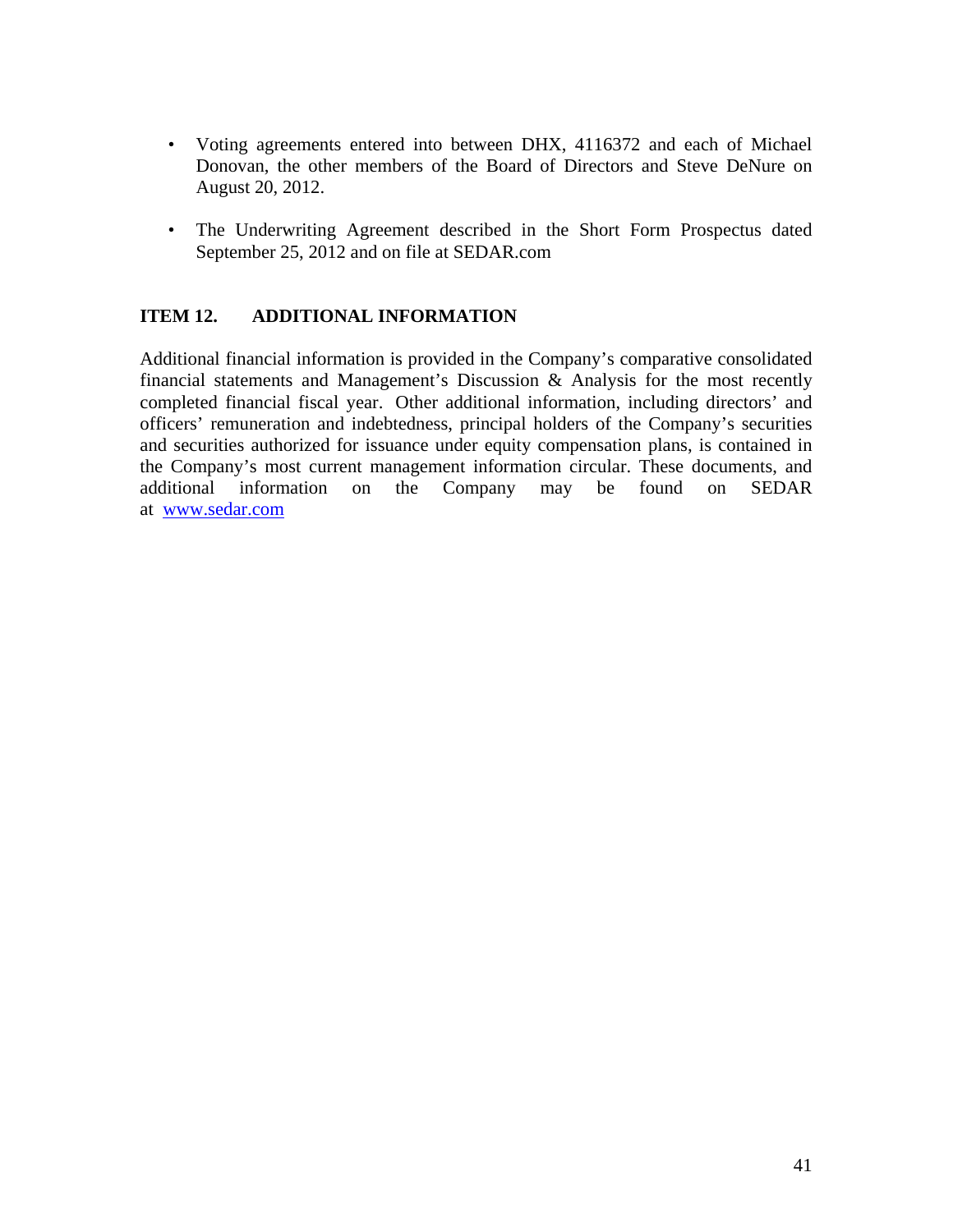# **SCHEDULE "A"**

# **Audit Committee Charter**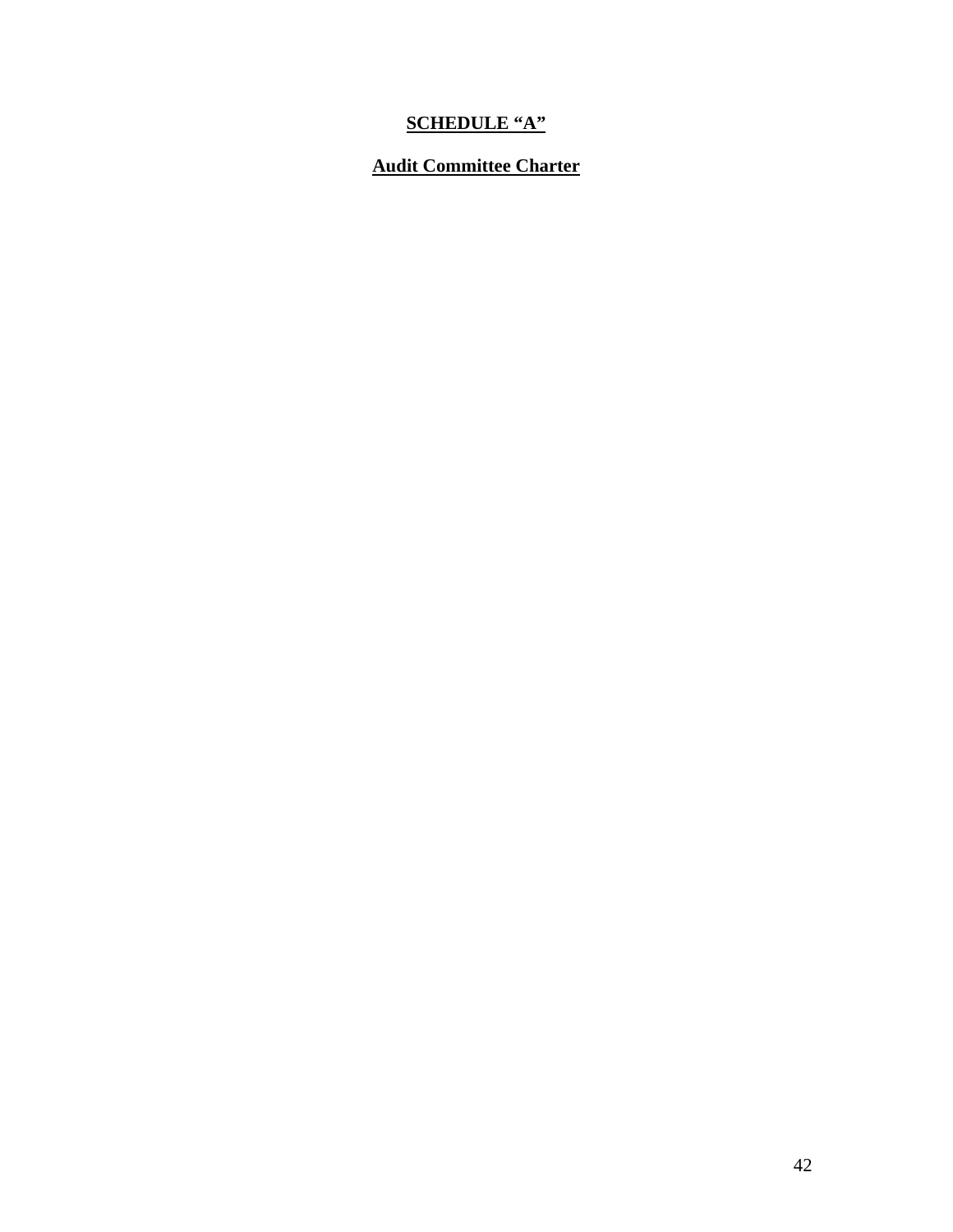# **DHX Media Ltd. Audit Committee Charter**

Adopted by the Board of Directors on February 27, 2006.

# **A. PURPOSE AND SCOPE**

The primary function of the Audit Committee (the "Committee") is to assist the Board of Directors (the "Board") in fulfilling its responsibilities by reviewing: (i) the financial reports provided by the Corporation to applicable securities regulators, the Corporation's shareholders or to the general public, and (ii) the Corporation's internal financial and accounting controls.

# **B. COMPOSITION**

The Committee shall be comprised of a minimum of three directors as appointed by the Board, who shall meet the independence and audit committee composition requirements under any applicable rules or regulations of applicable securities regulators and stock exchanges, as in effect from time to time, and each such director shall be free from any relationship that, in the opinion of the Board, would interfere with the exercise of his or her independent judgement as a member of the Committee.

All members of the Committee shall either (i) be able to read and understand fundamental financial statements, including a balance sheet, cash flow statement and income statement, or (ii) be able to do so within a reasonable period of time after appointment to the Committee. At least one member of the Committee shall have employment experience in finance or accounting, requisite professional certification in accounting, or other comparable experience or background which results in the individual's financial sophistication, including being or having been a chief executive officer, chief financial officer or other senior officer with financial oversight responsibilities.

The Board may appoint one member who does not meet the independence requirements set forth above and who is not a current employee of the Corporation or an immediate family member of such employee if the Board, under exceptional and limited circumstances, determines that membership on the Committee by the individual is required in the best interests of the Corporation and its shareholders. The Board shall disclose in the next management information circular after such determination the nature of the relationship and the reasons for the determination.

The members of the Committee shall be elected by the Board at the meeting of the Board following each annual meeting of shareholders and shall serve until their successors shall be duly elected and qualified or until their earlier resignation or removal. Unless a Chair is elected by the full Board, the members of the Committee may designate a Chair by majority vote of the full Committee membership.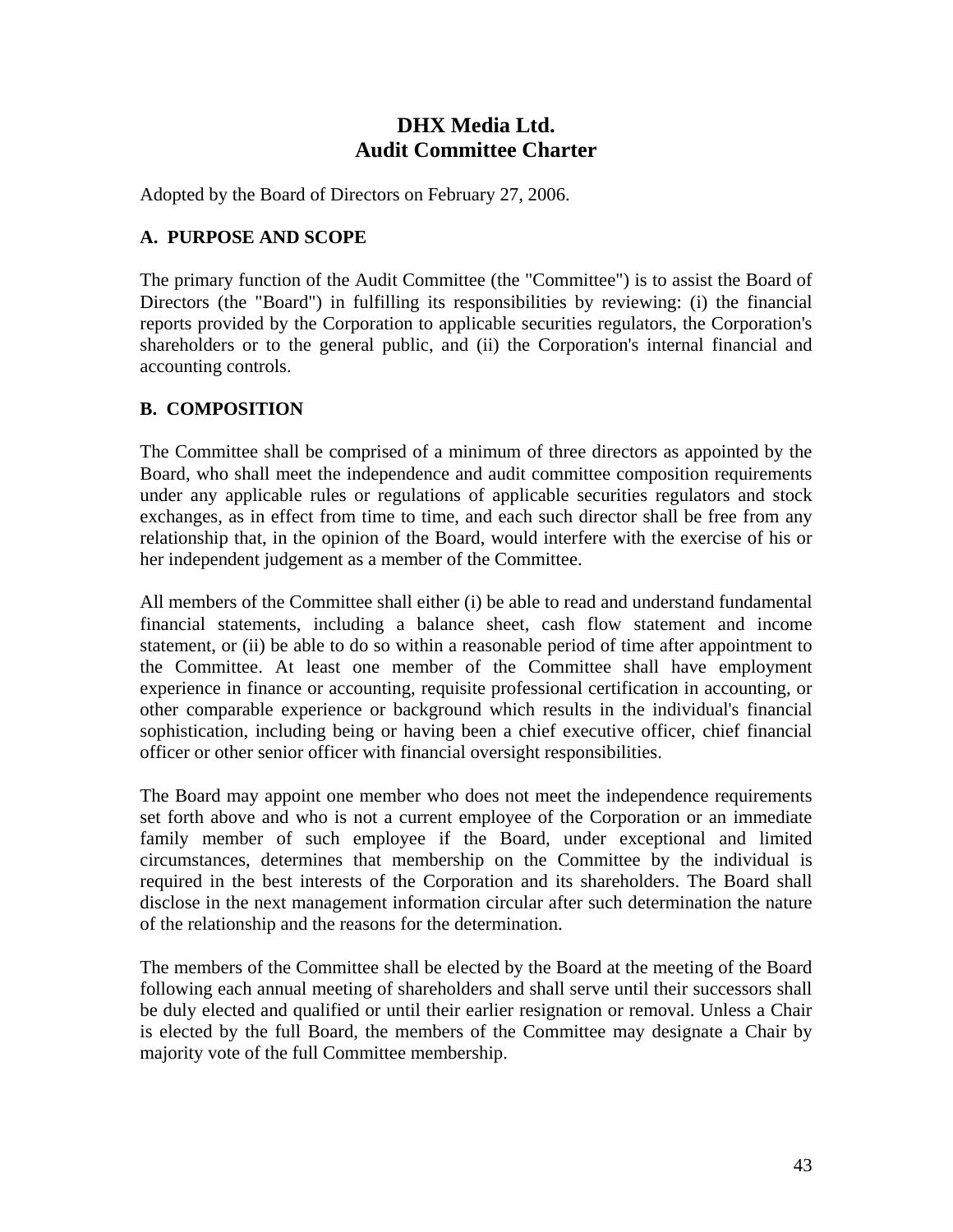### **C. RESPONSIBILITIES AND DUTIES**

To fulfil its responsibilities and duties the Committee shall:

#### **Document Review**

1. Review and assess the adequacy of this Charter periodically as conditions dictate, but at least annually (and update this Charter if and when appropriate).

### **Auditors**

2. Recommend to the Board, the selection of the auditors, and approve the fees and other compensation to be paid to the auditors. The Committee and the Board shall have the ultimate authority and responsibility to select, evaluate and, when warranted, replace such auditors (or to recommend such replacement for shareholder approval in any management information circular).

3. On an annual basis, receive from the auditors a formal written statement identifying all relationships between the auditors and the Corporation consistent with any applicable rules or regulations of applicable securities regulators and stock exchanges. The Committee shall actively engage in a dialogue with the auditors as to any disclosed relationships or services that may impact its independence. The Committee shall take, or recommend that the Board take, appropriate action to oversee the independence of the auditors.

4. On an annual basis, discuss with representatives of the auditors the matters required to be discussed by any applicable rules or regulations of applicable securities regulators and stock exchanges.

5. Meet with the auditors prior to the audit to review the planning and staffing of the audit.

6. Evaluate the performance of the auditors and recommend to the Board any proposed discharge of the auditors when circumstances warrant. The auditors shall be ultimately accountable to the Board and the Committee.

#### **Financial Reporting Processes**

7. In consultation with the auditors and management, review annually the adequacy of the Corporation's internal financial and accounting controls.